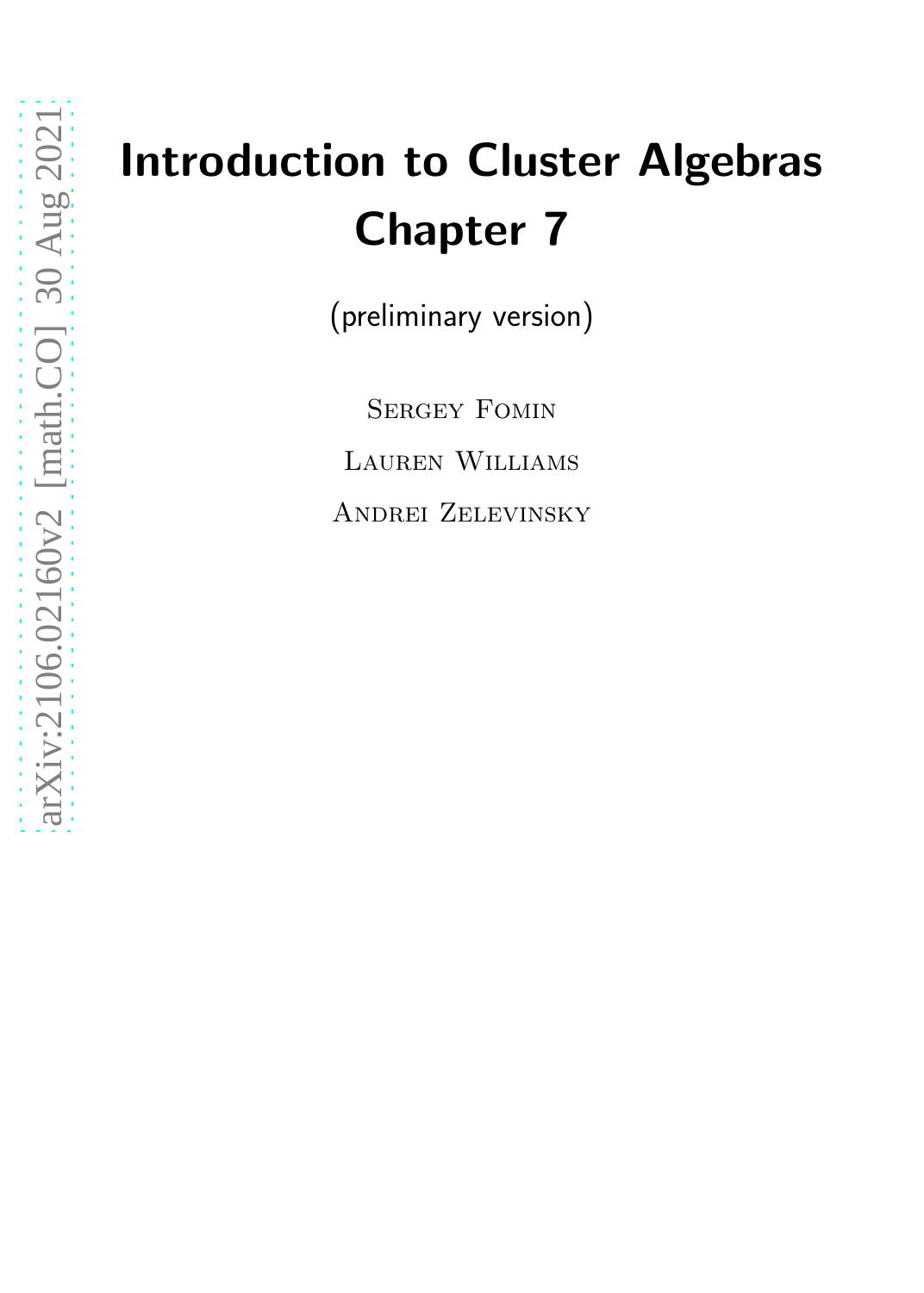### Preface

This is a preliminary draft of Chapter 7 of our forthcoming textbook Introduction to cluster algebras, joint with Andrei Zelevinsky (1953–2013).

Other chapters have been posted as

- arXiv:1608:05735 (Chapters 1-3),
- arXiv:1707.07190 (Chapters  $4-5$ ), and
- arXiv:2008.09189 (Chapter 6).

We expect to post additional chapters in the not so distant future.

Anne Larsen and Raluca Vlad made a number of valuable suggestions that helped improve the quality of the manuscript. We are also grateful to Zenan Fu, Amal Mattoo, Hanna Mularczyk, and Ashley Wang for their comments on the earlier versions of this chapter, and for assistance with creating figures.

Our work was partially supported by the NSF grants DMS-1664722, DMS-1854512, and DMS-1854316, and by the Radcliffe Institute for Advanced Study.

Comments and suggestions are welcome.

Sergey Fomin Lauren Williams

2020 Mathematics Subject Classification. Primary 13F60.

© 2021 by Sergey Fomin, Lauren Williams, and Andrei Zelevinsky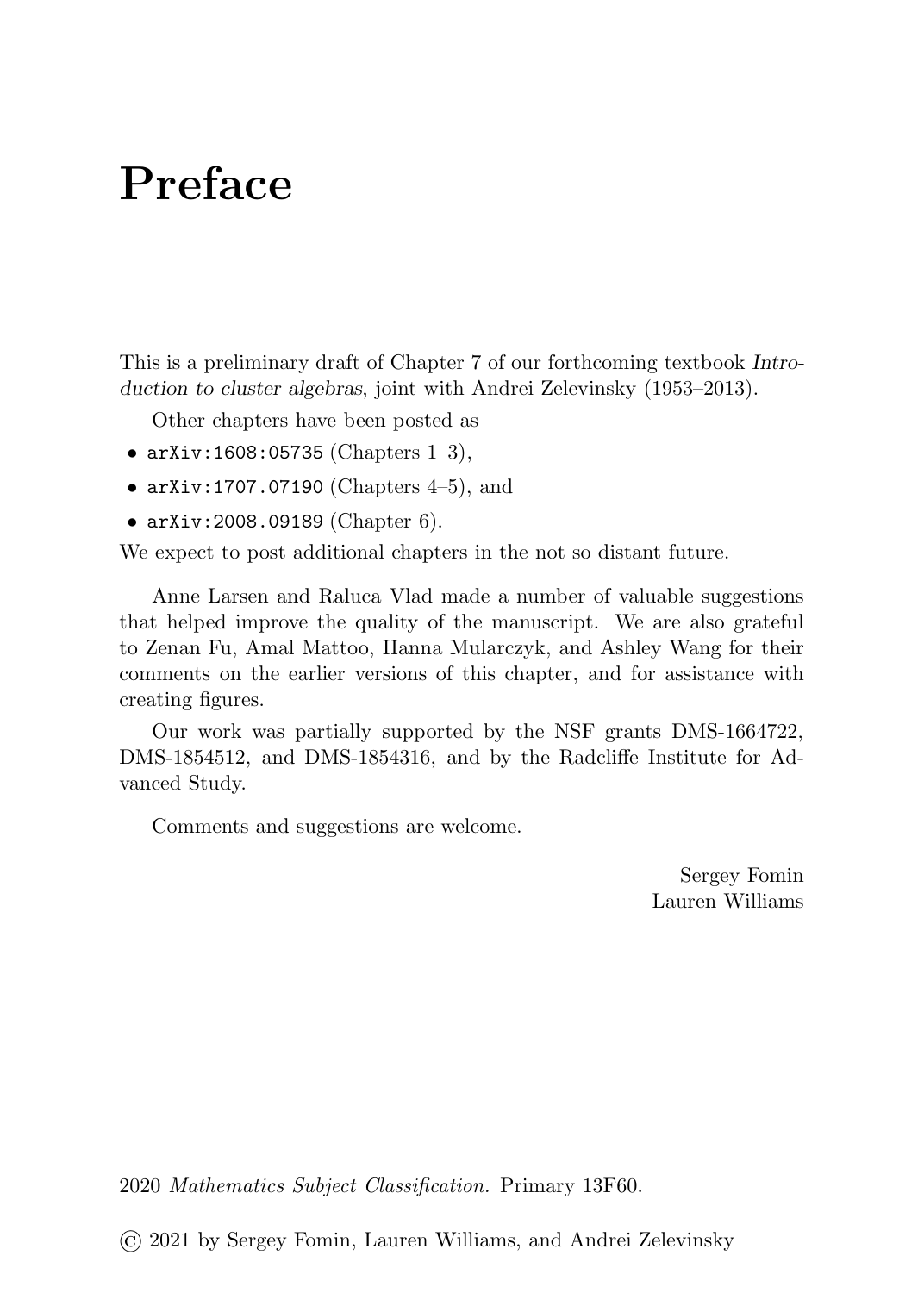## **Contents**

|              | Chapter 7. Plabic graphs                              | 1  |
|--------------|-------------------------------------------------------|----|
| 87.1.        | Plabic graphs and their quivers                       | 3  |
| 87.2.        | Triangulations and wiring diagrams via plabic graphs  | 7  |
| §7.3.        | Trivalent plabic graphs                               | 11 |
| §7.4.        | Trips. Reduced plabic graphs                          | 16 |
| §7.5.        | Triple diagrams and normal plabic graphs              | 23 |
| §7.6.        | Minimal triple diagrams                               | 32 |
| §7.7.        | From minimal triple diagrams to reduced plabic graphs | 40 |
| 87.8.        | The bad features criterion                            | 44 |
| §7.9.        | Affine permutations                                   | 47 |
| §7.10.       | Bridge decompositions                                 | 51 |
| 87.11.       | Edge labels of reduced plabic graphs                  | 54 |
| §7.12.       | Face labels of reduced plabic graphs                  | 58 |
| 87.13.       | Grassmann necklaces and weakly separated collections  | 62 |
| Bibliography |                                                       | 67 |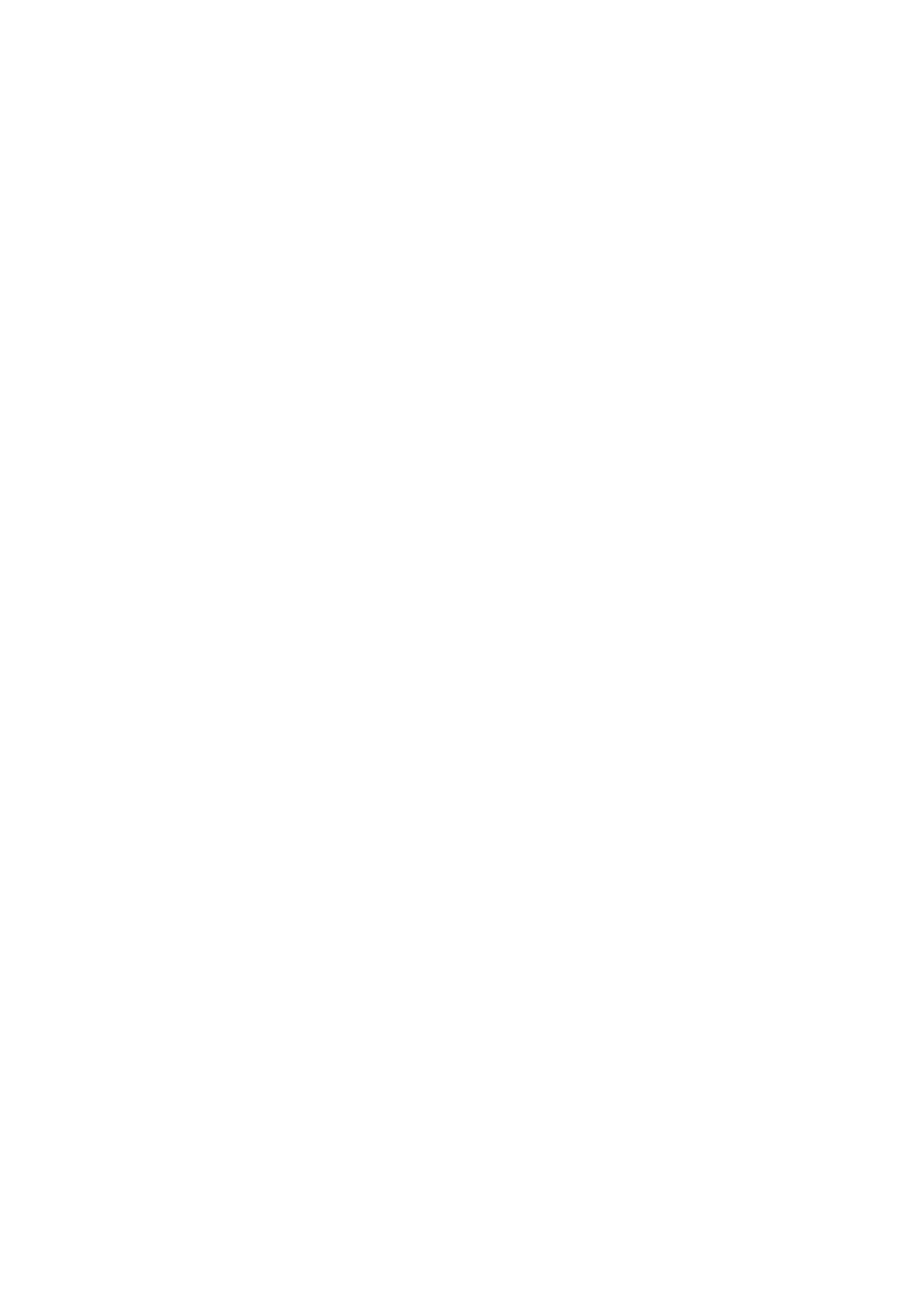### Chapter 7

### Plabic graphs

In this chapter, we present the combinatorial machinery of *plabic graphs*, introduced and developed by A. Postnikov [21]. These are planar (unoriented) graphs with bicolored vertices satisfying some mild technical conditions. Plabic graphs can be transformed using certain local moves. A key observation is that each plabic graph gives rise to a quiver, so that local moves on plabic graphs translate into (a subclass of) quiver mutations.

Crucially, the combinatorics underlying several important classes of cluster structures that arise in applications fits into the plabic graphs framework. This in particular applies to the basic examples introduced in Chapter 1. More concretely, we show that the combinatorics of flips in triangulations of a convex polygon (resp., braid moves in wiring diagrams, either ordinary or double) can be entirely recast in the language of plabic graphs. In these and other examples, an important role is played by the subclass of reduced plabic graphs that are analogous to—and indeed generalize—reduced decompositions in symmetric groups.

D. Thurston's *triple diagrams* [24] are closely related to plabic graphs. After making this connection precise and developing the machinery of triple diagrams, we use this machinery to establish the fundamental properties of reduced plabic graphs.

Plabic graphs and related combinatorics have arisen in the study of shallow water waves  $\left[16, 17\right]$  (via the KP equation) and in connection with scattering amplitudes in  $\mathcal{N} = 4$  super Yang-Mills theory [2]. Constructions closely related to plabic graphs were studied by T. Kawamura [13] in the context of the topological theory of graph divides.

A reader interested exclusively in the combinatorics of plabic graphs can read this chapter independently of the previous ones. While we occasionally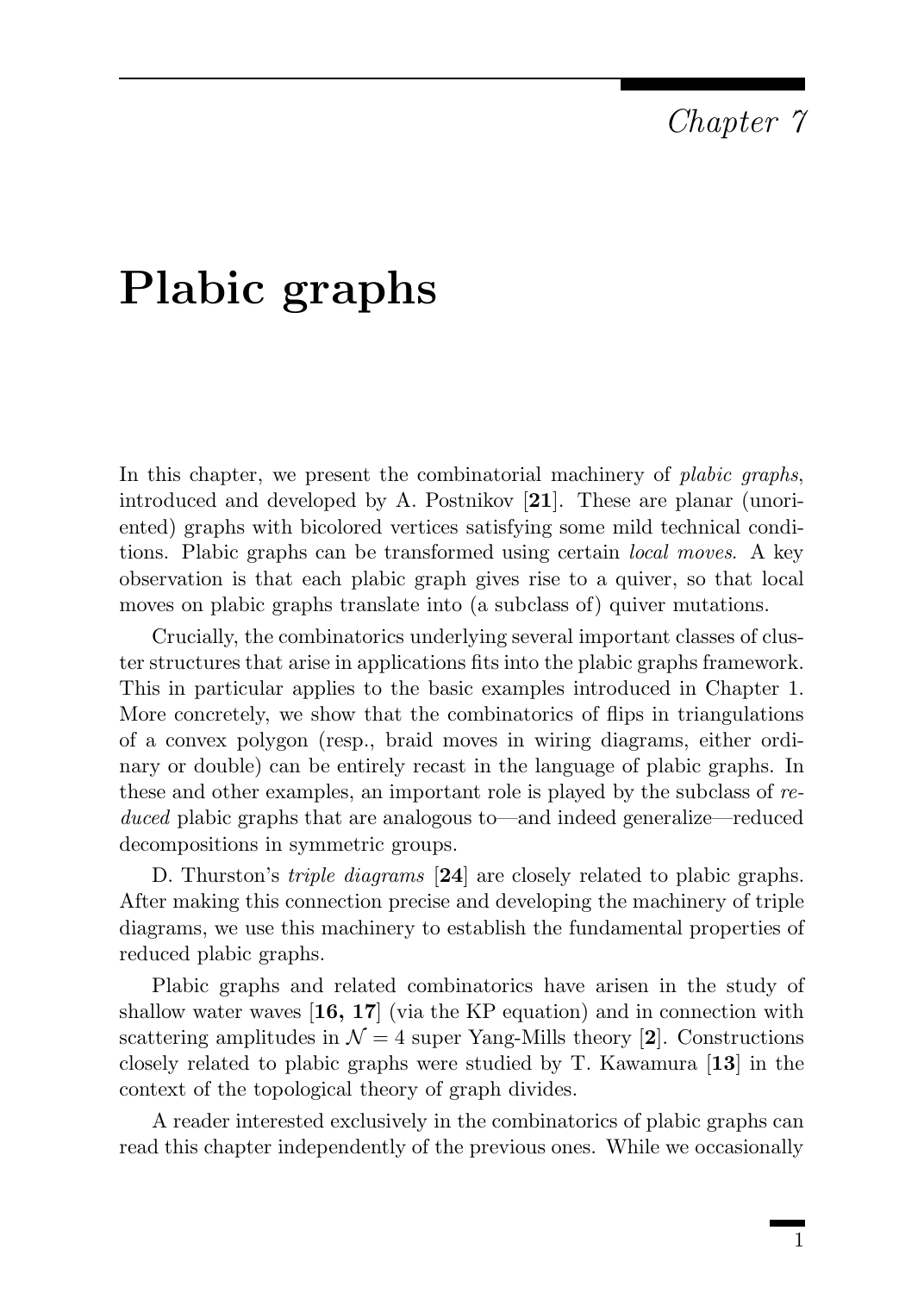refer to the combinatorial constructions introduced in Chapters 1–2, they are not relied upon in the development of the general theory of plabic graphs.

Cluster algebras as such do not appear in this chapter. On the other hand, reduced plabic graphs introduced herein will prominently feature in the upcoming study of cluster structures in Grassmannians and related varieties, see Chapter 8.

The structure of this chapter is as follows.

Section 7.1 introduces plabic graphs and their associated quivers.

In Section 7.2, we recast the combinatorics of triangulations of a polygon and (ordinary or double) wiring diagrams in the language of plabic graphs.

Section 7.3 discusses the version of the theory in which all internal vertices of plabic graphs are trivalent. (This version naturally arises in some applications, cf., e.g.,  $[9]$ .) As Section 7.3 is not strictly necessary for the sections that follow, it can be skipped if desired.

The important notions of a *trip*, a *trip permutation* and a *reduced plabic* graph are introduced in Section 7.4. Here we state (but do not prove) some key results, including the "fundamental theorem of reduced plabic graphs" which characterizes the move equivalence classes of reduced plabic graphs in terms of associated decorated permutations.

Section 7.5 introduces the basic notions of triple diagrams. We then show that triple diagrams are in bijection with *normal plabic graphs*.

In Section 7.6, we study *minimal* triple diagrams, largely following [24]. These diagrams can be viewed as counterparts of reduced plabic graphs.

In Section 7.7, we explain how to go between minimal triple diagrams and reduced plabic graphs. We then use this correspondence to prove the fundamental theorem of reduced plabic graphs.

In Section 7.8, we state and prove the *bad features criterion* that detects whether a plabic graph is reduced or not.

In Section 7.9, we describe a bijection between decorated permutations and a certain subclass of affine permutations.

In Section 7.10, a factorization algorithm for affine permutations is used to construct a family of reduced plabic graphs called bridge decompositions.

Section 7.11 discusses edge labelings of reduced plabic graphs and gives a particularly transparent resonance criterion for recognizing whether a plabic graph is reduced.

Section 7.12 introduces face labelings of reduced plabic graphs. In Section 7.13, we provide an intrinsic combinatorial characterization of collections of face labels that arise via this construction. Face labels will reappear in Chapter 8 in the study of cluster structures in Grassmannians.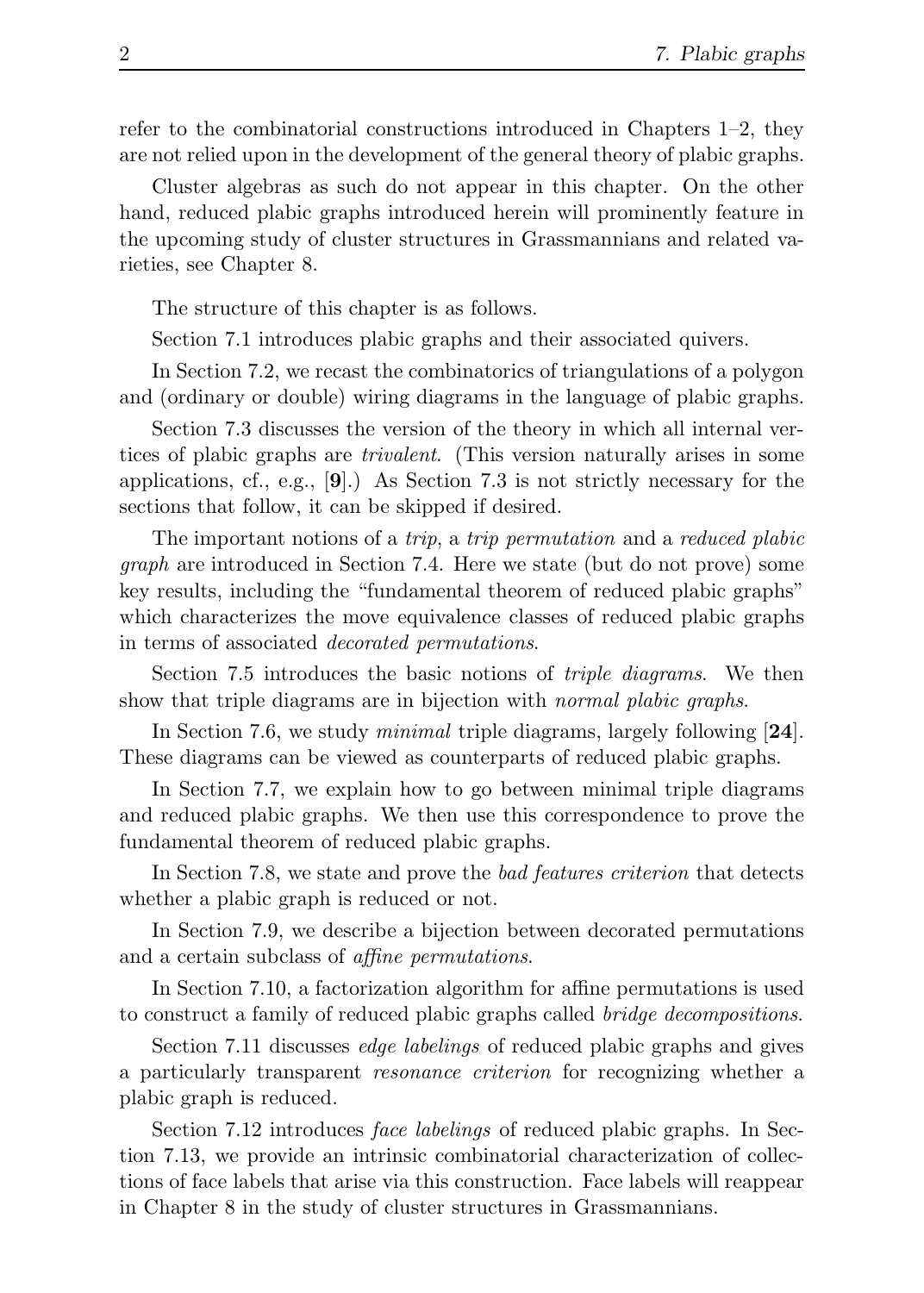#### 7.1. Plabic graphs and their quivers

**Definition 7.1.1.** A plabic (planar bicolored) graph is a planar graph  $G$ embedded into a closed disk D, such that:

- the embedding of G into  $\bf{D}$  is proper, i.e., the edges do not cross;
- each internal vertex is colored black or white;
- each internal vertex is connected by a path to some boundary vertex;
- the (uncolored) vertices lying on the boundary of **D** are labeled  $1, 2, \ldots, b$ in clockwise order, for some positive integer b;
- each of these b boundary vertices is incident to a single edge.

Loops and multiple edges are allowed.

We consider plabic graphs up to isotopy of the ambient disk **D** fixing the disk's boundary. The *faces* of G are the connected components of the complement of G inside the ambient disk  $D$ . A degree 1 internal vertex which is connected by an edge to a boundary vertex is called a *lollipop*.

Two examples of plabic graphs are shown in Figure 7.1. Many more examples appear throughout this chapter. In what follows, we will often omit the boundary of the ambient disk when drawing plabic graphs.



Figure 7.1. (a) A plabic graph G. (b) A plabic graph  $G'$  with a white lollipop.

Remark 7.1.2. Plabic graphs were introduced by A. Postnikov [21, Section 12], who used them to describe parametrizations of cells in totally nonnegative Grassmannians. A closely related class of graphs was defined by T. Kawamura [13] in the context of the topological theory of graph divides. Our definition is very close to Postnikov's.

The key role in the theory of plabic graphs is played by a particular equivalence relation that is generated by a family of transformations called (local) moves.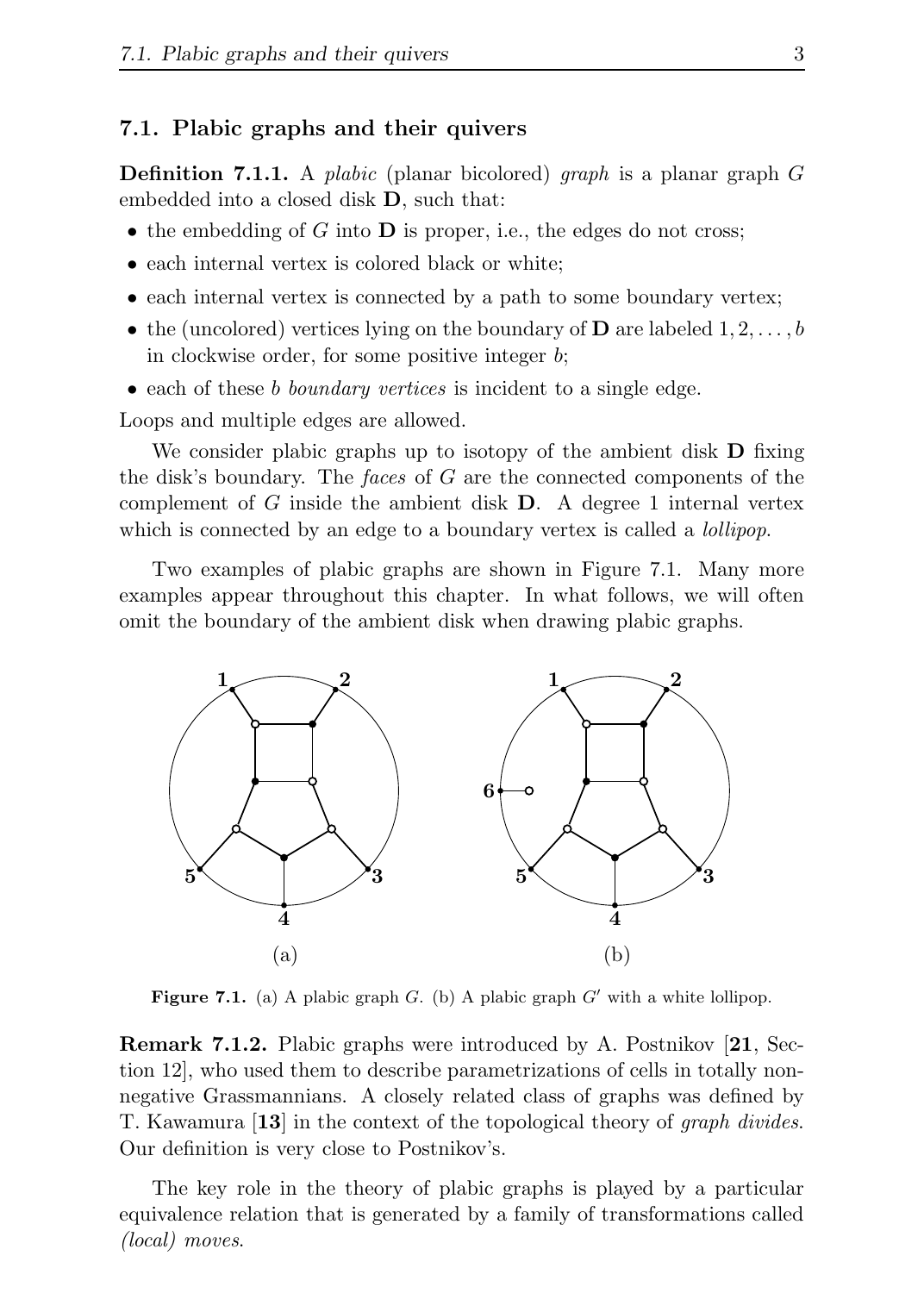**Definition 7.1.3.** We say that two plabic graphs  $G$  and  $G'$  are move-equivalent, and write  $G \sim G'$ , if G and G' can be related to each other via a sequence of the following *local moves*, denoted (M1), (M2), and (M3):

(M1) (The *square move*) Change the colors of all vertices on the boundary of a quadrilateral face, provided these colors alternate and these vertices are trivalent. See Figure 7.2.



Figure 7.2. Move (M1) on plabic graphs.

(M2) Remove a bivalent vertex (of any color) and merge the edges adjacent to it; or, conversely, insert a bivalent vertex in the middle of an edge. See Figure 7.3.

 $\longleftrightarrow$   $\longrightarrow$  or  $\longrightarrow$   $\longleftrightarrow$ 

Figure 7.3. Move (M2) on plabic graphs.

(M3) Contract an edge connecting two internal vertices of the same color; or split an internal vertex into two vertices of the same color joined by an edge. See Figure 7.4.



Figure 7.4. Move (M3) on plabic graphs. The number of "hanging" edges on either side can be any nonnegative integer.

We next explain how to associate a quiver to a plabic graph. This construction is closely related to the one presented in Definition 2.5.1.

**Definition 7.1.4.** The quiver  $Q(G)$  associated to a plabic graph G is defined as follows. The vertices of  $Q(G)$  are in one-to-one correspondence with the faces of G. A vertex of  $Q(G)$  is declared mutable or frozen depending on whether the corresponding face is *internal* (i.e., disjoint from the boundary of **) or not. The arrows of**  $Q(G)$  **are constructed in the following way.** Let e be an edge in G that connects a white vertex to a black vertex and separates two distinct faces, at least one of which is internal. For each such edge e, we introduce an arrow in  $Q(G)$  connecting the faces separated by e; this arrow is oriented so that when we move along the arrow in the direction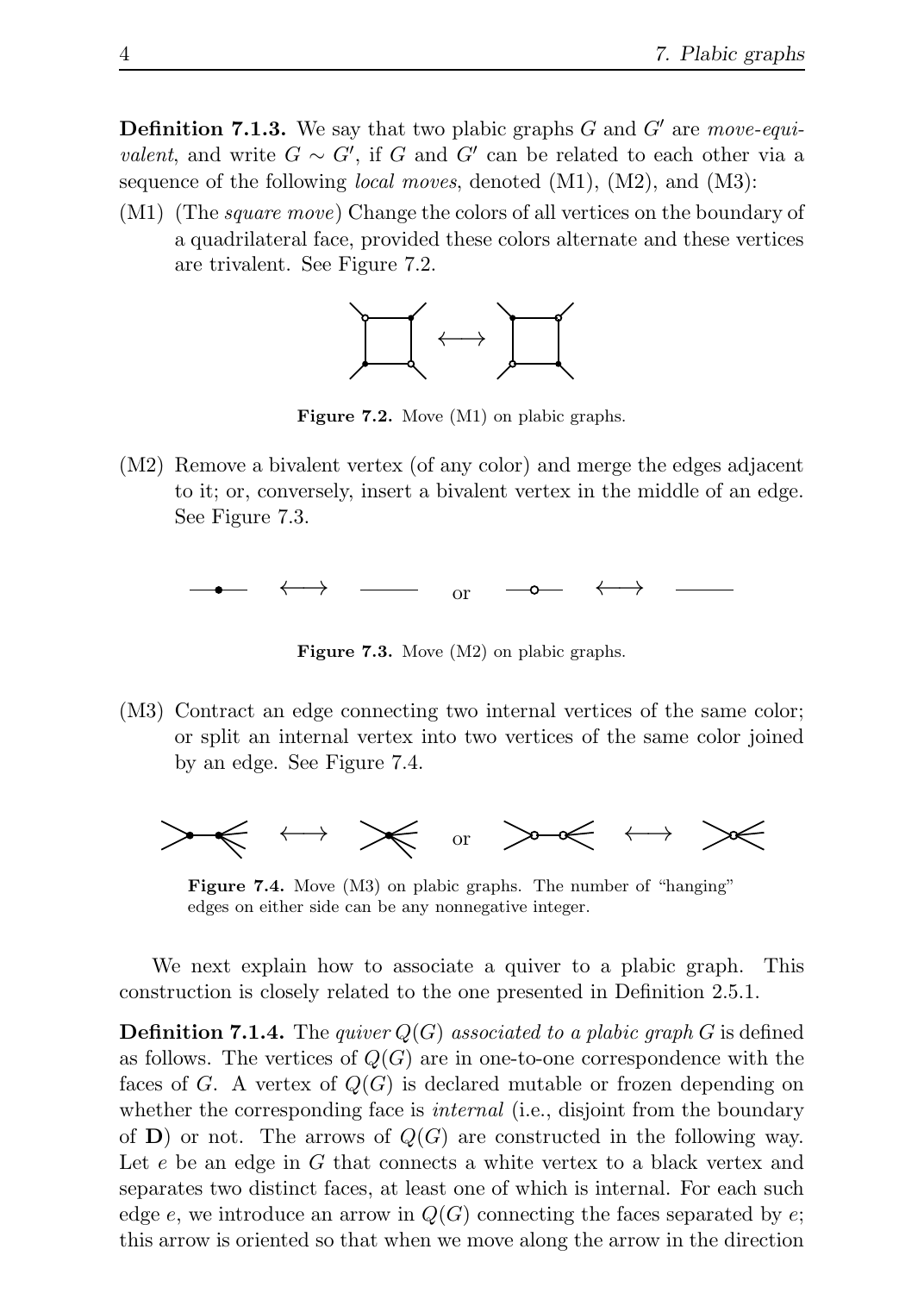of its orientation, we see the white endpoint of  $e$  on our left and the black endpoint on our right. We then remove oriented 2-cycles from the resulting quiver, one by one, to get  $Q(G)$ . See Figure 7.5.



Figure 7.5. Two plabic graphs and their associated quivers. Shown on the left is the graph G from Figure 7.1(a). The quiver on the right has double arrows, corresponding to the instances where a pair of faces share two boundary segments disconnected from each other. The frozen vertex  $v$  at the top of the picture is isolated: the two arrows between  $v$ and an internal vertex located underneath v cancel each other.

**Proposition 7.1.5.** Let  $G$  and  $G'$  be two plabic graphs related to each other by one of the local moves  $(M1)$ ,  $(M2)$ , or  $(M3)$ . Additionally, if G and G' are related via the square move (M1), then we require that

(7.1.1) among the four faces surrounding the square, the consecutive ones must be distinct, see Figure 7.6.

Then the quivers  $Q(G)$  and  $Q(G')$  are mutation equivalent.



**Figure 7.6.** Restriction  $(7.1.1)$  allows the square move at  $A$ —but not at  $B$ , since face  $C$  is adjacent to two consecutive sides of  $B$ .

**Proof.** It is straightforward to check that a square move in a plabic graph translates into a quiver mutation at the vertex associated to that square face, provided that condition (7.1.1) is satisfied. It is also straightforward to check that the quiver associated with a plabic graph does not change under moves  $(M2)$  or  $(M3)$ , see Figure 7.7.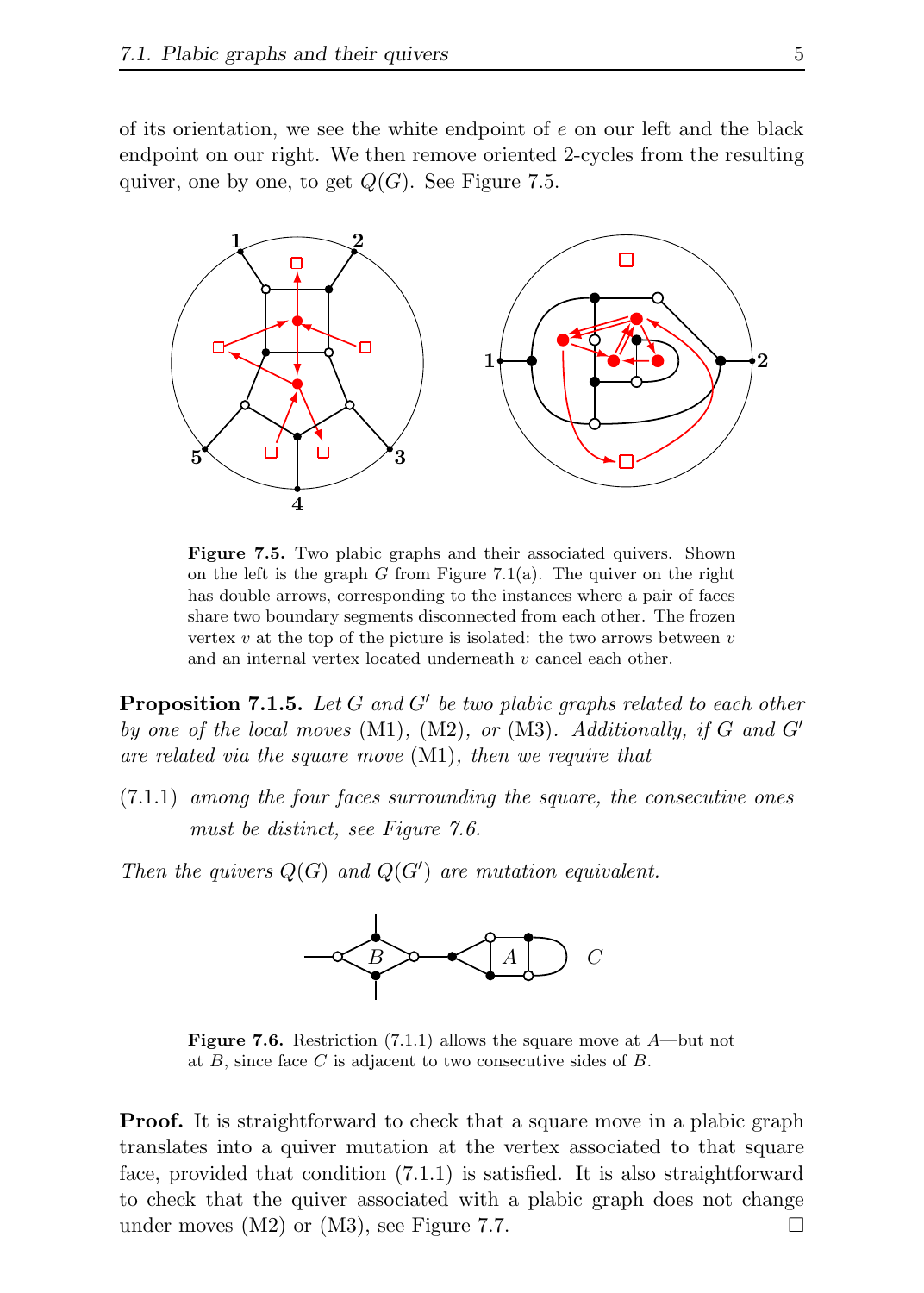

Figure 7.7. Fragments of plabic graphs and their associated quivers. The first two plabic graphs are related by a square move (M1); their quivers are related by a single mutation. The second and the third graphs are related by moves of type (M3), and have isomorphic quivers.

**Remark 7.1.6.** Suppose condition  $(7.1.1)$  fails at a square face B, with B incident to another face C along two consecutive edges, as in Figure 7.6. Then the arrows transversal to these edges cancel each other, so they do not appear in the associated quiver. This leads to a discrepancy between the square move and the quiver mutation.

Remark 7.1.7. The key difference between the setting of this section vs. Section 2.5 is that here we do not require plabic graphs to be bipartite. This distinction is not particularly important, since we can always apply a sequence of moves (M2) to a plabic graph to make it bipartite.

In the bipartite setting, the square move (M1) corresponds to urban renewal, see Definition 2.5.2 as well as Definition 7.5.13 below.

Remark 7.1.8. In light of Proposition 7.1.5, one may choose to adjust the definition of the square move (M1)—hence the notion of move equivalence of plabic graphs—by forbidding square moves violating condition (7.1.1). (This convention was adopted in [9].) We note that for the important subclass of reduced plabic graphs (see Definition 7.4.2 below), condition (7.1.1) is automatically satisfied, so there is no need to worry about it.

Remark 7.1.9. Using Definition 7.1.4, we can associate a seed pattern hence a cluster algebra—to any plabic graph  $G$ . By Proposition 7.1.5, this cluster algebra only depends on the move equivalence class of  $G$ , assuming that we adopt a restricted notion of move equivalence, cf. Remark 7.1.8. We will soon see that this family of cluster algebras includes all the main examples of cluster algebras (defined by quivers) introduced in the earlier chapters. This justifies the importance of the combinatorial study of plabic graphs, and in particular their classification up to move equivalence.

The quivers arising from plabic graphs are rather special. In particular, each quiver  $Q(G)$  is planar.

On the other hand, the mutation class of any quiver without frozen vertices can be embedded into the mutation class of a quiver of a plabic graph:

**Proposition 7.1.10** ([8]). Let Q be a quiver whose vertices are all mutable. Then there exists a plabic graph  $G$  such that  $Q$  is a full subquiver (see Definition 4.1.1) of a quiver mutation-equivalent to  $Q(G)$ .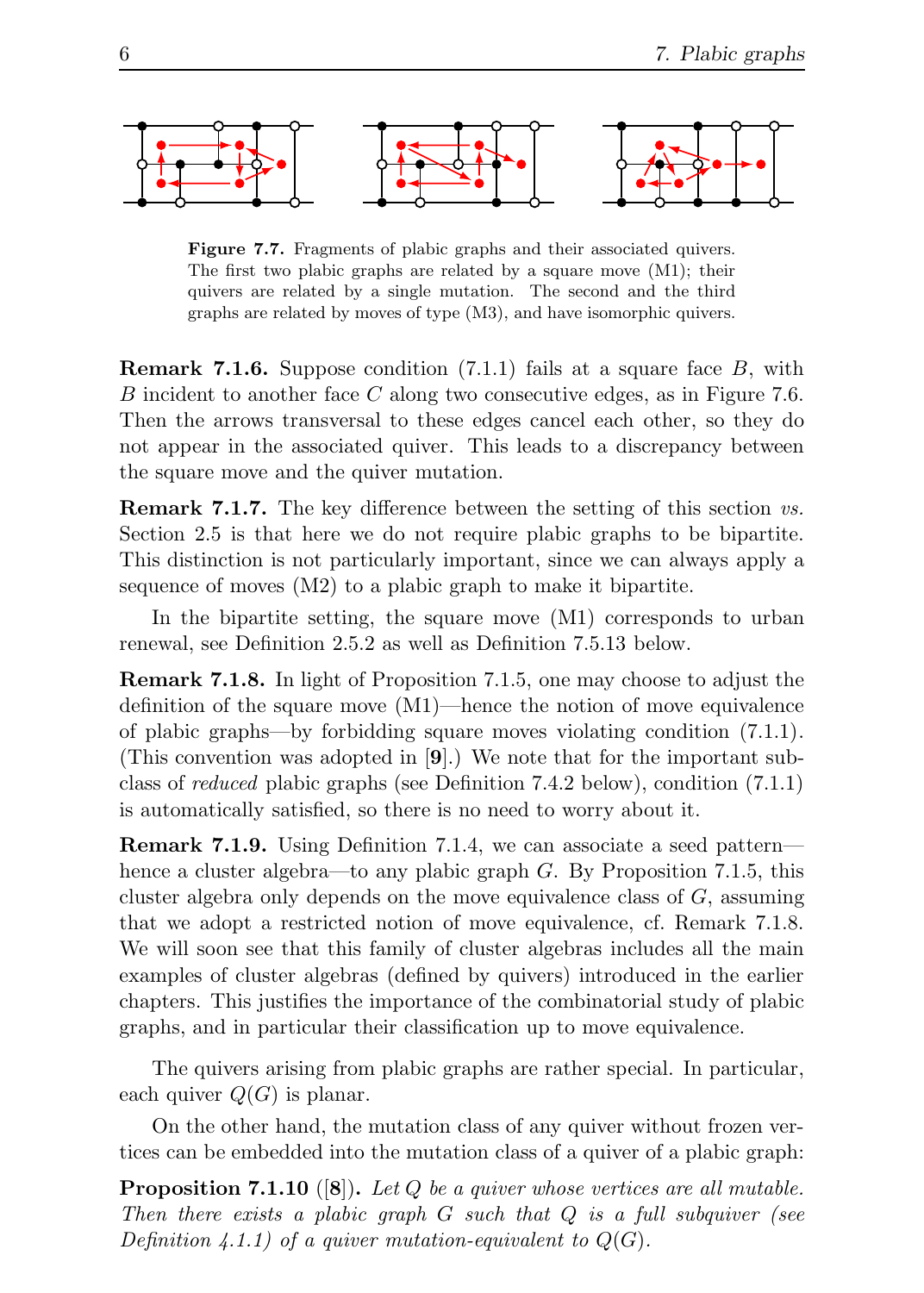#### 7.2. Triangulations and wiring diagrams via plabic graphs

In this section, we explain how the machinery of local moves on plabic graphs unifies the combinatorial constructions of Chapter 2, including:

- flips in triangulations of a polygon (Section 2.2);
- braid moves for wiring diagrams (Section 2.3);
- their analogues for double wiring diagrams (Section 2.4).

As mentioned in Remark 7.1.7, the urban renewal transformations (Section 2.5) can also be interpreted in terms of local moves in plabic graphs.

Example 7.2.1 (Triangulations of a polygon, see [16, Algorithm 12.1]). Let T be a triangulation of a convex  $m$ -gon  $P_m$ . The plabic graph  $G(T)$ associated to T is constructed as follows:

- (1) Place a white vertex of  $G(T)$  at each vertex of  $\mathbf{P}_m$ .
- (2) Place a black vertex of  $G(T)$  in the interior of each triangle of T. Connect it by edges to the three white vertices of the triangle.
- (3) Embed  $P_m$  into the interior of a disk D.
- (4) Place m uncolored vertices of  $G(T)$  on the boundary of **D**.
- (5) Connect each white vertex of  $G(T)$  to a boundary vertex. These edges must not cross.

We emphasize that the set of edges of  $G(T)$  includes neither the sides of  $\mathbf{P}_m$ nor the diagonals of T. See Figure 7.8.



**Figure 7.8.** A triangulation  $T$  of an octagon, and the corresponding plabic graph  $G(T)$ , cf. Figure 2.2.

**Exercise 7.2.2.** Show that  $Q(G(T)) = Q(T)$ , i.e., the quiver associated to the plabic graph of a triangulation T coincides with the quiver  $Q(T)$ associated to  $T$ , as in Definition 2.2.1.

**Exercise 7.2.3.** Show that if triangulations T and  $T'$  are related by a flip, then the plabic graphs  $G(T)$  and  $G(T')$  are move-equivalent to each other.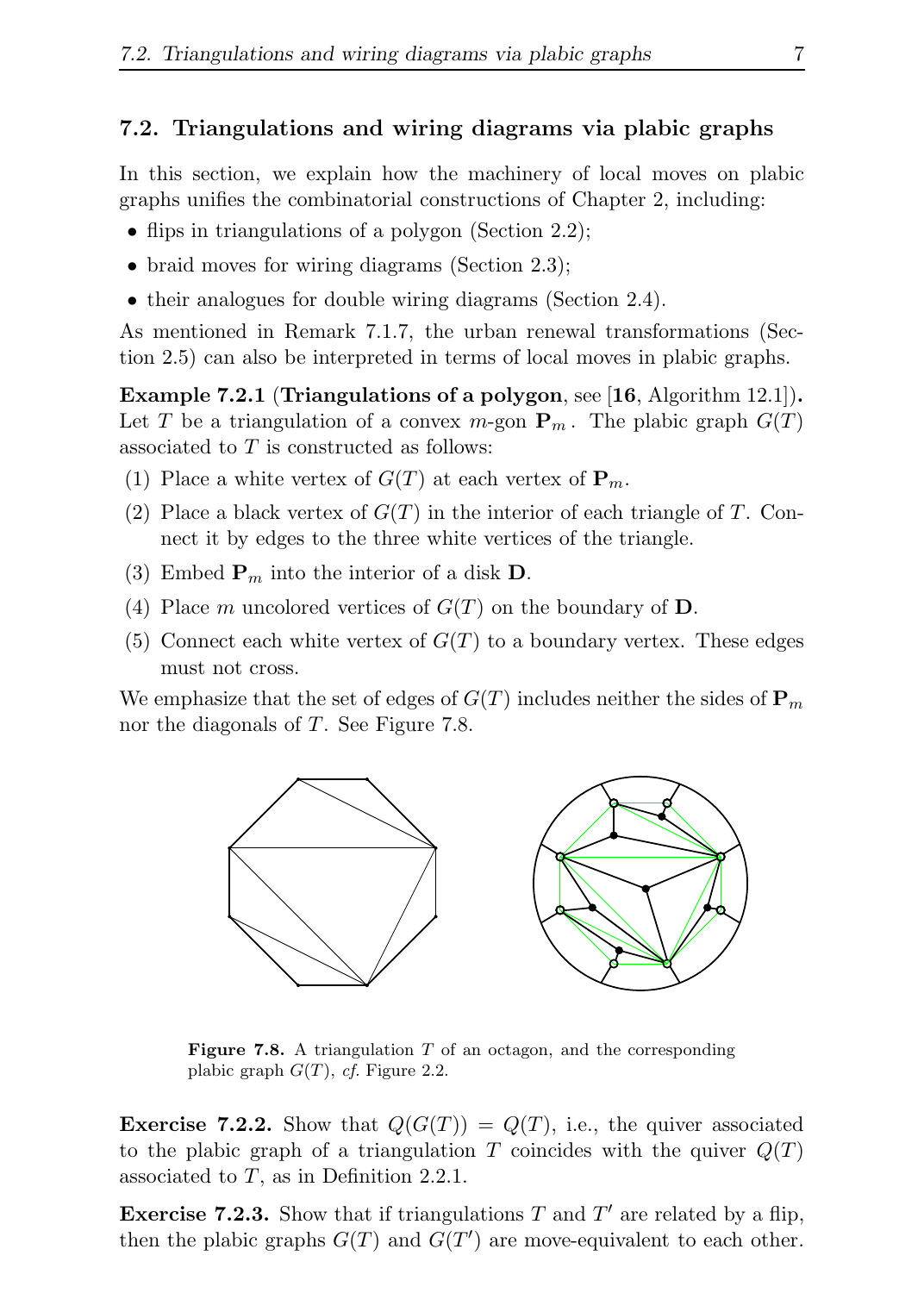More concretely, flipping a diagonal in  $T$  translates into a square move at the corresponding quadrilateral face of  $G(T)$ , plus some (M3) moves to make each vertex of that face trivalent.

**Example 7.2.4 (Wiring diagrams).** Let  $D$  be a wiring diagram, as in Section 1.3. We associate a plabic graph  $G(D)$  to D by replacing each crossing in D by a pair of trivalent vertices connected vertically, with a black vertex on top and a white vertex on the bottom. We then enclose the resulting graph in a disk.

This construction applies to a more general version of wiring diagrams. Let  $s_i$  denote the simple transposition in the symmetric group  $S_n$  that exchanges *i* and  $i + 1$ . Given a sequence  $\mathbf{w} = s_{i_1} s_{i_2} \dots s_{i_m}$  of simple transpositions, we associate to it a diagram  $D(\mathbf{w})$  by concatenating m graphs; here the graph associated to  $s_i$  consists of n wires, of which  $n-2$  are horizontal, while the j<sup>th</sup> and  $(j + 1)$ st wires cross over each other. See Figure 7.9.



**Figure 7.9.** Top: the wiring diagrams  $D_1$  and  $D_2$  associated to reduced expressions  $s_2s_3s_2s_1s_2s_3$  and  $s_3s_2s_3s_1s_2s_3$  for  $w_0 = (4, 3, 2, 1) \in S_4$ . These wiring diagrams (resp., reduced expressions) are related via a braid move. Middle: the plabic graphs  $G(D_1)$  and  $G(D_2)$ . Bottom: the quivers  $Q(G(D_1))$  and  $Q(G(D_2))$ , with isolated frozen vertices removed.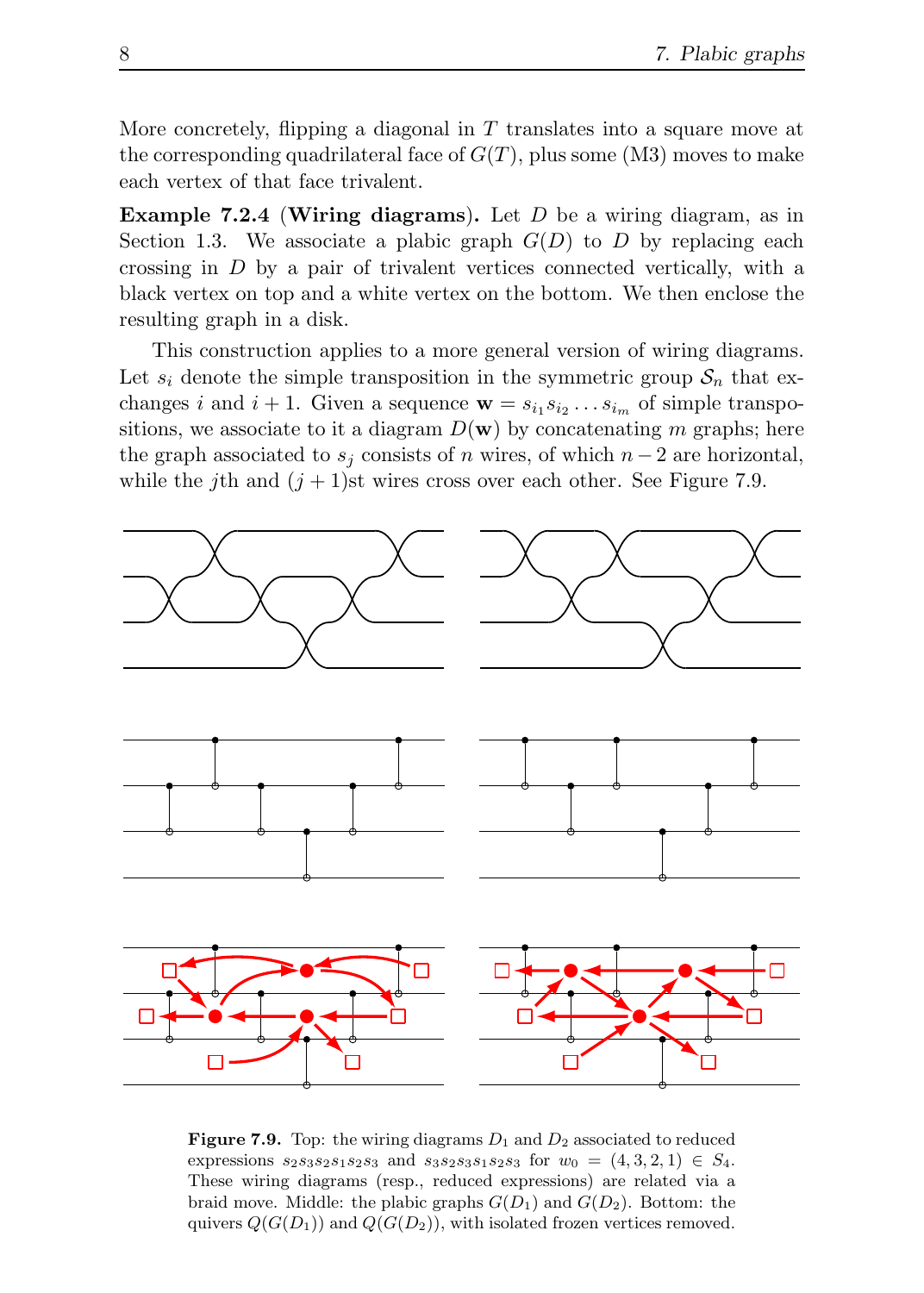Exercise 7.2.5. Show that after removing isolated frozen vertices at the top and bottom, the quiver  $Q(G(D))$  associated to the plabic graph of a wiring diagram D coincides with the quiver  $Q(D)$  associated to D, as in Definition 2.3.1, up to a global reversal of arrows.

Remark 7.2.6. If we changed our convention in Example 7.2.4, swapping the colors of the black and white vertices, we'd recover precisely the quiver  $Q(D)$  associated to the wiring diagram. However, we prefer the convention used in Example 7.2.4 because it will lead to a transparent algorithm for recovering the chamber minors, as shown in Figure 7.62. And as noted in Remark 3.1.10, the cluster algebra associated to a given quiver is the same as the cluster algebra associated to the opposite quiver.

**Remark 7.2.7.** If two wiring diagrams  $D$  and  $D'$  are related by a braid move, then the corresponding plabic graphs  $G(D)$  and  $G(D')$  are related by a square move plus some (M3) moves, see Figure 7.10.



Figure 7.10. A braid move on wiring diagrams, and a corresponding sequence of moves on plabic graphs. The first two (resp., the last two) plabic graphs are related by two (M3) moves; the two plabic graphs in the middle are related by an (M1) move.

**Example 7.2.8 (Double wiring diagrams).** Let  $D$  be a double wiring diagram, as in Section 1.4. The plabic graph  $G(D)$  associated to D is defined by adjusting the construction of Example 7.2.4 in the following way: as before, we replace each crossing in the double wiring diagram by a pair of trivalent vertices connected vertically, and color one of these vertices white and the other black. If the crossing is thin, the top vertex gets colored white and the bottom one black; if the crossing is thick, the colors of the two vertices are reversed. See Figure 7.11.

As in Example 7.2.4, the above construction works for a more general version of double wiring diagrams. Given two sequences  $\mathbf{w} = s_{i_1} s_{i_2} \dots s_{i_m}$ and  $\overline{\mathbf{w}} = \overline{s}_{j_1} \overline{s}_{j_2} \dots \overline{s}_{j_\ell}$ , choose an arbitrary shuffle of **w** and  $\overline{\mathbf{w}}$ . Then we can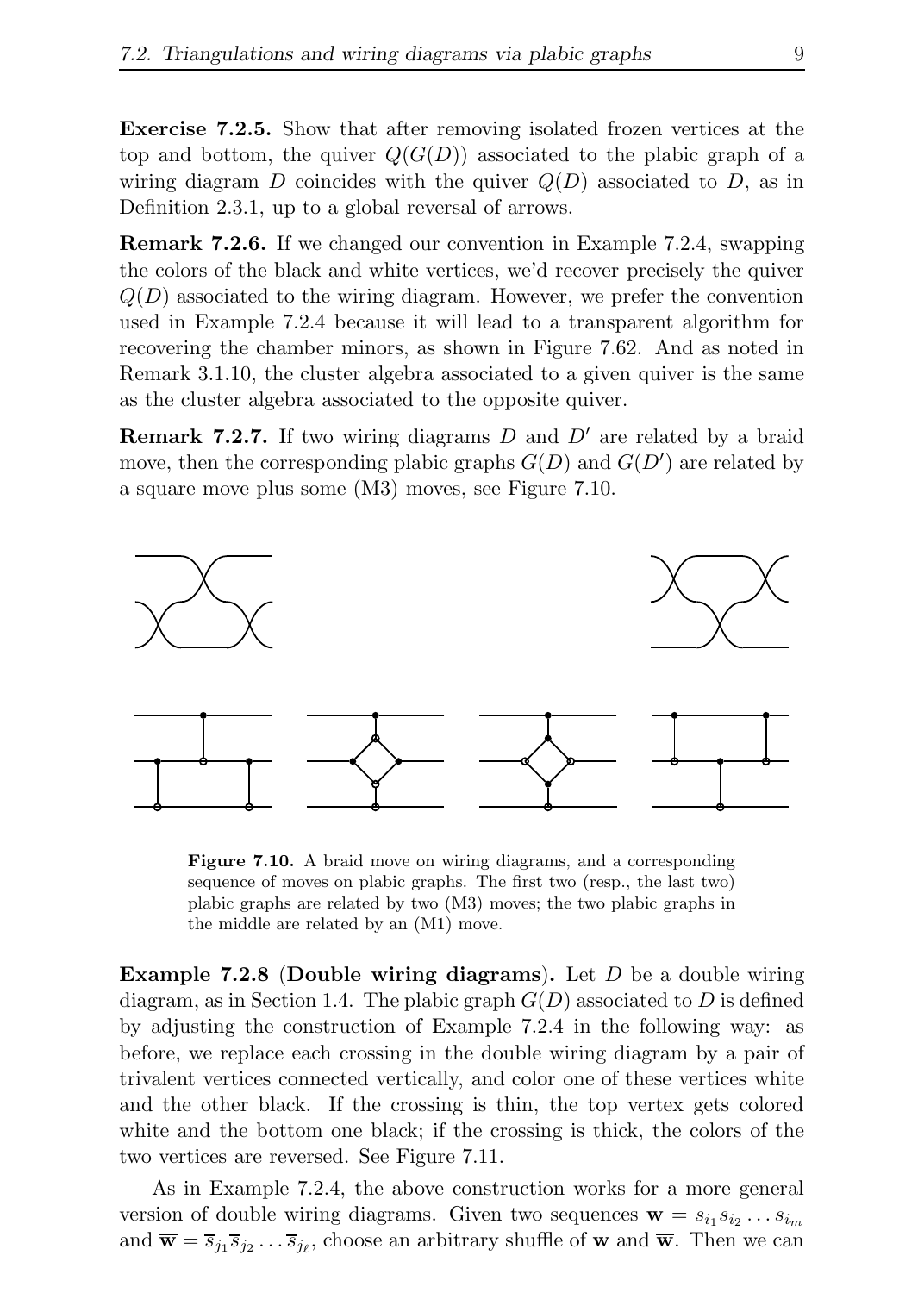associate a (generalized) double wiring diagram to this shuffle, where thick crossings are associated to factors in w, and thin crossings are associated to factors in  $\overline{\mathbf{w}}$ . So, e.g., the double wiring diagram in Figure 7.11 is associated to the shuffle  $\overline{s}_2s_1s_2\overline{s}_1\overline{s}_2s_1$ .



**Figure 7.11.** A double wiring diagram  $D$ , the corresponding plabic graph  $G(D)$ , and the quiver associated to  $G(D)$ . If one removes the bottom frozen vertex, one recovers the quiver from Figure 2.6 (up to a global reversal of arrows).

Exercise 7.2.9. Extend the statements of Exercise 7.2.5 and Remark 7.2.7 to the case of double wiring diagrams.

In addition to triangulations and (ordinary or double) wiring diagrams, plabic graphs can also be used to describe Fock-Goncharov cluster structures [7]:

Exercise 7.2.10. Construct a plabic graph whose associated quiver is the quiver shown in Figure 2.3. How does this construction generalize to a quiver  $Q_3(T)$  associated to an arbitrary triangulation T of a convex polygon, cf. Exercise 2.2.3?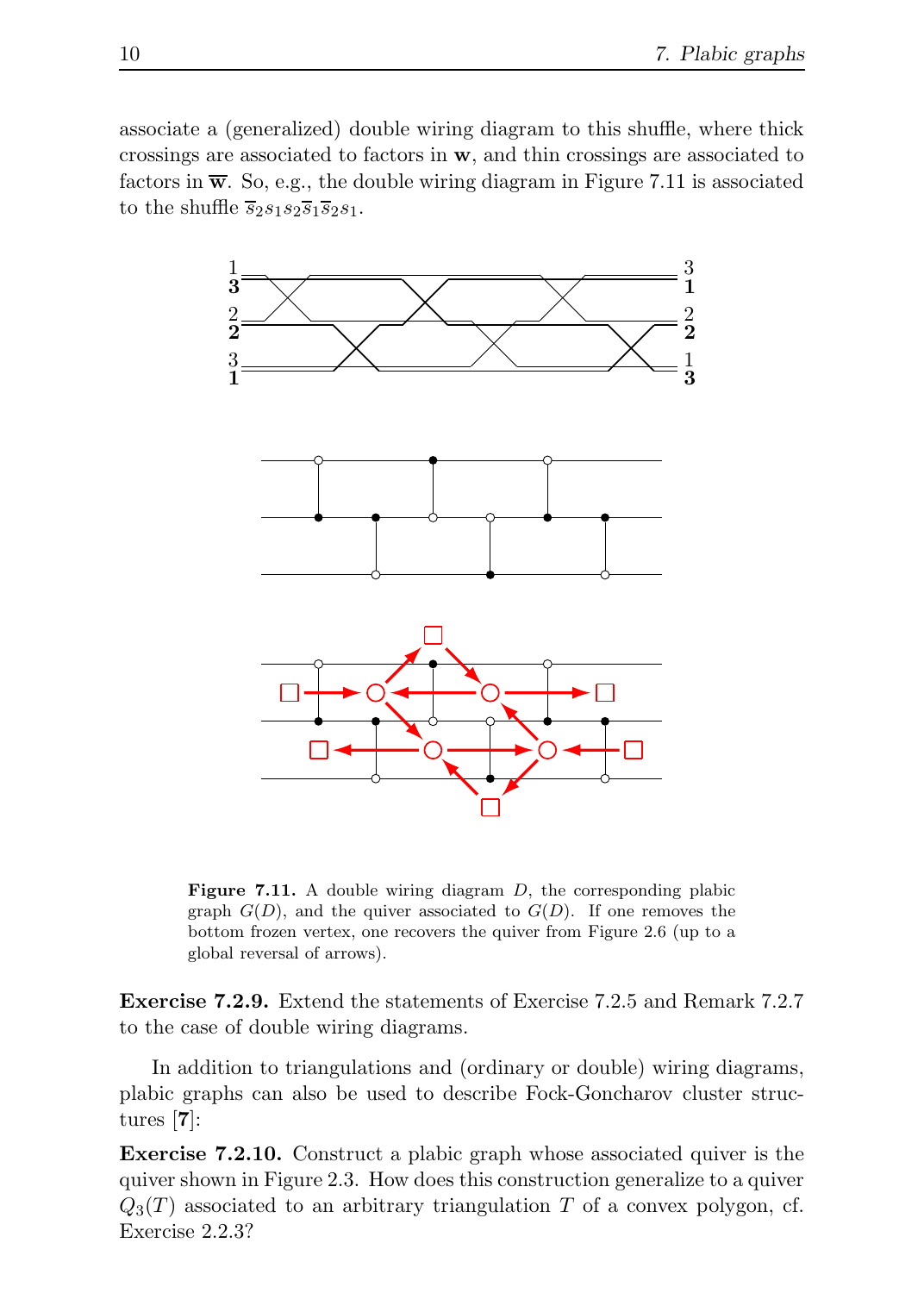#### 7.3. Trivalent plabic graphs

In Section 7.1, we introduced plabic graphs and described local moves that generate an equivalence relation on them. In this section, we focus on trivalent plabic graphs, i.e., those plabic graphs whose interior vertices are all trivalent. This will require working with an alternative set of moves that preserve the property of being trivalent.

Remark 7.3.1. Trivalent plabic graphs arise naturally in the studies of

- soliton solutions to the KP equation [16],
- sections of fine zonotopal tilings of 3-dimensional cyclic zonotopes  $[10]$ ,
- combinatorics of planar divides and associated links [9], and
- π-induced subdivisions for a projection  $\pi$  from the hypersimplex  $\Delta_{k,n}$  to an *n*-gon  $[22]$ .

We begin with the following simple observation.

**Lemma 7.3.2.** Any plabic graph with no interior leaves (i.e., no degree 1) interior vertices) can be transformed by a sequence of moves of type (M2) and/or (M3) into a plabic graph all of whose interior vertices are trivalent.

**Proof.** We can get rid of bivalent vertices using the moves  $(M2)$ . If there are any vertices of degree  $\geq 4$ , split those vertices using (M3) until all internal vertices are trivalent.

The alternative set of moves for trivalent plabic graphs consists of the square move  $(M1)$  together with the *flip move*  $(M4)$  defined below.

**Definition 7.3.3.** The *flip move* (sometimes also called the *Whitehead* move) for trivalent plabic graphs is defined as follows:

(M4) Replace a fragment containing two trivalent vertices of the same color connected by an edge by another such fragment, see Figure 7.12.



Figure 7.12. The flip move (or Whitehead move) for trivalent graphs. The four vertices shown should either all be white, or all be black.

Remark 7.3.4. A flip move (M4) can be expressed as a composition of two moves of type (M3).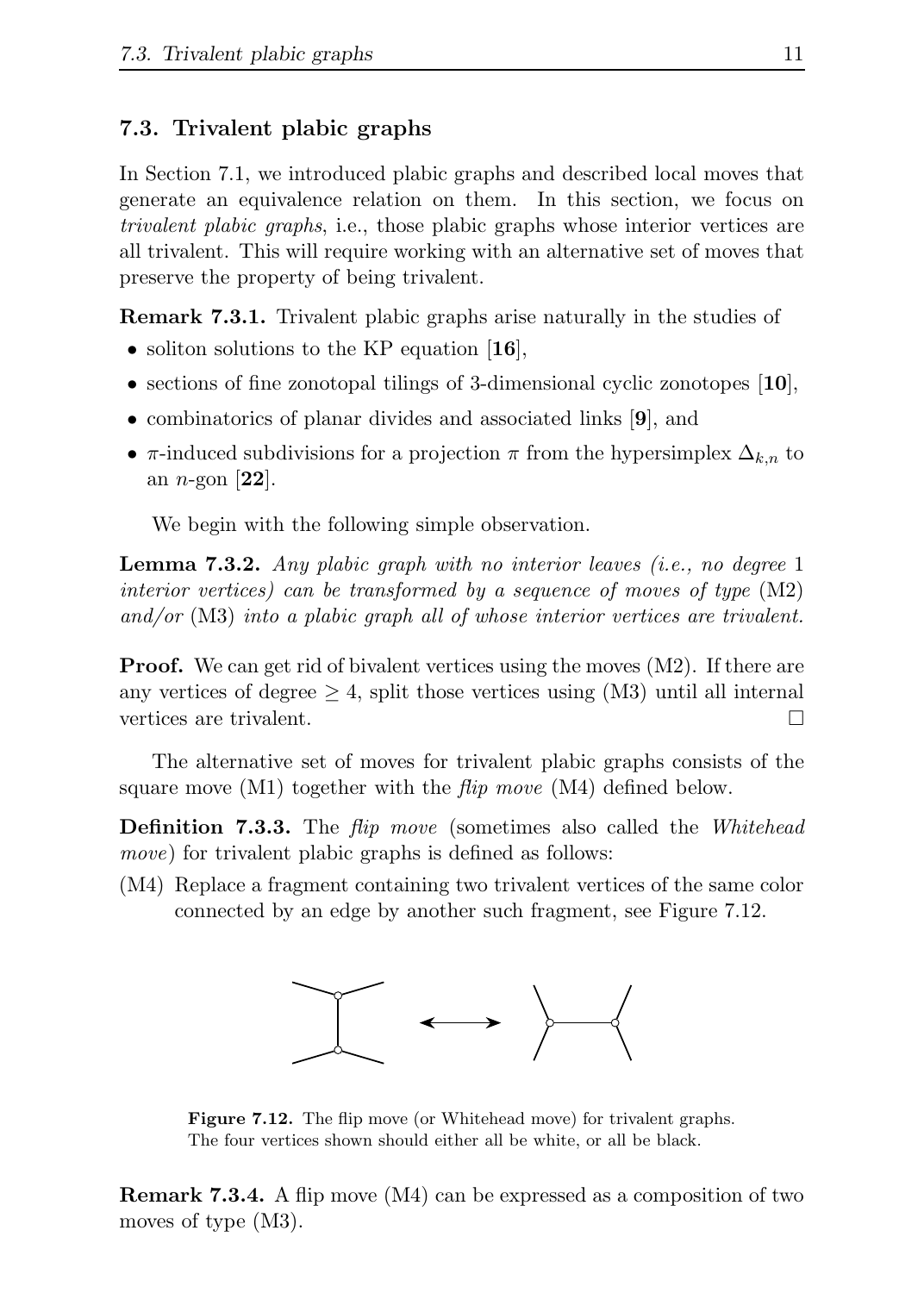The main result of this section is the following.

Theorem 7.3.5. Two trivalent plabic graphs G and G′ are related via a sequence of local moves of types  $(M1)$ ,  $(M2)$ , and  $(M3)$  if and only if they are related by a sequence of moves of types (M1) and (M4).

The rest of this section is devoted to the proof of Theorem 7.3.5.

**Lemma 7.3.6.** If two trivalent plabic graphs  $G$  and  $G'$  are connected by a sequence of moves of type  $(M2)$  or  $(M3)$ , then they are connected by a sequence of moves of type (M3).

**Proof.** We first note that in many cases, move  $(M2)$  can be thought of as an instance of move  $(M3)$ : instead of using  $(M2)$  to add or remove a bivalent vertex that is adjacent via an edge e to a vertex of the same color, we can use  $(M3)$  to  $(un)$ contract  $e$ , to the same effect.

The only (M2) moves that are genuinely different from (M3) moves are the (M2) moves that add or remove a white (resp., black) vertex in the middle of a black-black or black-boundary (resp., white-white or whiteboundary) edge. We call them *creative* or *destructive* (M2) moves, see the left and middle of Figure 7.13. We need to show that it is never necessary to use a creative or destructive  $(M2)$  move to connect G and G' as above.



Figure 7.13. Using a creative (M2) move and then an (M3) move to grow a white leaf.

Consider a shortest sequence of  $(M2)/(M3)$  moves connecting G and  $G'$ :

$$
(7.3.1) \tG = G_0 \sim G_1 \sim \cdots \sim G_k = G'.
$$

We first claim that each  $G_i$  does not contain an internal leaf. Suppose otherwise. Let  $G_{i-1} \sim G_i$  be the last step when we grow a leaf (as in Figure 7.13). That is, i is maximal such that  $G_i$  has a leaf v' attached via edge e to some vertex v, where v' and e were not present in  $G_{i-1}$ . Since G' has no leaves, there must be some  $j > i$  such that  $G_i$  is obtained from  $G_{j-1}$  by contracting the edge adjacent to v'. By construction, each graph  $G_i, G_{i+1}, \ldots, G_{j-1}$  contains leaf v' along with a path connecting v' to a vertex of the same color; this path is obtained by subdividing the edge e by adding bivalent vertices (which must remain bivalent since no new leaves may be added). But then we can construct a shorter sequence of moves connecting  $G$  to  $G'$  by removing all steps used to create and contract this path.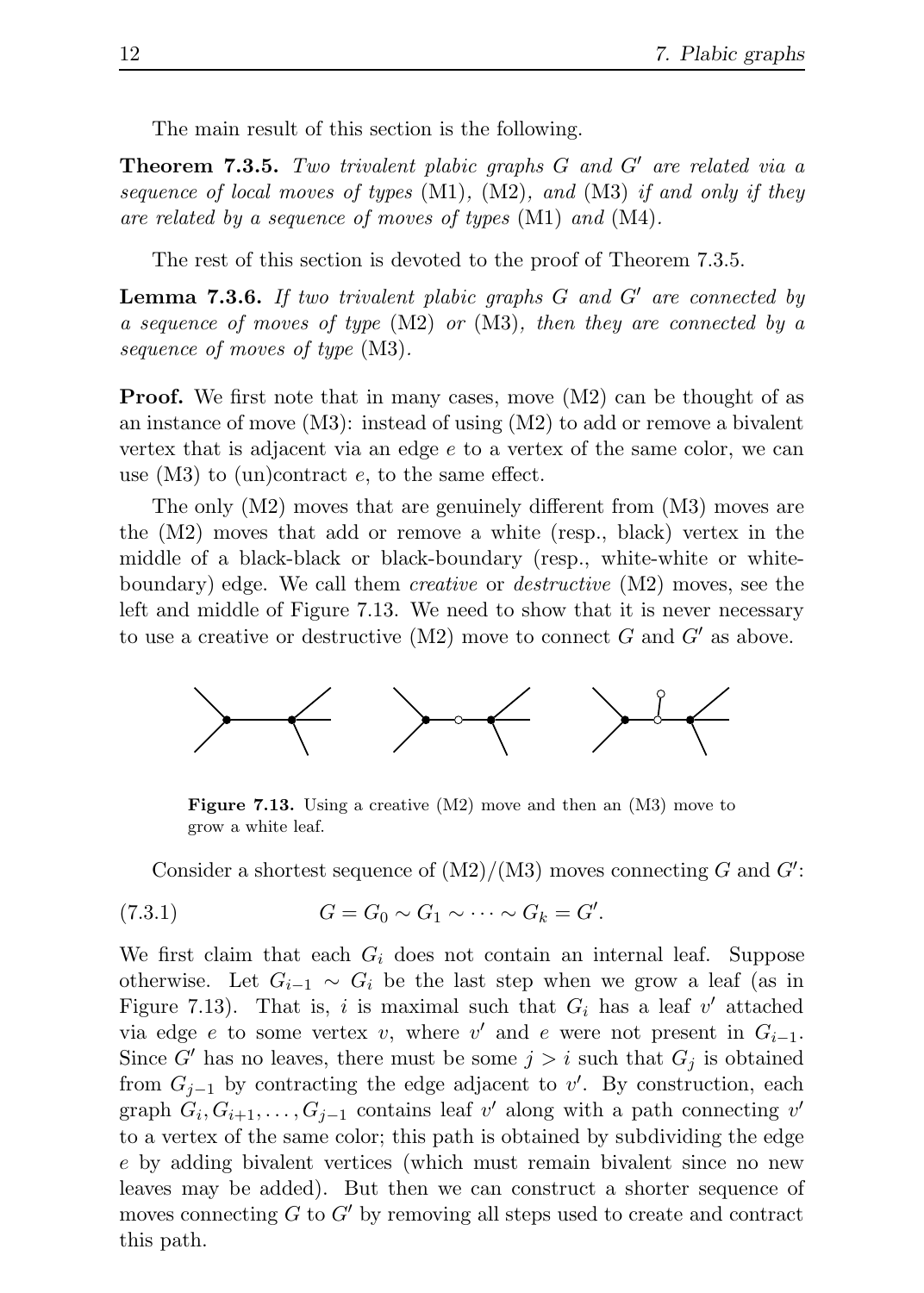Having established that none of the graphs appearing on the shortest path (7.3.1) have internal leaves, we will now demonstrate that this path never uses a creative or destructive (M2) move. Note that we cannot have only destructive (M2) moves because (M3) moves alone cannot create a vertex whose removal requires a destructive (M2) move. Thus, it is enough to show that we cannot have a creative (M2) move along (7.3.1). Suppose there is one, and that the last creative (M2) move adds a bivalent white vertex w along a black-black edge. Along  $(7.3.1)$ , this bivalent vertex w might split into multiple bivalent white vertices (pairwise adjacent, in a row). However, all these vertices must get removed somewhere along (7.3.1), since  $G'$  has no bivalent vertices. We can then shorten (7.3.1) by removing all moves involving these bivalent vertices. The lemma is proved.  $\Box$ 

#### **Lemma 7.3.7.** Let  $G$  and  $G'$  be two trivalent plabic graphs such that

- $\bullet$  each of the graphs  $G$  and  $G'$  is connected;
- each of the graphs G and G′ has f interior faces, b boundary vertices, and b boundary faces (the number of boundary vertices equals the number of boundary faces since the graphs are connected);
- $\bullet$  in each of the graphs  $G$  and  $G'$ , all interior vertices have the same color, and this color is the same in both graphs.

Then  $G$  and  $G'$  can be connected by a sequence of flip moves (M4).

**Proof.** The *dual graph*  $G_{\text{dual}}$  of a trivalent connected plabic graph G is obtained as follows. Place a vertex of  $G_{\text{dual}}$  in the interior of each face of G. For each edge e of G, introduce a (transversal) edge of  $G_{\text{dual}}$  connecting the vertices of  $G_{\text{dual}}$  located in the faces of G on both sides of e, see Figure 7.14. (This new edge may be a loop.) Under the conditions of the lemma, the dual graph  $G_{\text{dual}}$  is a generalized triangulation T of a (dual) b-gon. (We note that T may contain self-folded triangles – loops with an interior "pendant" edge – coming from the faces of G enclosed by a loop in  $G$ , as in Figure 7.14.) The triangulation T has  $b + f$  vertices: the b vertices of the dual b-gon together with the f interior points ("punctures").



Figure 7.14. A trivalent plabic graph  $G$  and its dual graph  $G_{\text{dual}}$  (in red); the latter contains a self-folded triangle. Here  $b = 3$  and  $f = 1$ .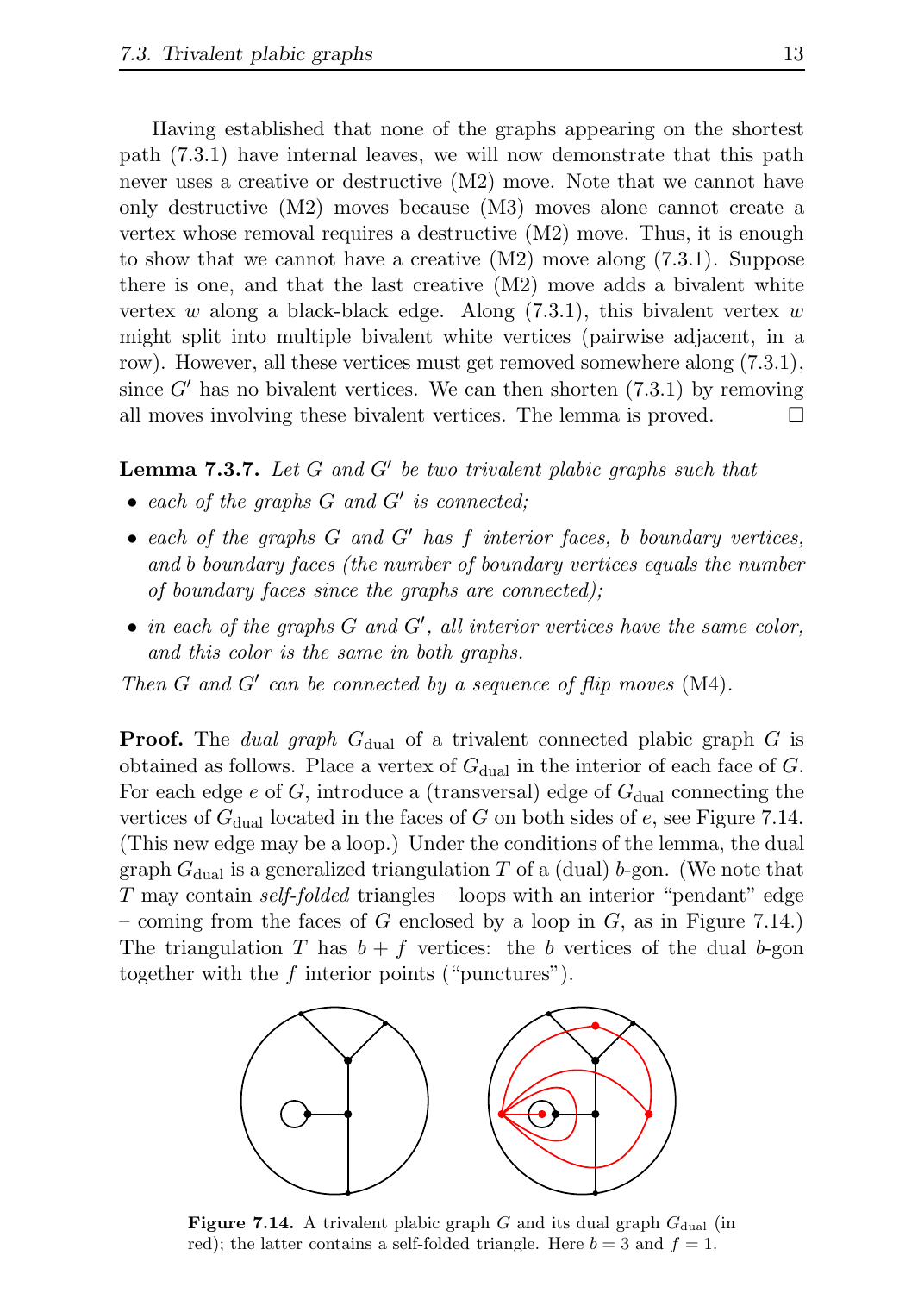Figure 7.15 shows that a flip move in a trivalent plabic graph corresponds to a flip in the corresponding triangulation. The claim that  $G$  and  $G'$  are connected by flip moves can now be obtained from the well-known fact  $[11, 12]$  that any two triangulations of a b-gon with f interior points are connected by flips.



Figure 7.15. The flip move for trivalent graphs corresponds to a flip of the corresponding dual triangulations.

**Definition 7.3.8.** A *white component*  $W$  of a plabic graph  $G$  is obtained by taking a maximal (by inclusion) connected induced subgraph of G all of whose internal vertices are white, together with the half-edges extending from the (white) vertices of  $W$  towards black vertices outside  $W$  or towards boundary vertices of  $G$ . Black components of  $G$  are defined in the same way, with the roles of black and white vertices reversed.

**Remark 7.3.9.** Each black or white component  $C$  of a plabic graph  $G$  can itself be regarded as a (generalized) plabic graph. To this end, enclose C by a simple closed curve  $\gamma$  passing through the endpoints of the half-edges on the outer boundary of C. If the portion of G located inside  $\gamma$  is exactly C, then we get a usual plabic graph. It may however happen that  $C$  contains "holes," i.e., some of the half-edges on the boundary of  $C$  may be entirely contained in the interior of the disk enclosed by  $\gamma$ . In that case, we need to draw simple closed curves through the endpoints of those half-edges, so that C becomes a generalized plabic graph inside a "swiss-cheese" shape (a disk with some smaller disks removed), as in Figure 7.16. The argument in the proof of Lemma 7.3.7 extends to this setting, so Lemma 7.3.7 also holds for black/white components of trivalent plabic graphs. We will use this generalization in the proof of Proposition 7.3.10 below.

**Proposition 7.3.10.** Let two trivalent plabic graphs be related to each other by moves  $(M2)$  or  $(M3)$ . Then they are related by a series of flip moves  $(M4)$ .

**Proof.** Let G and G' be the plabic graphs in question. Without loss of generality we may assume that  $G$  and  $G'$  are connected. By Lemma 7.3.6,  $G$  and  $G'$  are connected by moves (M3).

Each of the graphs  $G$  and  $G'$  breaks into disjoint (white or black) components. Each (M3) move only affects a single component. It follows that the white (resp., black) components  $W_1, \ldots, W_\ell$  (resp.,  $B_1, \ldots, B_m$ ) of G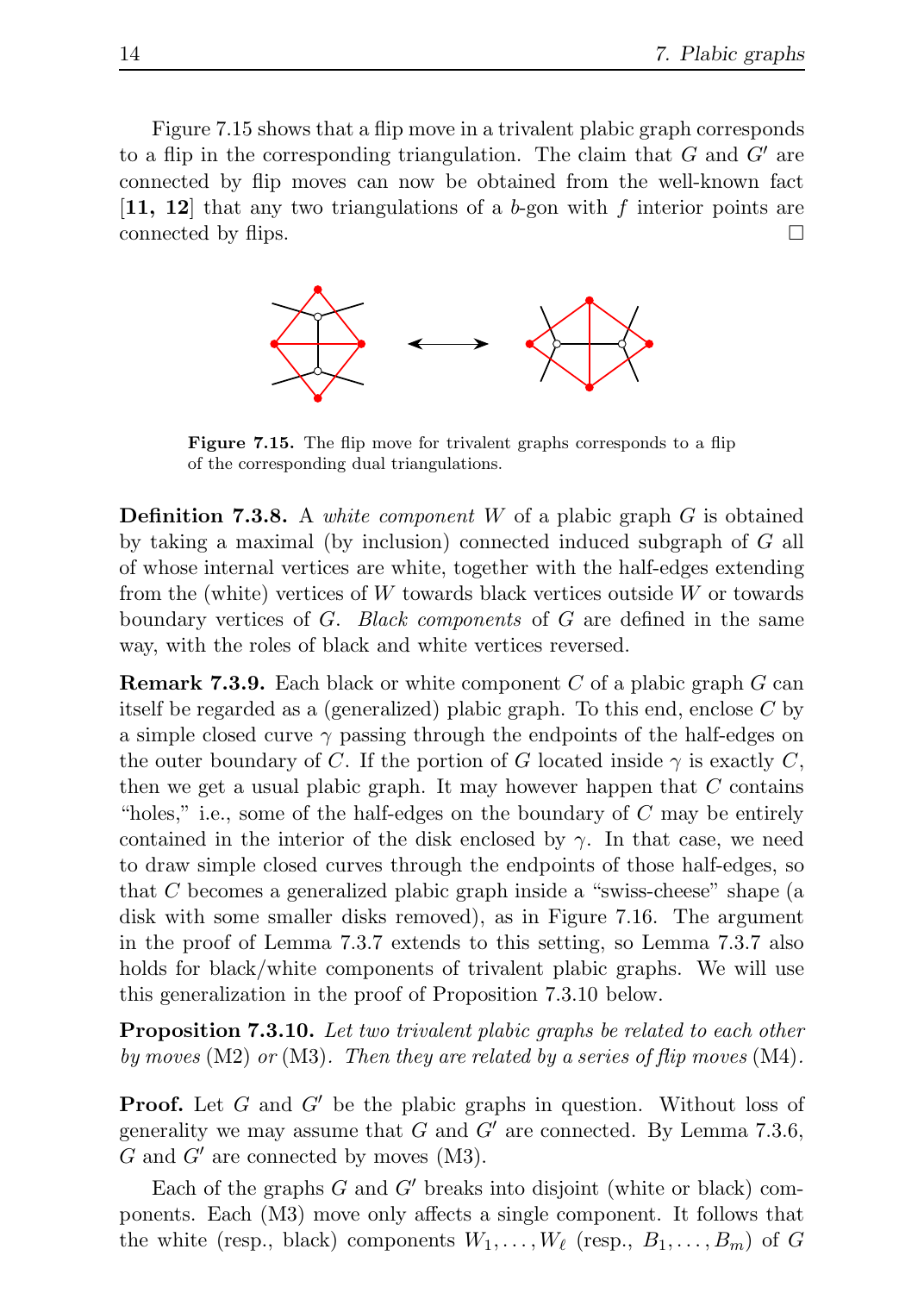

Figure 7.16. A generalized plabic graph inside a "swiss-cheese" shape (in this case, a disk with two smaller disks removed).

are in bijection with the components  $W'_1, \ldots, W'_{\ell}$  (resp.,  $B'_1, \ldots, B'_m$ ) of  $G'$ , so that each  $W_i$  (resp.,  $B_j$ ) is related to  $W'_i$  (resp.,  $B'_j$ ) via (M3) moves.

Since an (M3) move preserves both the number of boundary vertices and the number of faces of a graph, both  $W_i$  and  $W'_i$  (respectively,  $B_j$ and  $B'_{j}$ ) have the same number of boundary vertices and the same number of faces. It now follows from Lemma 7.3.7 (more precisely, from its extension to components of plabic graphs, see Remark 7.3.9) that each pair  $W_i$  and  $W_i'$  can be connected by flip moves, and similarly for  $B_j$  and  $B_j'$ . The proposition follows.

Proof of Theorem 7.3.5. The "if" direction immediately follows from Remark 7.3.4.

Suppose that G and G' are related via a sequence of  $(M1)$ ,  $(M2)$ , and  $(M3)$  moves. Let k denote the number of square moves  $(M1)$  in the sequence. We then have a sequence of move-equivalences

$$
G = G'_0 \sim G_1 \sim G'_1 \sim G_2 \sim G'_2 \sim \cdots \sim G_k \sim G'_k \sim G_{k+1} = G',
$$

where for all  $i$ ,

- $G_i$  is related to  $G'_i$  by a single square move;
- $G'_{i}$  is related to  $G_{i+1}$  by a sequence of (M2) and (M3) moves.

Since a square move only involves trivalent vertices, we may assume, applying extra (M2) and (M3) moves as needed, that all plabic graphs  $G_i$  and  $G'_{i}$  are trivalent. It then follows by Proposition 7.3.10 that for every i, the graphs  $G'_{i}$  and  $G_{i+1}$  are related by flip moves alone, and we are done.  $\Box$ 

Remark 7.3.11. The plabic graphs associated to wiring diagrams and double wiring diagrams as in Example 7.2.4 and Example 7.2.8 are trivalent, and consequently one can express the transformation corresponding to braid moves using square moves and flip moves, as shown in Figure 7.10.

On the other hand, the plabic graphs associated to triangulations of a polygon (see Example 7.2.1 and Figure 7.8) are not trivalent.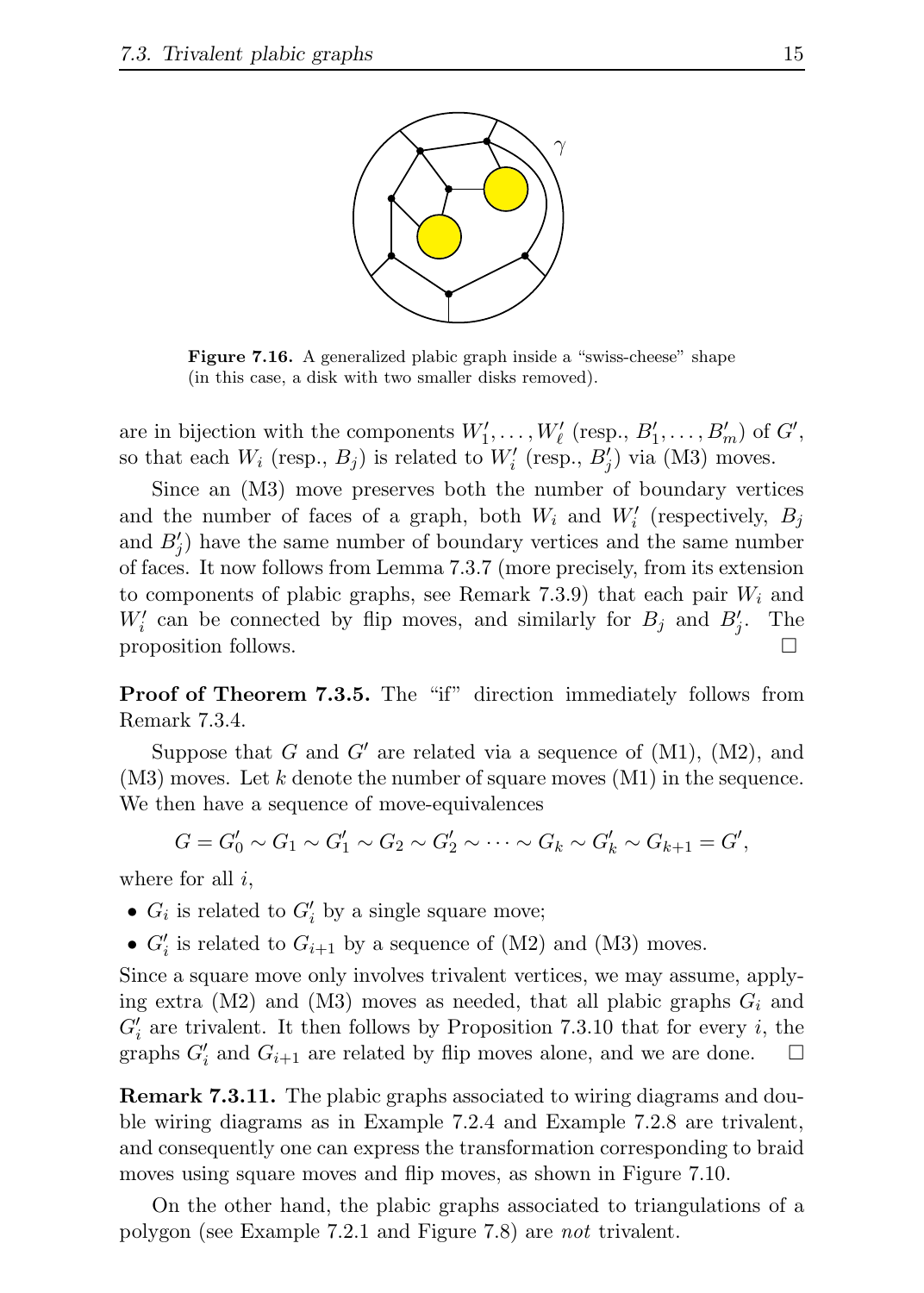#### 7.4. Trips. Reduced plabic graphs

Reduced plabic graphs are a subclass of plabic graphs that play a critically important role in the study of cluster structures and total positivity in Grassmannians. In this section, we introduce reduced plabic graphs and various related concepts. The main result of the section, Theorem 7.4.25, provides a criterion for move equivalence of reduced plabic graphs. The proof of this theorem will occupy Sections 7.5–7.7.

**Definition 7.4.1.** We say that T is a *collapsible tree* in a plabic graph G if

- T is a tree with at least one edge not incident to the boundary of  $G$ ;
- $T$  is an induced subgraph of  $G$ ;
- T is attached to the rest of G at a single vertex v, the root of T, so that
	- if v is a boundary vertex, one can use local moves  $(M2)$ – $(M3)$  to collapse  $T$  to a lollipop based at  $v$ .
	- if v is an internal vertex, one can use local moves  $(M2)$ – $(M3)$  to collapse  $T$  onto the vertex  $v$ .

In other words, local moves can be used to replace the tree  $T$  by either a lollipop based at  $v$ , or by  $v$ . See Figure 7.17.



**Figure 7.17.** A collapsible tree  $T$  whose root is the internal vertex  $v$ .

**Definition 7.4.2.** A plabic graph G is reduced if no plabic graph  $G' \sim G$ contains one of the following "forbidden configurations:"

- a *hollow digon*, i.e., two edges connecting a pair of distinct vertices, with no other edges in the region between them; or
- an internal leaf that is not a lollipop and does not belong to a collapsible tree.

See Figure 7.18 for a slightly modified (but equivalent) version.

Remark 7.4.3. For plabic graphs, the property of being reduced is, by definition, invariant under local moves.

Remark 7.4.4. As stated, this property is not readily testable, because the move equivalence class of a plabic graph is usually infinite. We will later obtain criteria (see Theorems 7.8.6 and 7.11.5) for testing this property.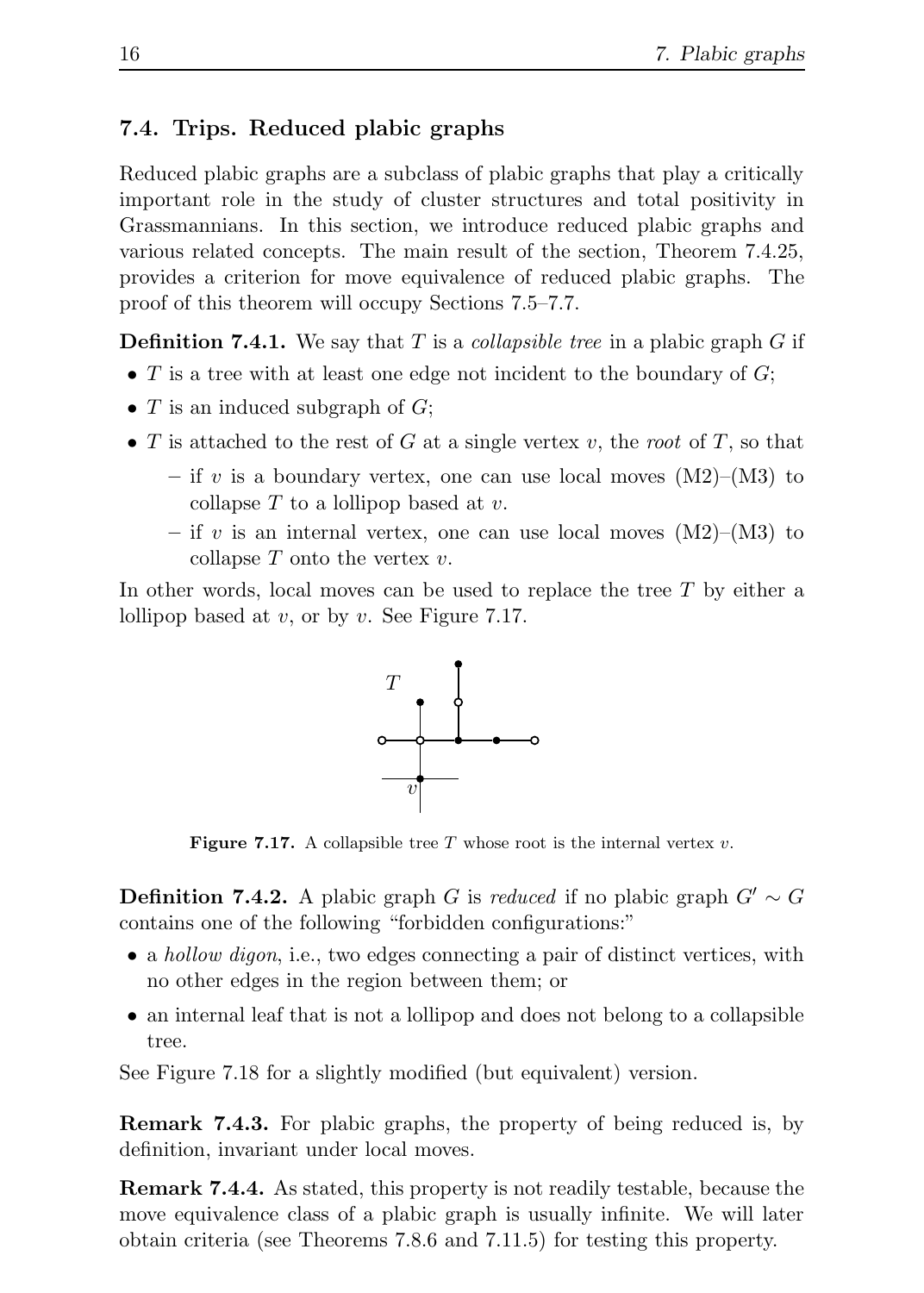

**Figure 7.18.** A plabic graph is not reduced if and only if it is moveequivalent to a graph containing a hollow digon, as in  $(a,b,c)$ , or a graph containing an internal leaf u adjacent to a trivalent vertex v of opposite color such that  $v$  is not a root of a collapsible tree, see  $(d,e)$ .

Remark 7.4.5. The notion of a reduced plabic graph, as introduced above in Definition 7.4.2, may appear artificial, as the choice of forbidden configurations is not well motivated. We will soon present alternative definitions of reducedness (in slightly restricted generality) that are both more conceptual and more elegant; see Proposition 7.4.9 and Corollary 7.4.26. In particular, these alternative definitions do not involve the forbidden configurations in Figure 7.18(d,e).

**Remark 7.4.6.** The requirement in Figure 7.18 $(d,e)$  concerning the collapsible tree cannot be removed: as shown in Figure 7.19, dropping this requirement would make *any* plabic graph non-reduced.



**Figure 7.19.** Any plabic graph can be transformed via moves  $(M2)$ – (M3) into a graph containing a configuration as in Figure 7.18(d,e) in which vertex  $v$  is the root of a collapsible tree that contains vertex  $u$ .

Reduced plabic graphs can be interpreted as generalizations of reduced expressions in symmetric groups:

**Exercise 7.4.7.** Consider sequences (or "words")  $\mathbf{w} = s_{i_1} \cdots s_{i_m}$  of simple transpositions in a symmetric group, as in Example 7.2.4. We say that two such words are *braid-equivalent* if they can be related to each other using the braid relations  $s_i s_{i+1} s_i = s_{i+1} s_i s_{i+1}$  and  $s_i s_j = s_j s_i$  for  $|i - j| \geq 2$ . A word w is called a *reduced expression* if no word in its braid equivalence class has two consecutive equal entries:  $\cdots s_i s_i \cdots$ . Show that if **w** fails to be a reduced expression, then  $G(D(\mathbf{w}))$  fails to be a reduced plabic graph.

**Remark 7.4.8.** Conversely, if **w** is reduced, then  $G(D(\mathbf{w}))$  is reduced; this can be proved using Theorem 7.8.6 or Theorem 7.11.5.

**Proposition 7.4.9.** Let  $G$  be a plabic graph that has no internal leaves, other than lollipops. Then the following are equivalent:

- (i) G is not reduced;
- (ii) G can be transformed, via local moves that do not create internal leaves, into a plabic graph containing a hollow digon, cf. Figure  $7.18(a,b,c)$ .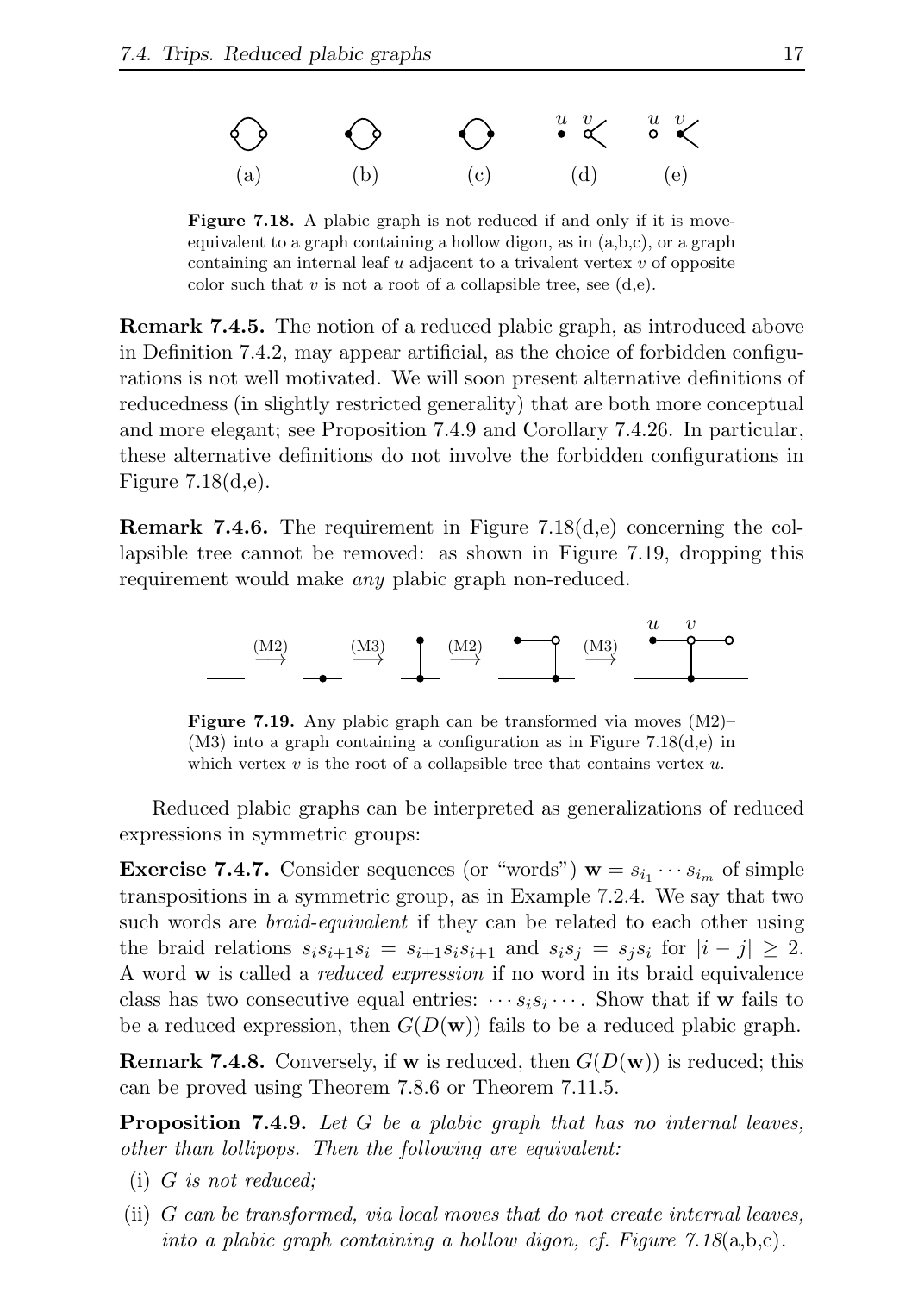We note that in the absence of internal leaves, the only forbidden configurations are the hollow digons.

The proof of Proposition 7.4.9 will require some technical preparations, see Definition 7.4.10 and Lemma 7.4.11 below.

**Definition 7.4.10.** We denote by  $\overline{G}$  the plabic graph obtained from G by repeatedly collapsing all collapsible trees. It is not hard to see that  $\overline{G}$  is uniquely defined.

**Lemma 7.4.11.** Let G be a plabic graph such that  $\overline{G}$  has no internal leaves, other than lollipops. Let G′ be a plabic graph obtained from G by a local move. Assume that this move is not a square move (M1) where one of the vertices of the square (in G) is the root of a collapsible tree. Then  $\overline{G}'$  has no internal leaves, other than lollipops. Moreover,  $\overline{G}$  and  $\overline{G}'$  are either equal to each other or related by a single local move.

**Proof.** If the changes resulting from the local move  $G \to G'$  occur within a collapsible tree, then the tree remains collapsible, so  $\overline{G}' = \overline{G}$ . Otherwise, the same move can be applied in  $\overline{G}$ , yielding  $\overline{G}'$  (and not creating any leaves).  $\Box$ 

**Proof of Proposition 7.4.9.** The implication (ii) $\Rightarrow$ (i) is immediate. Let us establish (i)⇒(ii). Assume that G is not reduced. Then there exists a sequence of plabic graphs

$$
(7.4.1) \t G = G_0, G_1, \dots, G_N
$$

in which each pair  $(G_i, G_{i+1})$  is related by a local move and moreover  $G_N$ contains a forbidden configuration from Figure 7.18.

Case 1: the sequence (7.4.1) does not include a square move  $G_k \stackrel{\text{(M1)}}{\longrightarrow} G_{k+1}$ where one of the vertices of the square in  $G_k$  is the root of a collapsible tree. Repeatedly applying Lemma 7.4.11, we conclude that the graphs  $\overline{G}_i$  do not contain internal leaves, other than lollipops. Moreover, for each  $i$ , the plabic graphs  $\overline{G}_i$  and  $\overline{G}_{i+1}$  either coincide or are related via a single local move. It is furthermore easy to see that since  $G_N$  contains a forbidden configuration, then the same must be true for  $\overline{G}_N$ . That is,  $\overline{G}_N$  contains a hollow digon. We conclude that  $G = G_0 = \overline{G}_0$  is connected by local moves that do not create internal leaves to a plabic graph  $\overline{G}_N$  containing a hollow digon.

*Case 2*: the sequence (7.4.1) includes a square move  $G_k \stackrel{(M1)}{\longrightarrow} G_{k+1}$  in which one of the vertices of the square in  $G_k$  is the root of a collapsible tree. Let  $(G_k, G_{k+1})$  be the first such occurrence (i.e., the one with the smallest k). Repeatedly applying Lemma 7.4.11, we conclude that  $G = \overline{G}_0$  is related to  $\overline{G}_k$  via local moves that do not create internal leaves. Moreover,  $\overline{G}_k$  contains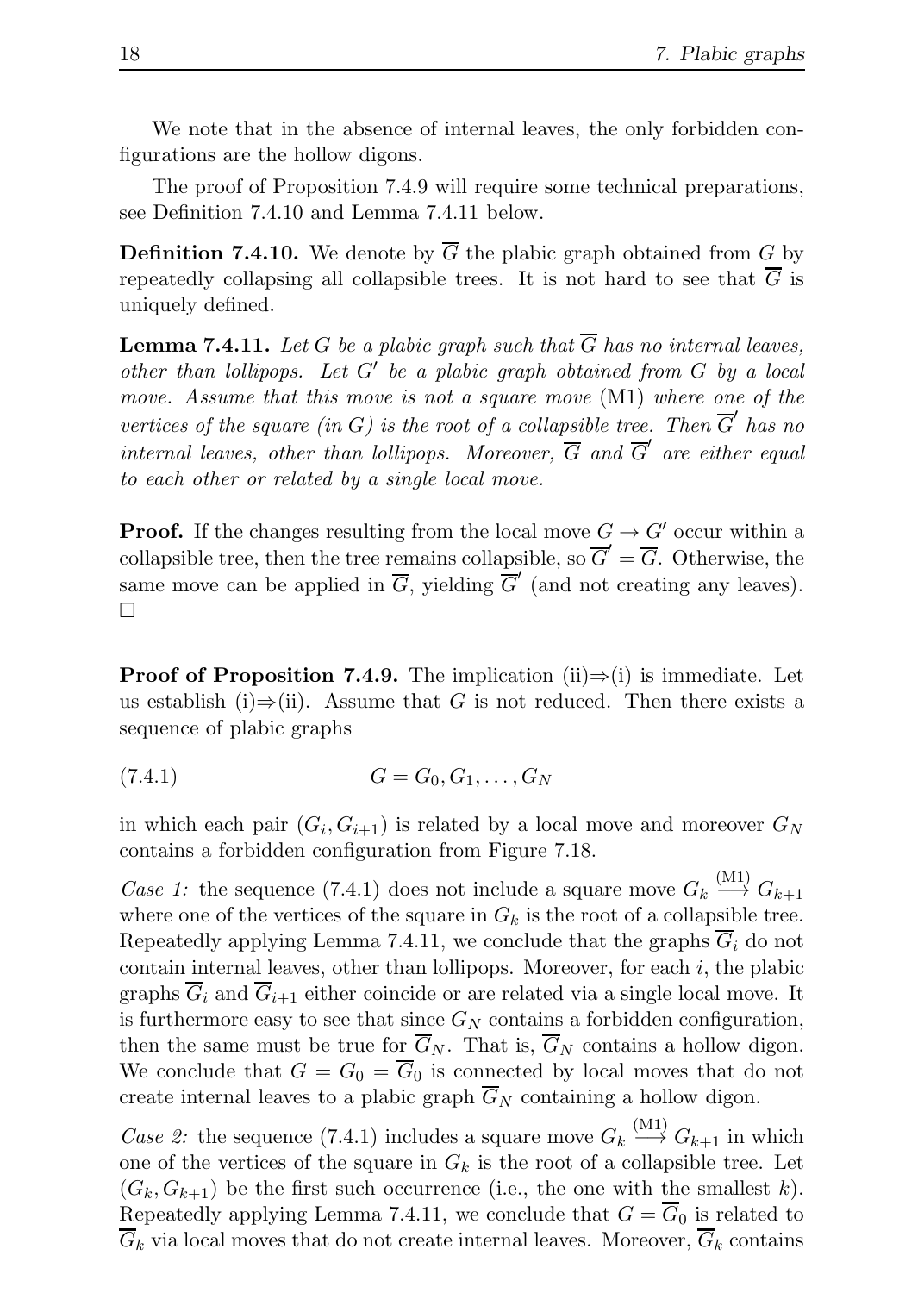a square configuration in which one of the vertices of the square is bivalent. Removing this vertex using (M2) and contracting the resulting edge yields a bicolored hollow digon, and we are done.

The most fundamental result concerning reduced plabic graphs is their classification up to move equivalence (cf. Remark 7.4.3), to be given in Theorem 7.4.25 below. To state this result, we will need some preparation.

**Definition 7.4.12.** A trip  $\tau$  in a plabic graph G is a directed walk along the edges of G that either begins and ends at boundary vertices (with all intermediate vertices internal), or is a closed walk entirely contained in the interior of the disk, which obeys the following *rules of the road*:

- at a black vertex,  $\tau$  always makes the sharpest possible right turn;
- at a white vertex,  $\tau$  always makes the sharpest possible left turn.

If the trip begins and ends at boundary vertices we call it a *one-way trip*; if it is a closed walk entirely contained in the interior of the disk, we call it a roundtrip.

The endpoints of a one-way trip may coincide with each other. For example, the trip corresponding to a lollipop rooted at a vertex i starts and ends at i.

Remark 7.4.13. Just as different countries have different rules regarding which side of the road one should drive on, different authors make conflicting choices for the rules of the road for plabic graphs. In this book, we consistently use the convention chosen in Definition 7.4.12.

Remark 7.4.14. The notion of a trip and the condition of being reduced have appeared in the study of dimer models in statistical mechanics, wherein trips have been called *zigzag paths*  $[14]$ . Reduced plabic graphs were called "marginally geometrically consistent" in [4, Section 3.4], and were said to "obey condition  $Z$ " in  $[3, Section 8]$ .

**Remark 7.4.15.** For any edge e in  $G$ , there is a unique trip traversing e in each of the two directions. It may happen that the same trip traverses  $e$ twice (once in each direction).

Exercise 7.4.16. Show that one-way trips starting at different vertices terminate at different vertices.

**Exercise 7.4.17.** Let  $G(D)$  be a plabic graph associated to some wiring diagram D, see Example 7.2.4 and Figure 7.9. Show that the trips starting at the left side of  $G(D)$  follow the pattern determined by the strands of D, while the trips starting at the right side of  $G(D)$  proceed horizontally to the left. Describe the trips in a plabic graph associated to a double wiring diagram.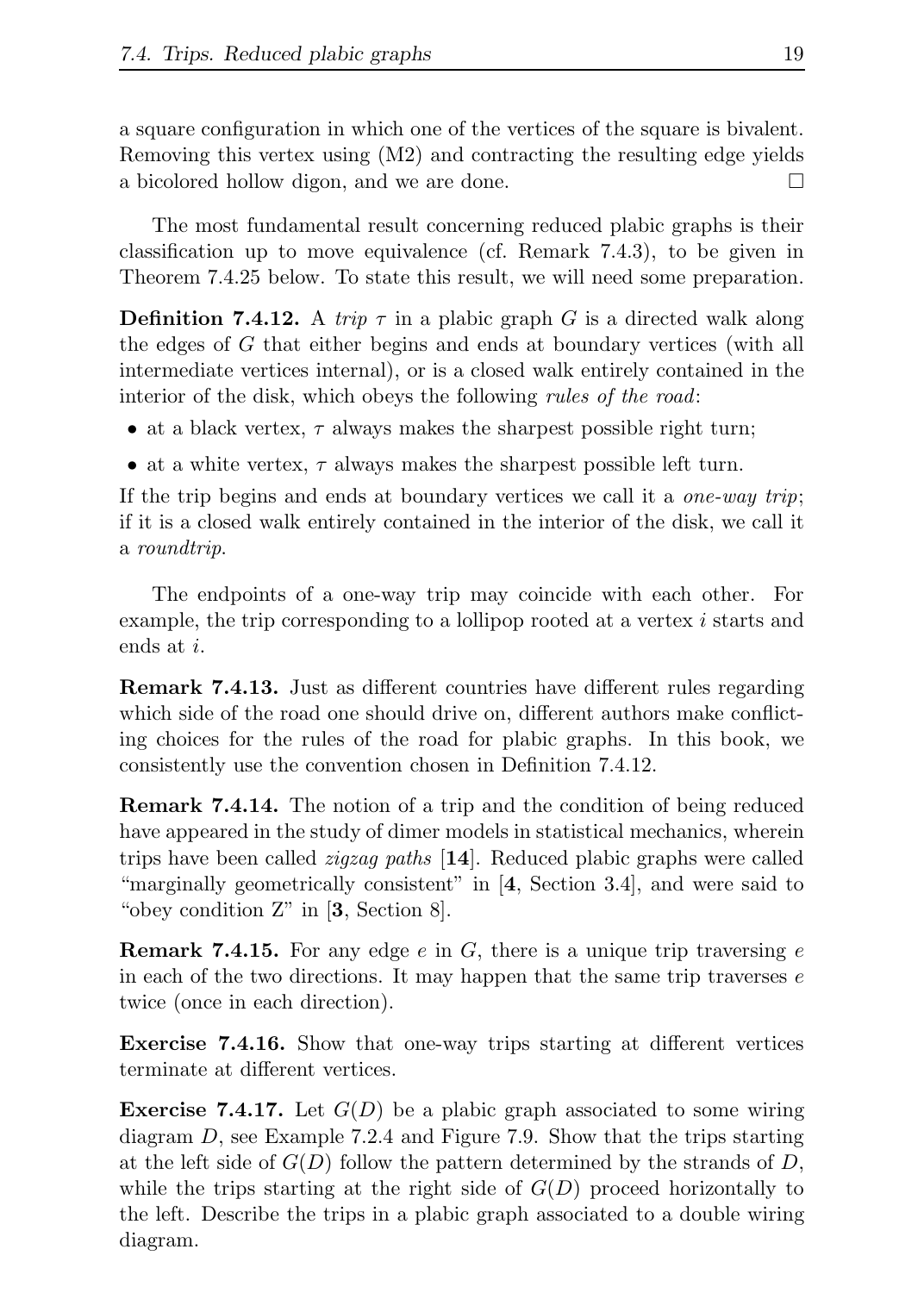**Definition 7.4.18.** Let G be a plabic graph with b boundary vertices. The trip permutation  $\pi_G : \{1, \ldots, b\} \to \{1, \ldots, b\}$  is defined by setting  $\pi_G(i) = j$ whenever the trip originating at  $i$  terminates at  $j$ . We will mostly use the one-line notation  $\pi_G = (\pi_G(1), \ldots, \pi_G(b))$  to represent these permutations.

To illustrate, in Figure 7.1(a), we have  $\pi_G = (3, 4, 5, 1, 2)$ .

Exercise 7.4.19. Show that move-equivalent plabic graphs have the same trip permutation.

The notion of a trip permutation can be further enhanced to construct finer invariants of local moves. For example, we can record, in addition to the trip permutation, the suitably defined *winding number* of each trip. These winding numbers do not change under local moves (with one subtle exception, cf. Figure 7.34 below). A more powerful invariant associates to any plabic graph a particular (transverse) link, see [9].

**Definition 7.4.20.** A decorated permutation  $\tilde{\pi}$  on b letters is a permutation of the set  $\{1, \ldots, b\}$  together with a *decoration* of each fixed point by either an overline or an underline. In other words, for every  $i$ , we have

$$
\widetilde{\pi}(i) \in \{\overline{i},\underline{i}\} \cup \{1,\ldots,b\} \setminus \{i\}.
$$

An example of a decorated permutation on 6 letters is  $(3, 4, 5, 1, 2, \overline{6})$ .

Exercise 7.4.21. Show that the number of decorated permutations on b letters is equal to  $b! \sum_{k=0}^{b} \frac{1}{k!}$ .

The following statement will be proved in Section 7.7.

**Proposition 7.4.22.** Let G be a reduced plabic graph. If  $\pi_G(i) = i$ , then the connected component of G containing the boundary vertex i collapses to a lollipop.

In Proposition 7.4.22, the requirement that  $G$  is reduced cannot be dropped, see Figure 7.20.



**Figure 7.20.** A non-reduced plabic graph G with  $\pi_G(i) = i$ , cf. Figure 7.18 $(d)$ . The component containing i is not collapsible.

**Definition 7.4.23.** Let G be a reduced plabic graph with b boundary vertices. The *decorated trip permutation* associated with  $G$  is defined as follows:

 $\widetilde{\pi}_G(i) =$  $\sqrt{ }$  $\int$  $\overline{1}$  $\pi_G(i)$  if  $\pi_G(i) \neq i;$ i if G contains a tree collapsing to a white lollipop at i;  $i$  if G contains a tree collapsing to a black lollipop at i.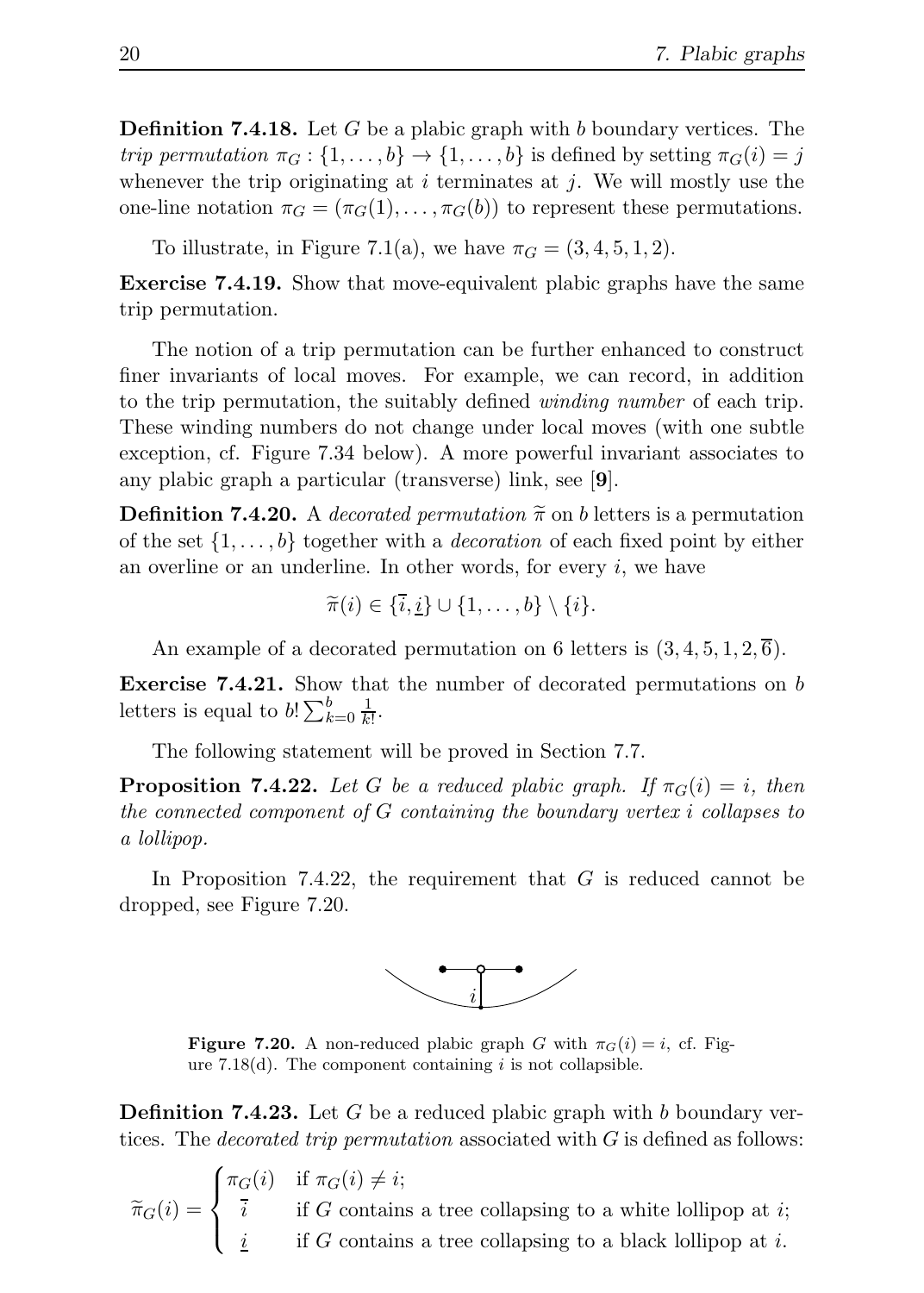Figure 7.21 shows two reduced plabic graphs with the same decorated trip permutation  $(3, 4, 5, 1, 2, \overline{6})$ .



Figure 7.21. Two reduced plabic graphs sharing the same decorated trip permutation  $(3, 4, 5, 1, 2, \overline{6})$ . Cf. Figure 7.1(b).

Exercise 7.4.19 can be strengthened as follows.

Exercise 7.4.24. The decorated trip permutation of a reduced plabic graph is invariant under local moves.

We will later show (see Corollary 7.10.4) that for each decorated permutation  $\tilde{\pi}$  on b letters, there exists a reduced plabic graph whose decorated trip permutation is  $\tilde{\pi}$ .

Crucially, the move-equivalence class of a reduced plabic graph is completely determined by its decorated trip permutation:

**Theorem 7.4.25** (Fundamental theorem of reduced plabic graphs). Let G and G′ be reduced plabic graphs. The following statements are equivalent:

(1)  $G$  and  $G'$  are move-equivalent:

 $(2)$  G and G' have the same decorated trip permutation.

To illustrate, the two reduced plabic graphs shown in Figure 7.21 have the same decorated trip permutation and consequently are move-equivalent.

The statement  $(1) \Rightarrow (2)$  in Theorem 7.4.25 is easy, cf. Exercise 7.4.24. The converse implication  $(2) \Rightarrow (1)$  is much harder. In Section 7.7, we give a proof of this implication that utilizes D. Thurston's machinery of triple diagrams, which is presented in Sections 7.5–7.6.

A very intricate argument justifying the implication  $(2) \Rightarrow (1)$  was given in A. Postnikov's original preprint [21, Section 13]. Another proof of Theorem 7.4.25, involving some difficult results about plabic tilings (and relying on Theorem 7.13.4 below), was given by S. Oh and D. Speyer [20].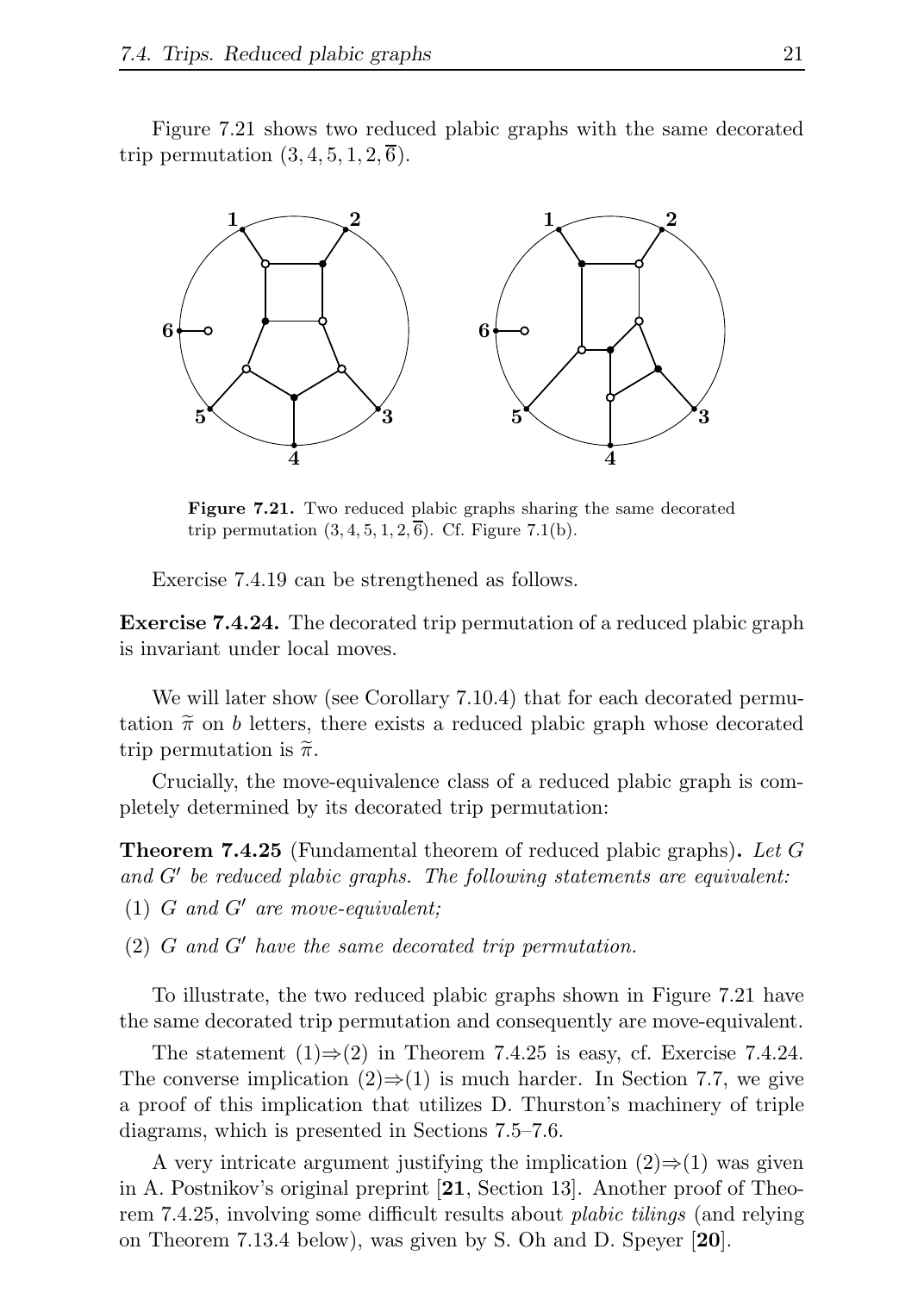**Corollary 7.4.26.** Let  $\pi$  be a permutation on b letters. Consider all plabic graphs G without internal leaves (other than lollipops) whose trip permutation is  $\pi$ ; in particular, G has b boundary vertices. Among all such plabic graphs G, the reduced ones are precisely those that have the smallest number of faces.

Proof. Local moves do not change the number of faces. It follows by Theorem 7.4.25 that all reduced plabic graphs with a given decorated trip permutation have the same number of faces.

Changing the color of a lollipop transforms a reduced plabic graph into another reduced graph with the same number of faces and the same trip permutation (but with different decoration). Therefore all reduced plabic graphs G with  $\pi(G) = \pi$  have the same number of faces.

It remains to show that if  $G$  is not reduced and has no internal leaves other than lollipops, then there exists a plabic graph  $G'$  with  $\pi(G') = \pi$ and with fewer faces than  $G$ . We note that under our assumptions on  $G$ , Proposition 7.4.9 applies, so G can be transformed by local moves that do not create internal leaves into a plabic graph  $G''$  containing a hollow digon. We now claim that  $G''$  can be replaced by a plabic graph  $G'''$  (not moveequivalent to  $G''$  such that  $G''$  and  $G'''$  have the same trip permutation but  $G'''$  has fewer faces than  $G''$ . The recipe for constructing  $G'''$  is as follows. If the vertices of the hollow digon in  $G''$  are of the same color, then remove one of the sides of the digon (keeping its vertices) to get  $G'''$ . If, on the other hand, the vertices of the digon have different colors, then remove both sides of the digon; if one of the vertices was bivalent, then remove it as well. It is straightforward to check that in each case, the trip permutation does not change whereas the number of faces decreases by 1 or 2.  $\Box$ 

In Corollary 7.10.5, we will give a formula for the number of faces in a reduced plabic graph in terms of the associated decorated trip permutation.

**Remark 7.4.27.** In Corollary 7.4.26, the requirement that  $G$  has no internal leaves cannot be dropped. For example, the graph in Figure 7.20 has a single face but is not reduced.

Remark 7.4.28. Some authors call a plabic graph reduced if it has the smallest number of faces among all graphs with a given decorated trip permutation, cf. Corollary 7.4.26. If one adopts this definition, then the graph G in Figure 7.20 becomes reduced. This leads to a failure of Proposition 7.4.22, since the component of  $G$  attached to the boundary vertex  $i$ does not collapse to a lollipop.

Another reason to treat this kind of plabic graph G as non-reduced will arise in the context of triple diagrams, cf. Section 7.7. While reduced plabic graphs should correspond to minimal triple diagrams (see Theorem 7.7.3), the triple diagram corresponding to  $G$  is not minimal.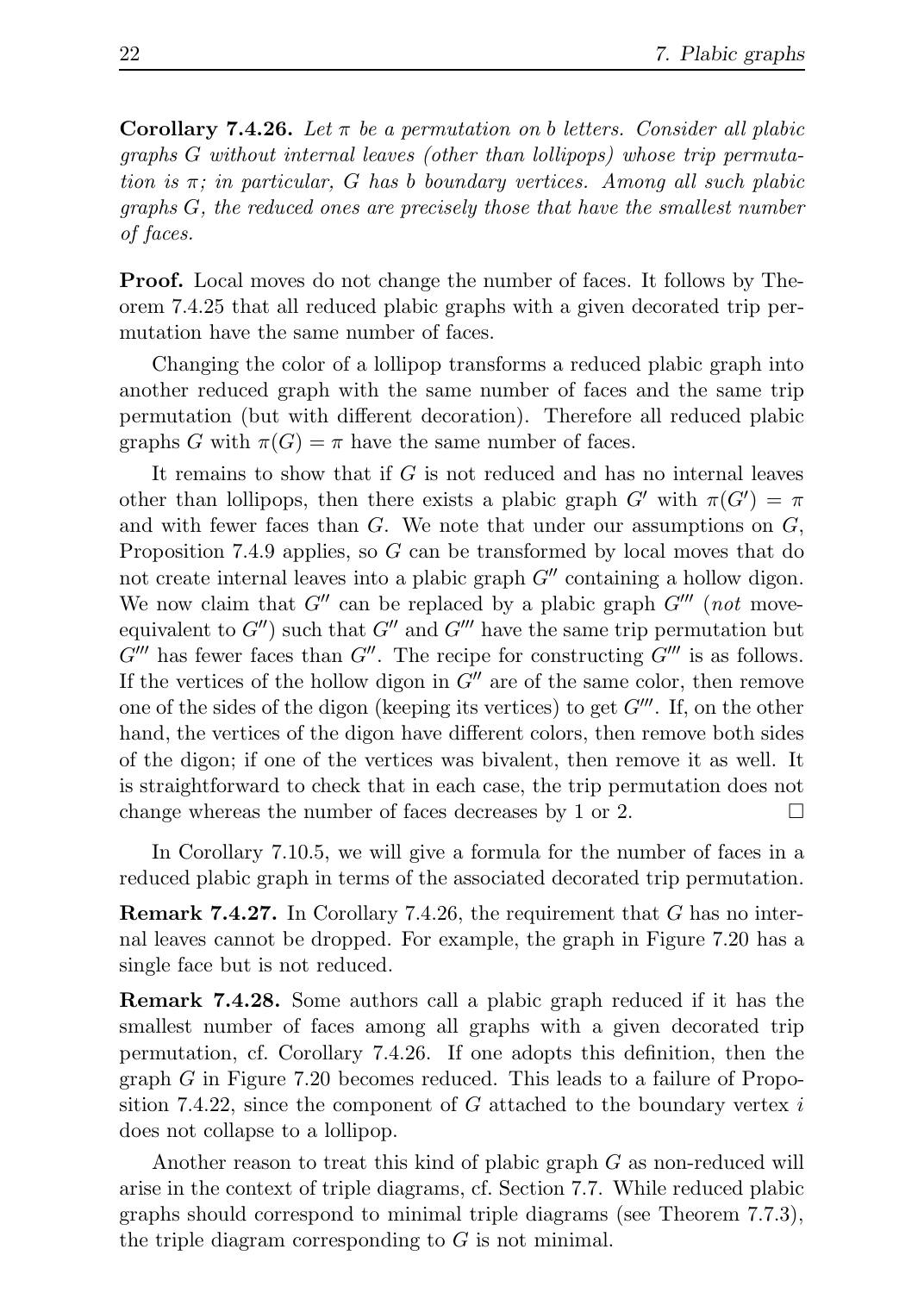#### 7.5. Triple diagrams and normal plabic graphs

Triple diagrams (or triple crossing diagrams), introduced by D. Thurston in [24], are planar topological gadgets closely related to plabic graphs. Our treatment of triple diagrams in Sections 7.5–7.6 is largely based on [24].

**Definition 7.5.1.** Consider a collection  $\mathfrak{X}$  of oriented intervals and/or circles immersed into a disk D. Their images are collectively called strands. The images of immersed intervals (resp., circles) are the arcs (resp., closed strands) of  $\mathfrak{X}$ . A face of  $\mathfrak{X}$  is a connected component of the complement of the union of the strands within **D**. We call  $\mathfrak{X}$  a *triple diagram* if

- the preimage of each point in  $\bf{D}$  consists of either 0, 1, or 3 points; in the latter case of a triple point, the three local branches intersect transversally in the interior of D;
- the endpoints of arcs are distinct points located on the boundary  $\partial D$ ; each arc meets the boundary transversally;
- the union of the strands and the boundary of the disk is connected; this ensures that each face is homeomorphic to an open disk;
- the strand segments lying on the boundary of each face are oriented consistently (i.e., clockwise or counterclockwise); in particular, as we move along the boundary, the *sources* (endpoints where an arc runs away from  $\partial$ D) alternate with the *targets* (where an arc runs into  $\partial$ D).

Each triple diagram, say with  $b$  arcs, comes with a selection of  $b$  points on  $\partial$ **D** (called *boundary vertices*) labeled 1, ..., *b* in clockwise order. There is one such boundary vertex within every other segment of  $\partial$ **D** between two consecutive arc endpoints. Specifically, we place boundary vertices so that, moving clockwise along the boundary, each boundary vertex follows (resp., precedes) a source (resp., a target). See Figure 7.22.



**Figure 7.22.** A triple diagram  $\mathfrak{X}$  with the strand permutation  $\pi_{\mathfrak{X}} = (3, 4, 5, 1, 2)$ .

Triple diagrams are considered up to smooth isotopy among such diagrams. This makes them essentially combinatorial objects: 6-valent/univalent directed graphs with some additional structure.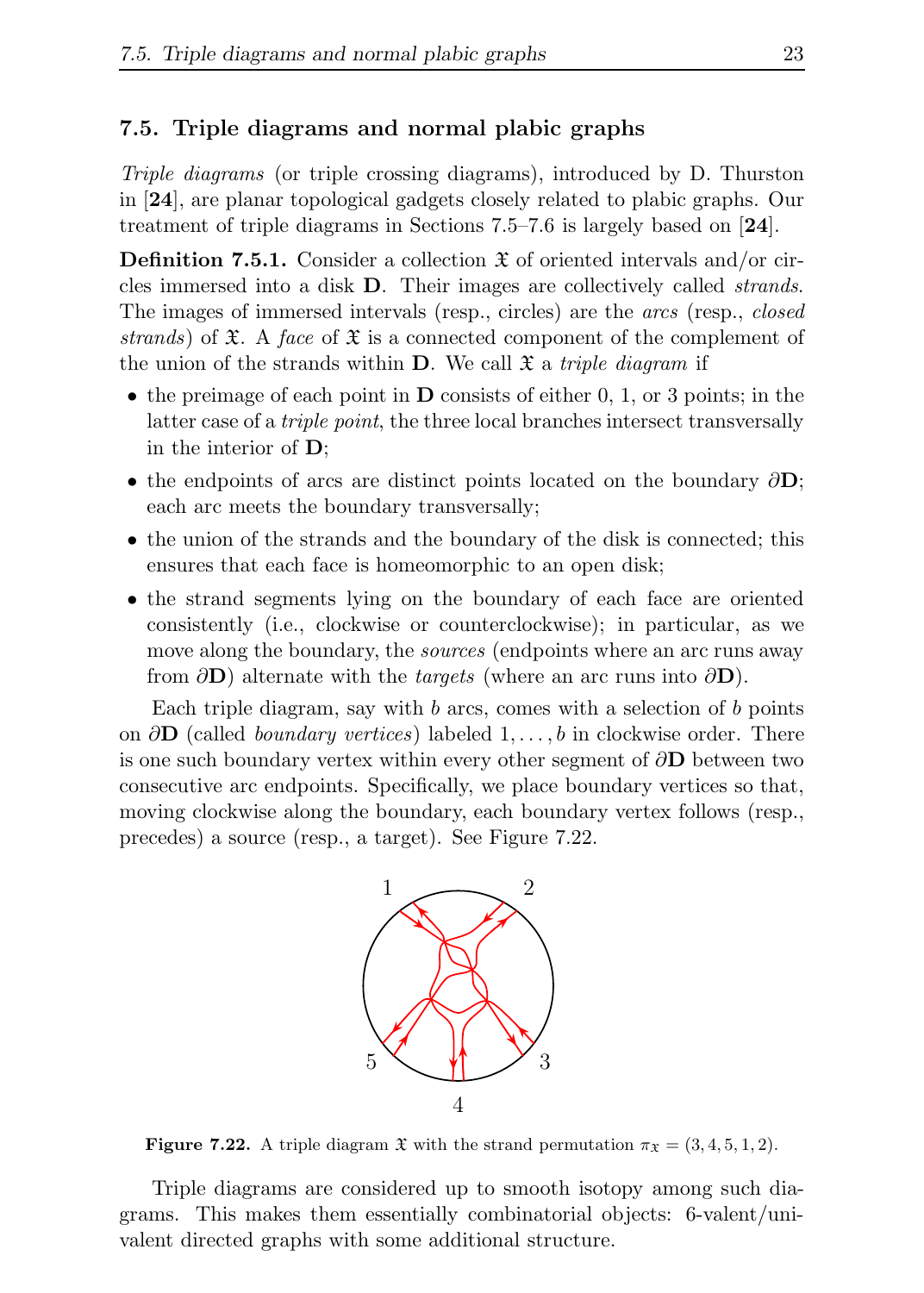Remark 7.5.2. In [24], the definition of a triple diagram does not include the restriction appearing in Definition 7.5.1 that requires the union of the strands and the boundary  $\partial$ **D** to be connected. In the terminology of [24], all our triple diagrams are connected.

Remark 7.5.3. In order to ensure consistent orientations along the face boundaries, the orientations of strands must alternate between "in" and "out" around each triple point. Given a triple diagram with unoriented strands, we can satisfy this condition as follows: start anywhere and propagate out by assigning alternating orientations around vertices.

**Definition 7.5.4.** Let  $\mathfrak{X}$  be a triple diagram with b boundary vertices (hence b arcs). For each boundary vertex i, let  $s_i$  (resp.,  $t_i$ ) denote the source (resp., target) arc endpoint located next to i on the boundary of  $D$ .

The strand permutation  $\pi_{\mathfrak{X}}$  is defined by setting  $\pi_{\mathfrak{X}}(i) = j$  whenever the arc originating at  $s_i$  ends up at  $t_i$ . Thus, the strand permutation describes the connectivity of the arcs. See Figure 7.22.

We will soon see (cf. Definition 7.6.8 below) that any permutation can arise as a strand permutation of a triple diagram.

Just as the local moves on plabic graphs preserve the (decorated) trip permutation (see Exercise 7.4.24), there is a notion of a local move on triple diagrams that keeps the strand permutation invariant.

**Definition 7.5.5.** We say that two triple diagrams  $\mathfrak{X}$  and  $\mathfrak{X}'$  are moveequivalent to each other, and write  $\mathfrak{X} \sim \mathfrak{X}'$ , if one can get between  $\mathfrak{X}$  and  $\mathfrak{X}'$ via a sequence of swivel moves shown in Figure 7.23. (These moves are called  $2 \leftrightarrow 2$  moves in [24].)



Figure 7.23. The swivel move replaces one of these fragments of a triple diagram by the other fragment, then smooths out the strands. The orientation of each strand on the left should match the orientation of the strand on the right that has the same endpoints.

Remark 7.5.6. The connectivity of strands on both sides of Figure 7.23 is the same, so the strand permutation is invariant under the swivel move.

We will soon see that triple diagrams are essentially cryptomorphic to plabic graphs—or more precisely, to the subclass of normal plabic graphs defined below.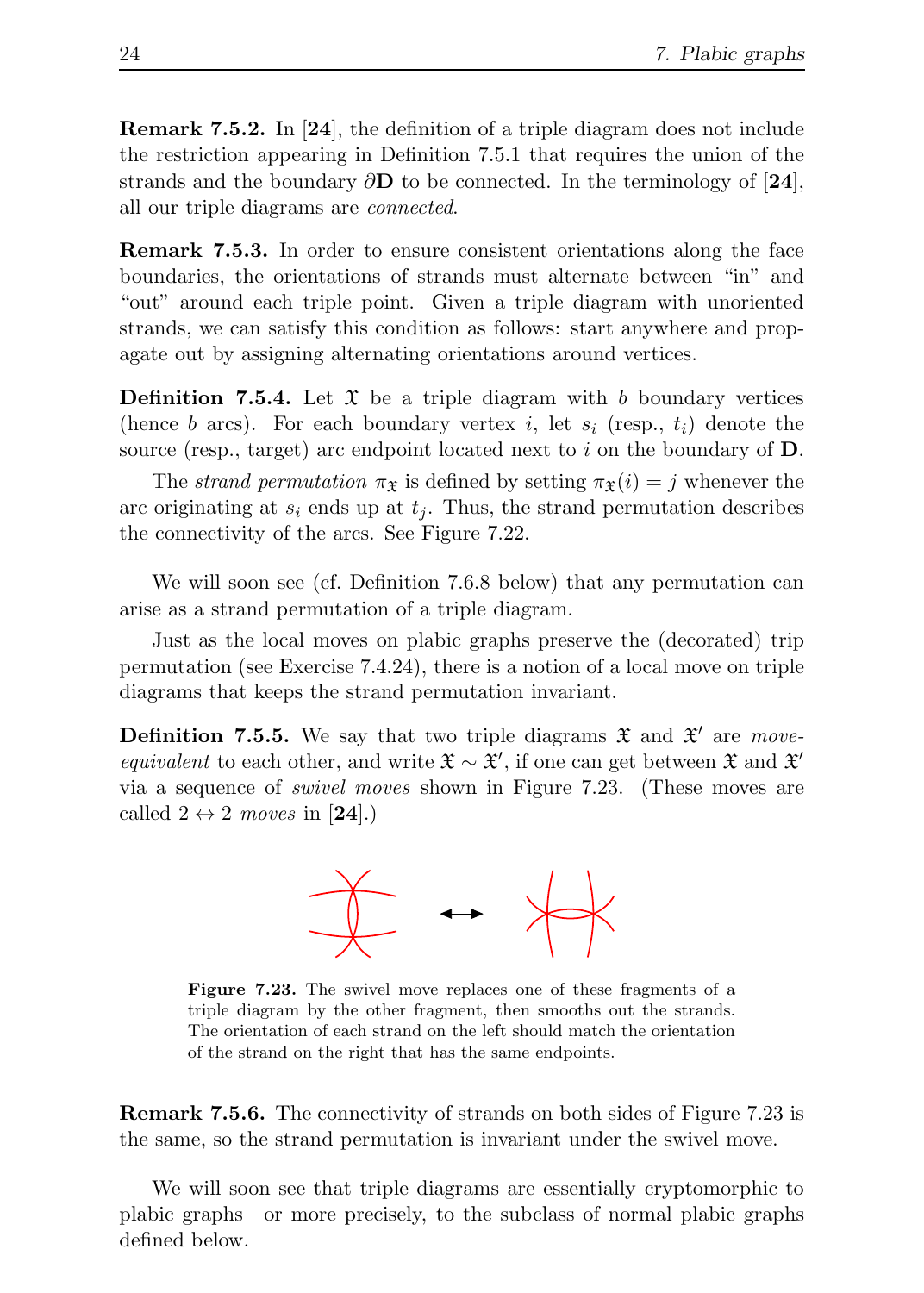**Definition 7.5.7.** We say that a plabic graph  $G$  is normal if the coloring of its internal vertices is bipartite, all white vertices in G are trivalent, and each boundary vertex is adjacent to a black vertex. See Figure 7.24.



Figure 7.24. A normal plabic graph G. This graph was obtained from the one in Figure 7.1(a) by inserting several bivalent black vertices.

Remark 7.5.8. Since a normal plabic graph does not have white leaves, it cannot contain a tree that collapses to a white lollipop. Therefore, in the case of normal graphs, there is no need to decorate the trip permutation.

**Definition 7.5.9.** The triple diagram  $\mathfrak{X}(G)$  associated to a normal plabic graph  $G$  is constructed as follows. To each trip in  $G$ —either a one-way trip or a roundtrip—we associate a strand in the ambient disk  $\bf{D}$  by slightly deforming the trip, as shown in Figure 7.25, so that the strand

- runs along each edge of the trip, keeping the edge on its left,
- makes a U-turn at each black internal leaf (a vertex of degree 1);
- ignores black vertices of degree 2,
- makes a right turn (as sharp as possible) at each other black vertex, and
- makes a left turn at each white vertex  $v$  along the trip, passing through  $v$ .

This collection of strands forms a triple diagram  $\mathfrak{X}(G)$ , see Figure 7.26 and Lemma 7.5.10.



Figure 7.25. Constructing a triple diagram from a normal plabic graph.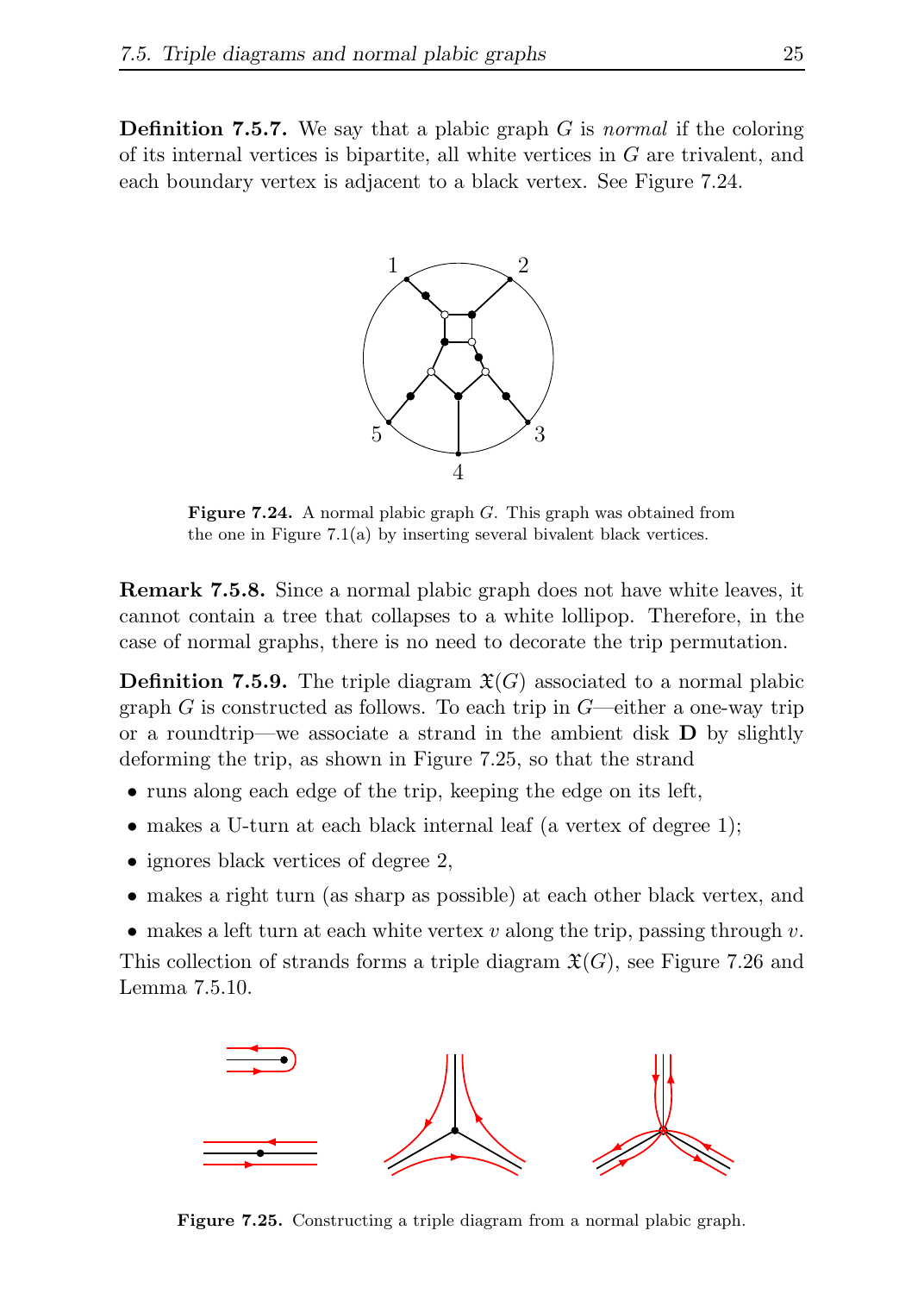

**Figure 7.26.** Left: A normal plabic graph  $G$  (cf. Figure 7.24) together with the associated triple diagram  $\mathfrak{X} = \mathfrak{X}(G)$ . Conversely,  $G = G(\mathfrak{X})$ . Right: The triple diagram  $\mathfrak{X} = \mathfrak{X}(G)$ . The trip permutation of G and the strand permutation of  $\mathfrak{X}$  are equal:  $\pi_G = \pi_{\mathfrak{X}} = (3, 4, 5, 1, 2)$ .

**Lemma 7.5.10.** The diagram  $\mathfrak{X}(G)$  associated to a normal plabic graph G as in Definition 7.5.9 is a triple diagram.

**Proof.** Since the white vertices in G are trivalent,  $\mathfrak{X}(G)$  has a triple point for every white vertex in  $G$ , and no other crossings. We need to check that  $\mathfrak{X} = \mathfrak{X}(G)$  is connected, or more precisely, that the union of the strands and the boundary of the disk is connected, as required by Definition 7.5.1.

Let us ignore any component consisting of a single black vertex which is adjacent only to boundary vertices (e.g. a black lollipop), as the corresponding strands are clearly connected to the boundary of the disk. Consider any other strand S in  $\mathfrak{X}$ . By construction, S passes through at least one white vertex of the (bipartite) graph  $G$ , which is a triple point on  $S$ . It therefore suffices to show that every triple point in  $\mathfrak X$  is connected to the boundary within  $\mathfrak X$  (i.e., via strand segments of  $\mathfrak X$ ).

Let u be a k-valent black vertex in G and let  $v_1, \ldots, v_k$  be the white or boundary vertices adjacent to u. The strands of  $\mathfrak X$  that run along the k edges of G incident to u cyclically connect the triple points  $v_1, \ldots, v_k$  to each other. (If the list  $v_1, \ldots, v_k$  includes boundary vertices, then the corresponding strand segments are connected via the boundary.) We conclude that for any two-edge path  $v - u - v'$  in G connecting two white or boundary vertices  $v$  and  $v'$  via a black vertex  $u$ , the triple (or nearby boundary) points  $v$ and  $v'$  are connected within  $\mathfrak{X}$ . It follows that for any path in the bipartite graph G connecting a white vertex v to the boundary, there is a path in  $\mathfrak X$ that connects the triple point  $v$  to the boundary.

It remains to note that by Definition 7.1.1, any white vertex  $v$  in  $G$  is connected by a path in G to some boundary vertex.  $\Box$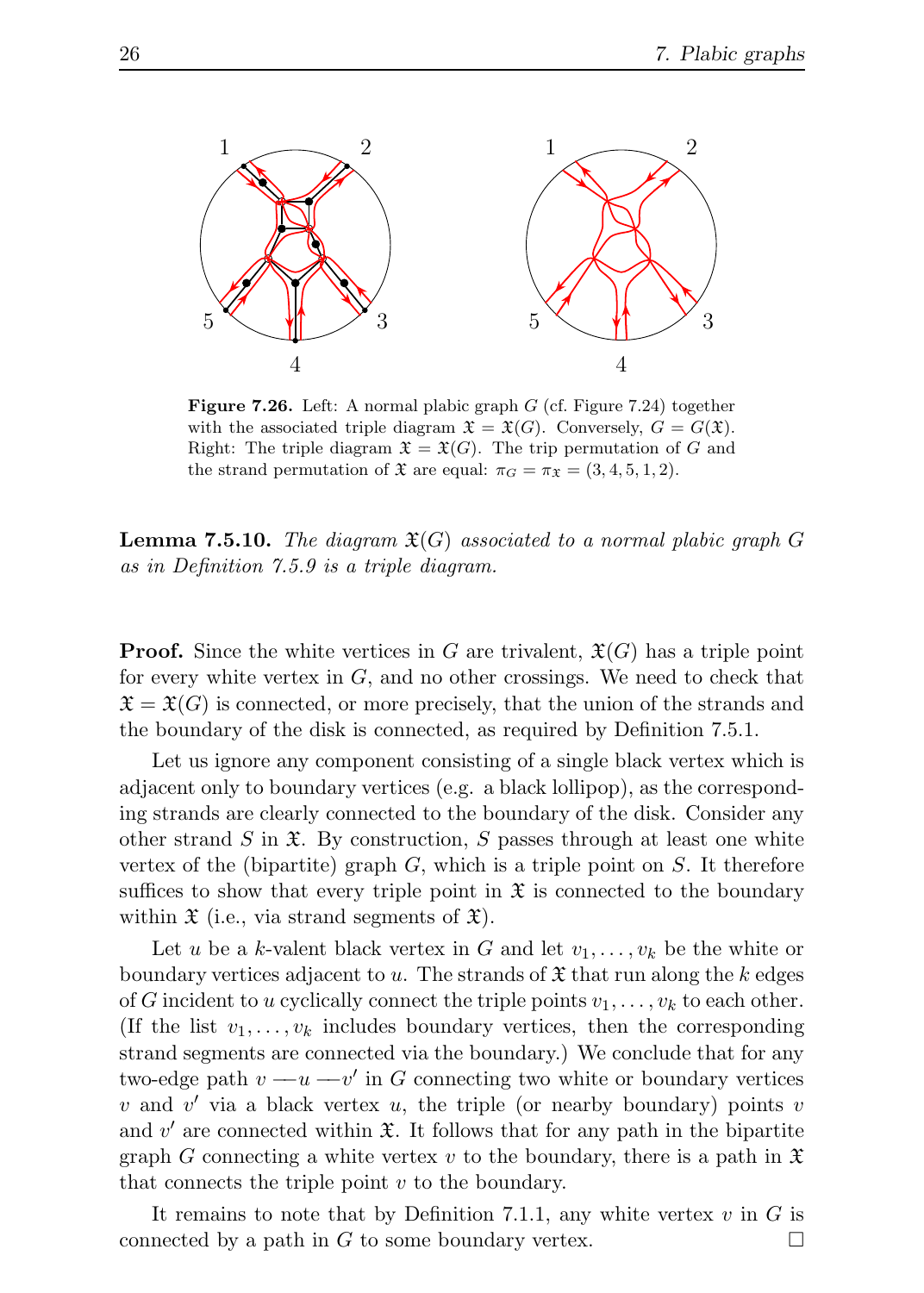We now go in the opposite direction, from a triple diagram to a normal plabic graph.

**Definition 7.5.11.** The normal plabic graph  $G = G(\mathfrak{X})$  associated to a triple diagram  $\mathfrak X$  is constructed as follows. Place a white vertex of G at each triple crossing in  $\mathfrak{X}$ . Treat each boundary vertex of  $\mathfrak{X}$  as a boundary vertex of G. For each region R of  $\mathfrak X$  whose boundary is oriented counterclockwise, place a black vertex in the interior of  $R$  and connect it to the white and boundary vertices lying on the boundary of  $R$ , so that each white (resp., boundary) vertex is trivalent (resp., univalent). The resulting plabic graph  $G = G(\mathfrak{X})$  is normal by construction.

**Proposition 7.5.12.** The maps  $G \mapsto \mathfrak{X}(G)$  and  $\mathfrak{X} \mapsto G(\mathfrak{X})$  described in Definitions 7.5.9 and 7.5.11 are mutually inverse bijections between normal plabic graphs and triple diagrams with the same number of boundary vertices. The trip permutation  $\pi_G$  of a normal graph G is equal to the strand permutation  $\pi_{\mathfrak{X}}$  of the corresponding triple diagram  $\mathfrak{X} = \mathfrak{X}(G)$ .

**Proof.** Starting from a normal graph  $G$ , let us decompose it into starshaped subgraphs  $S_v$  each of which includes a black vertex v, all the edges incident to  $v$ , and the endpoints of those edges. Each of these stars will give rise to a fragment of the triple diagram  $\mathfrak{X}(G)$  that "hugs" the edges of  $S_v$  and whose boundary is oriented counterclockwise (looking from  $S_v$ ). Moreover,  $\mathfrak{X}(G)$  is obtained by stitching these fragments together. Applying the map  $\mathfrak{X} \mapsto G(\mathfrak{X})$  to  $\mathfrak{X}(G)$  will recover the original graph G.

One similarly shows that if we start from a triple diagram  $\mathfrak{X}$ , construct the normal graph  $G(\mathfrak{X})$ , and then apply the map  $G \mapsto \mathfrak{X}(G)$  to  $G(\mathfrak{X})$ , then we recover the original triple diagram  $\mathfrak{X}$ . The key property to keep in mind is that each face of  $\mathfrak X$  is homeomorphic to an open disk.

The strands of  $\mathfrak X$  run alongside the trips of G, implying that  $\pi_{\mathfrak X} = \pi_G$ .  $\square$ 



Figure 7.27. The six reduced normal plabic graphs with three boundary vertices, shown together with the corresponding triple diagrams, cf. Definition 7.5.9. The associated trip (resp., strand) permutations are precisely the six permutations of  $\{1, 2, 3\}$ .

In Theorem 7.7.3, we will characterize triple diagrams that correspond, under the bijection of Proposition 7.5.12, to *reduced* normal plabic graphs.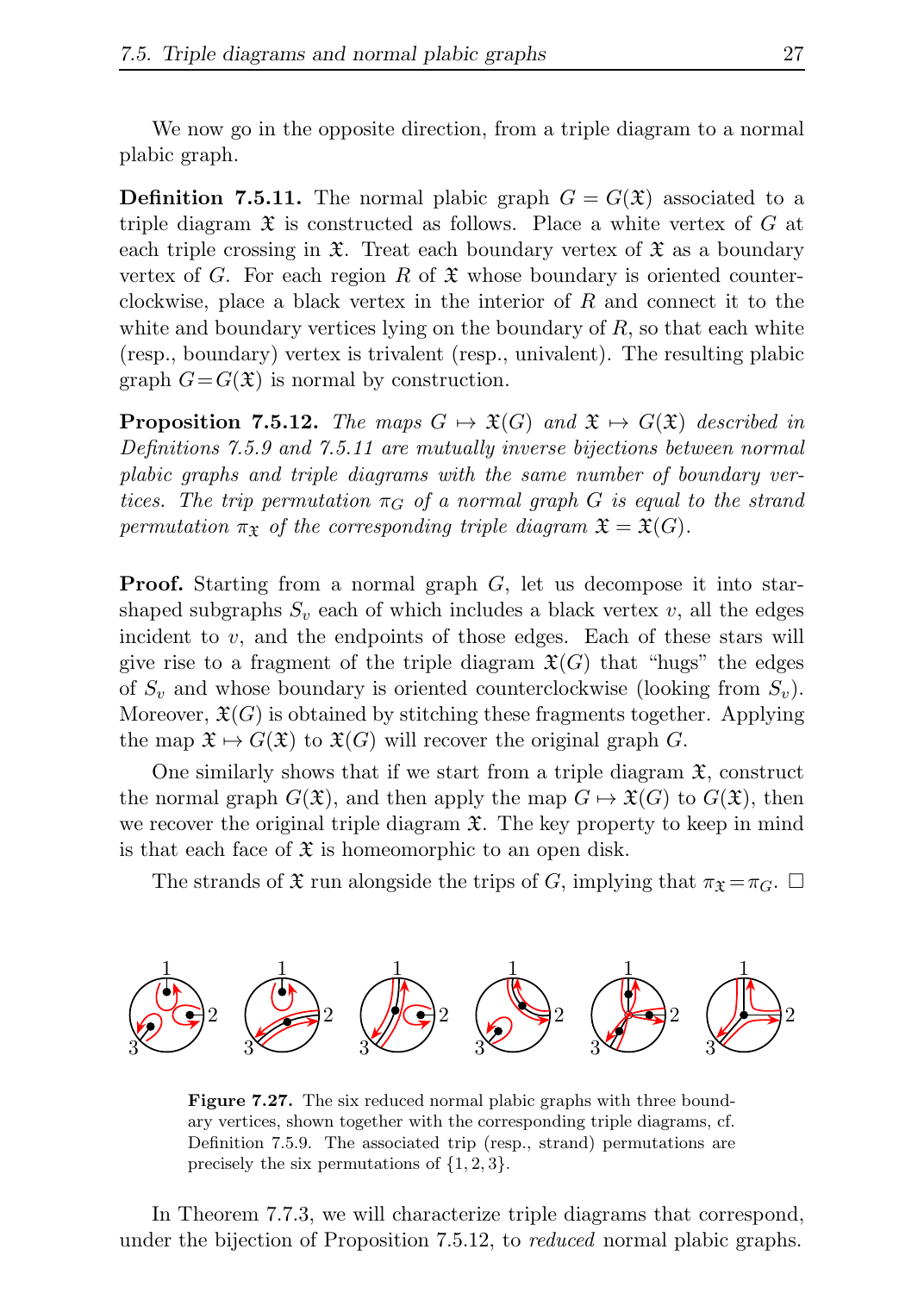The bijective correspondence between triple diagrams and normal plabic graphs can be used to translate the move equivalence of triple diagrams (under the swivel moves, see Definition 7.5.5) into a version of the move equivalence of plabic graphs (cf. Definition 7.1.3) formulated entirely within the setting of normal plabic graphs:

Definition 7.5.13. The (normal) urban renewal move is the local transformation of normal plabic graphs described in Figure 7.28. (This differs slightly from Definition 2.5.2. In this chapter, we will consistently use the new definition.) Unlike the square move (M1), the normal urban renewal move does not require the vertices of the square to be trivalent. They can even be bivalent, see Figure 7.29.



Figure 7.28. Normal urban renewal replaces one of these configurations by the other. In contrast to the square move of Figure 7.2, where each of the four vertices of the quadrilateral face must have exactly one incident edge leading outside the configuration, we allow each black vertex of the quadrilateral face to have 0 or more incident edges leading outside the configuration. Cf also Figure 7.29.



Figure 7.29. Special case of normal urban renewal: one of the black vertices is not incident to any edges leading outside the configuration.

**Definition 7.5.14.** The normal flip move is the local transformation shown in Figure 7.30. Ignoring the bivalent black vertices, this local move is the same as the (white) flip move for trivalent plabic graphs.



Figure 7.30. The normal flip move.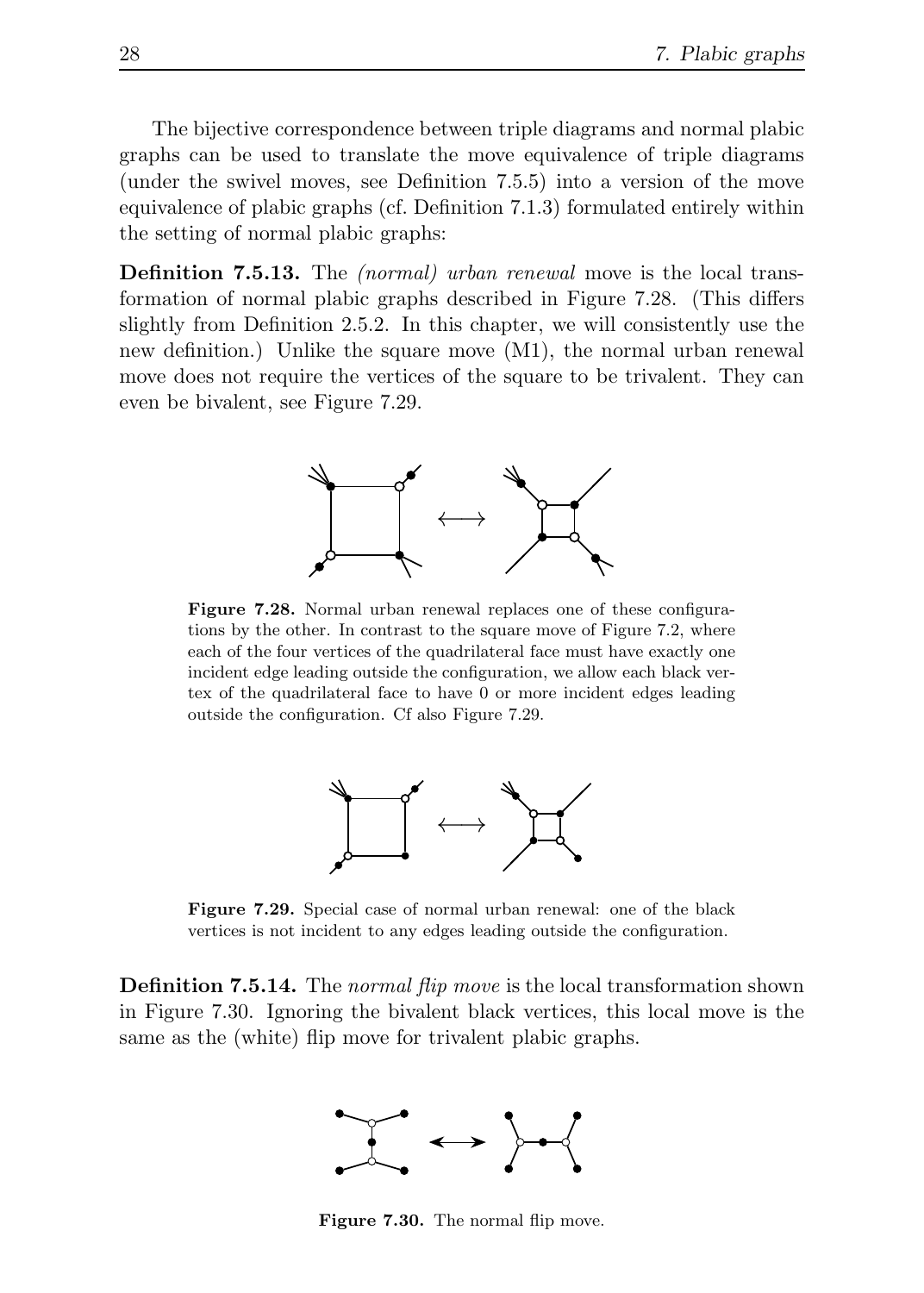**Lemma 7.5.15.** Let  $G$  and  $G'$  be normal plabic graphs related via a sequence of normal urban renewal moves and normal flip moves. Then  $G \sim G'$ .

Proof. Each instance of normal urban renewal can be expressed as a square move  $(M1)$  together with  $(M2)$  and/or  $(M3)$  moves. Each normal flip move can be expressed as a combination of  $(M2)$  and  $(M3)$  moves.

**Theorem 7.5.16.** Let G and G' be normal plabic graphs and let  $\mathfrak{X} = \mathfrak{X}(G)$ and  $\mathfrak{X}' = \mathfrak{X}(G')$  be the corresponding triple diagrams. Then the following are equivalent:

- G and G′ are related via a sequence of urban renewal moves and normal flip moves;
- $\bullet$   $\mathfrak X$  and  $\mathfrak X'$  are move-equivalent (i.e., related via swivel moves).

**Proof.** Figure 7.31 shows how one can translate back-and-forth between

- an arbitrary swivel move in a triple diagram and
- either an urban renewal move or the normal flip move in the corresponding normal plabic graph.

The latter choice depends on the orientations of the strands involved.  $\Box$ 



Figure 7.31. Depending on the orientations of the strands involved, a swivel move in a triple diagram may correspond to (a) an urban renewal move or (b) a normal flip move in the associated normal plabic graph.

We next generalize Definition 7.5.9 to arbitrary plabic graphs.

Definition 7.5.17. Let G be a plabic graph (not necessarily normal). The generalized triple diagram  $\mathfrak{X}(G)$  associated to G is defined as follows. (To be precise, we define  $\mathfrak{X}(G)$  up to move equivalence.) The recipe is essentially the same as in Definition 7.5.9, with the following additional rules dealing with non-trivalent white vertices:

- at a univalent white vertex in  $G$ , make a U-turn, see Figure 7.32;
- at a bivalent white vertex in  $G$ , go straight through, see Figure 7.32;
- at a white vertex v of degree  $\geq$  4, replace v by a trivalent tree (with white vertices); then, at each of the vertices of the tree, apply the rule shown in Figure 7.25 on the right. See Figure 7.33.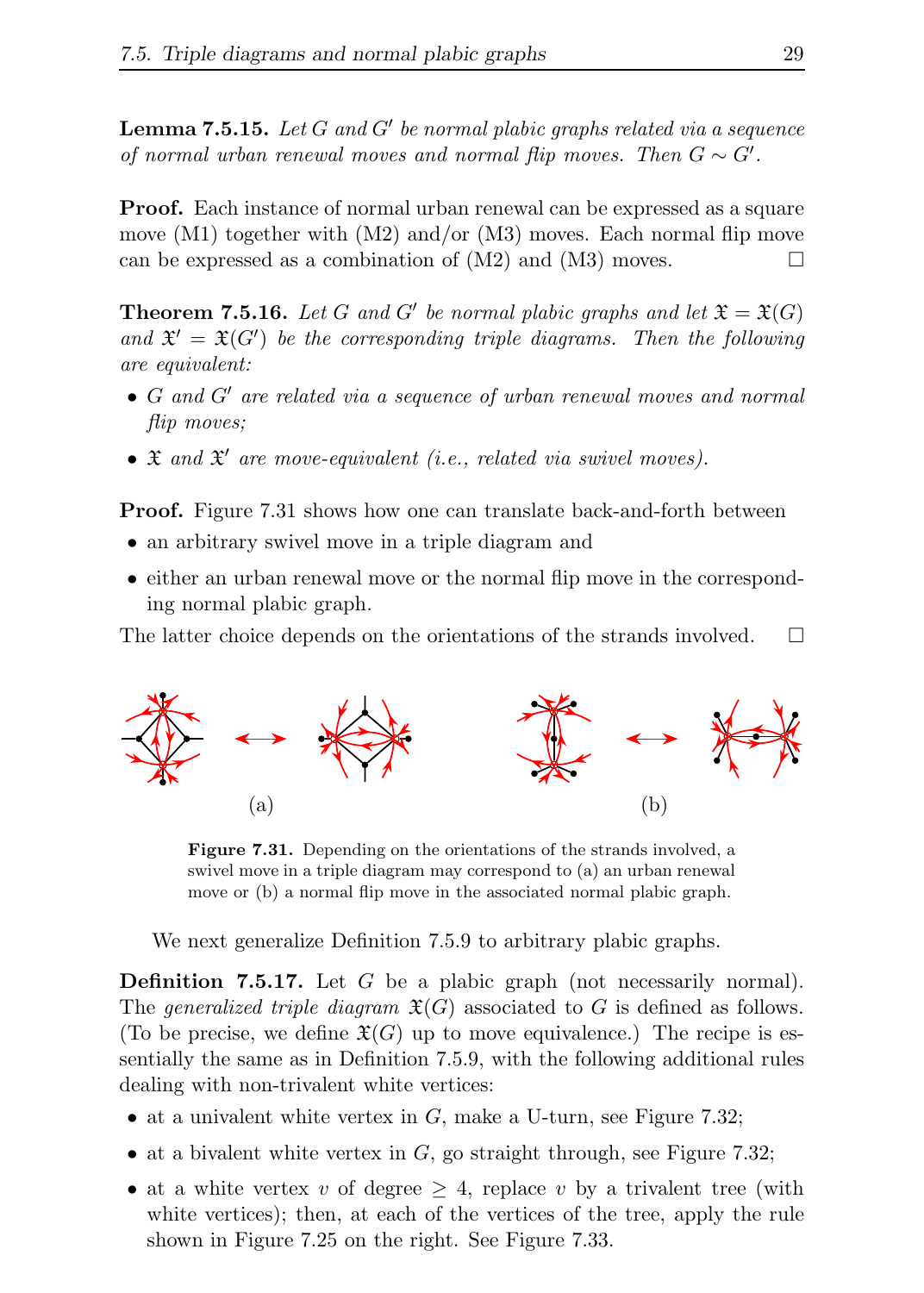Although the trivalent tree replacing  $v$  is not unique, all these trees are related to each other by flip moves, cf. Figure 7.12. Hence all triple diagrams constructed from them are move-equivalent to each other, cf. Figure 7.31(b) (remove the black vertex in the center).



Figure 7.32. Constructing a triple diagram around a white vertex of degree 1 or 2 in a general plabic graph.



Figure 7.33. Constructing a triple diagram around a high-degree white vertex in a general plabic graph. We first replace this vertex by a trivalent tree, then construct the corresponding fragment of the triple diagram following the rule shown in Figure 7.25.

The following statement is immediate from the definitions.

**Lemma 7.5.18.** Let G be a plabic graph. If the union of the strands in  $\mathfrak{X}(G)$ and the boundary  $\partial \mathbf{D}$  is connected, then  $\mathfrak{X}(G)$  is a triple diagram in the sense of Definition 7.5.1.

The connectedness condition in Lemma 7.5.18 does not hold in general. To be concrete, if  $G$  contains a cycle  $C$  all of whose vertices are black, then the strands located inside C are disconnected from the rest of  $\mathfrak{X}(G)$ .

Remark 7.5.19. Unfortunately, the extension of the definition of the triple diagram  $\mathfrak{X}(G)$  described in Definition 7.5.17 does not allow a straightforward generalization of Theorem 7.5.16: move-equivalent plabic graphs do not necessarily yield move-equivalent triple diagrams. The only problematic local move is the one shown in Figure 7.34: contracting an edge connecting a white internal leaf to a white vertex of degree  $\geq 3$  removes a triple point in the associated triple diagram, thereby altering its move equivalence class.

This last complication prompts the following definition.

**Definition 7.5.20.** Let G and G' be plabic graphs. We write  $G \overset{\circ}{\sim} G'$ if  $G$  and  $G'$  can be related to each other via a sequence of local moves (M1)–(M3) that does not include an instance of the (M3) move shown in Figure 7.34, cf. Remark 7.5.19.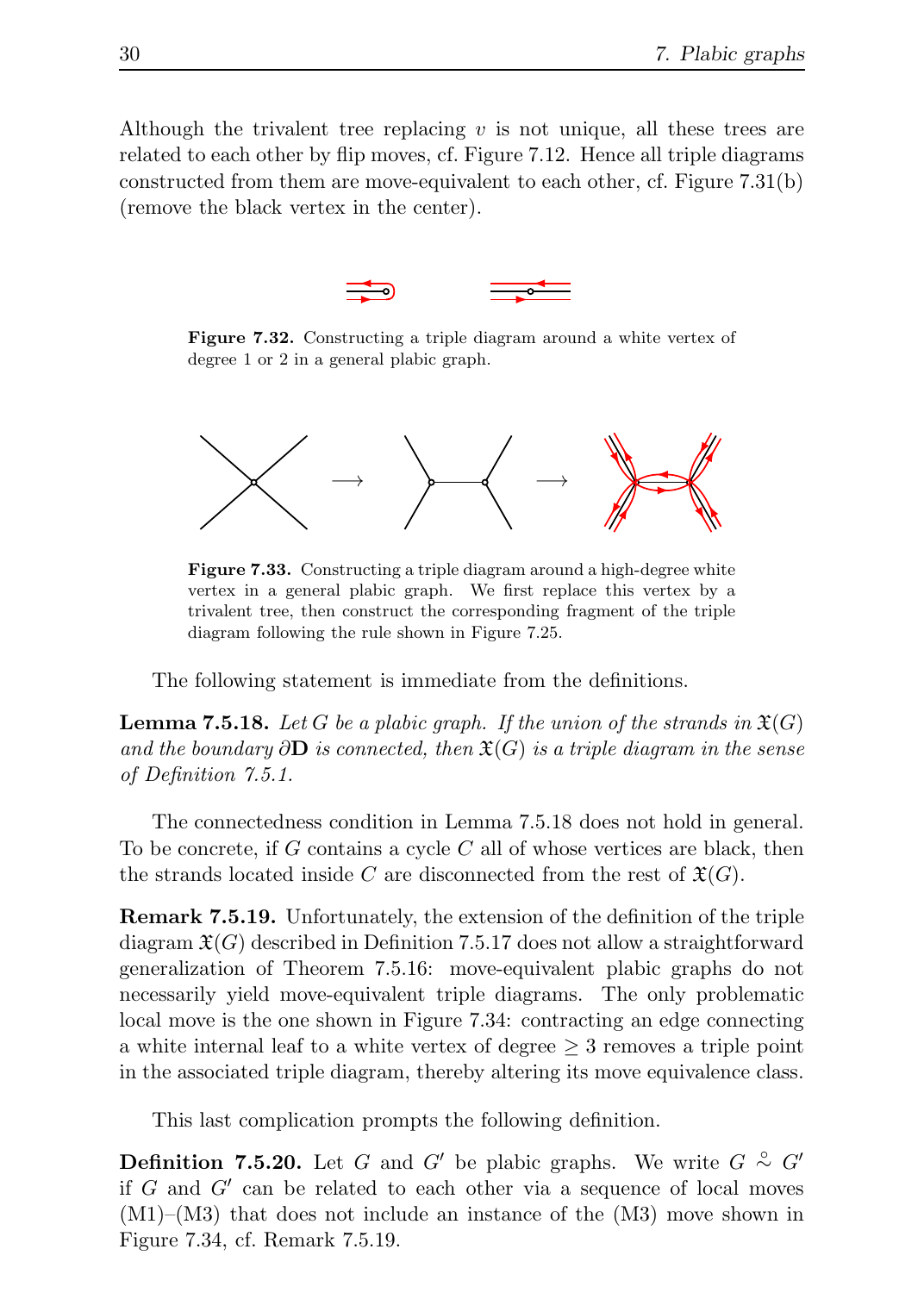

Figure 7.34. Contracting (or decontracting) an edge that connects a white internal leaf to a white vertex of degree  $\geq 3$  produces a moveinequivalent triple diagram.

**Lemma 7.5.21.** Let G and G' be plabic graphs such that  $G \sim G'$ . Then the corresponding (generalized) triple diagrams  $\mathfrak{X}(G)$  and  $\mathfrak{X}(G')$  are move equivalent (i.e., related to each other via swivel moves).

We note that  $\mathfrak{X}(G)$  and  $\mathfrak{X}(G')$  are defined up to move equivalence, so the statement that they are move-equivalent to each other makes sense.

Proof. It is straightforward to verify, case by case, that each of the local moves  $(M1)$ – $(M3)$ , with the exception of the move shown in Figure 7.34, either leaves the associated (generalized) triple diagram invariant or applies a swivel move to it (more precisely, to any of the possible diagrams obtained using the construction in Definition 7.5.17). To be specific:

- a square move  $(M1)$  translates into a swivel move, see Figure 7.31(a);
- both the move  $(M2)$  and a black (de)contraction move  $(M3)$  leave the triple diagram invariant (up to isotopy);
- a white (de)contraction move (M3), other than the instance shown in Figure 7.34, translates into a swivel move, see Figure 7.31(b) (remove the black vertex in the center).  $\Box$

Corollary  $7.5.22$ . Let G and G' be normal plabic graphs. The following are equivalent:

- $(1)$   $G \overset{\circ}{\sim} G'$ ;
- (2) G and G′ are related via a sequence of normal urban renewal moves and normal flip moves;
- (3)  $\mathfrak{X}(G)$  and  $\mathfrak{X}(G')$  are move-equivalent (in the sense of Definition 7.5.5).

**Proof.** The implication  $(2) \Rightarrow (1)$  is an easy enhancement of Lemma 7.5.15. The equivalence  $(2) \Leftrightarrow (3)$  was established in Theorem 7.5.16. The implication (1)⇒(3) was proved in Lemma 7.5.21.  $\Box$ 

We note the similarity between Corollary 7.5.22 and Theorem 7.3.5.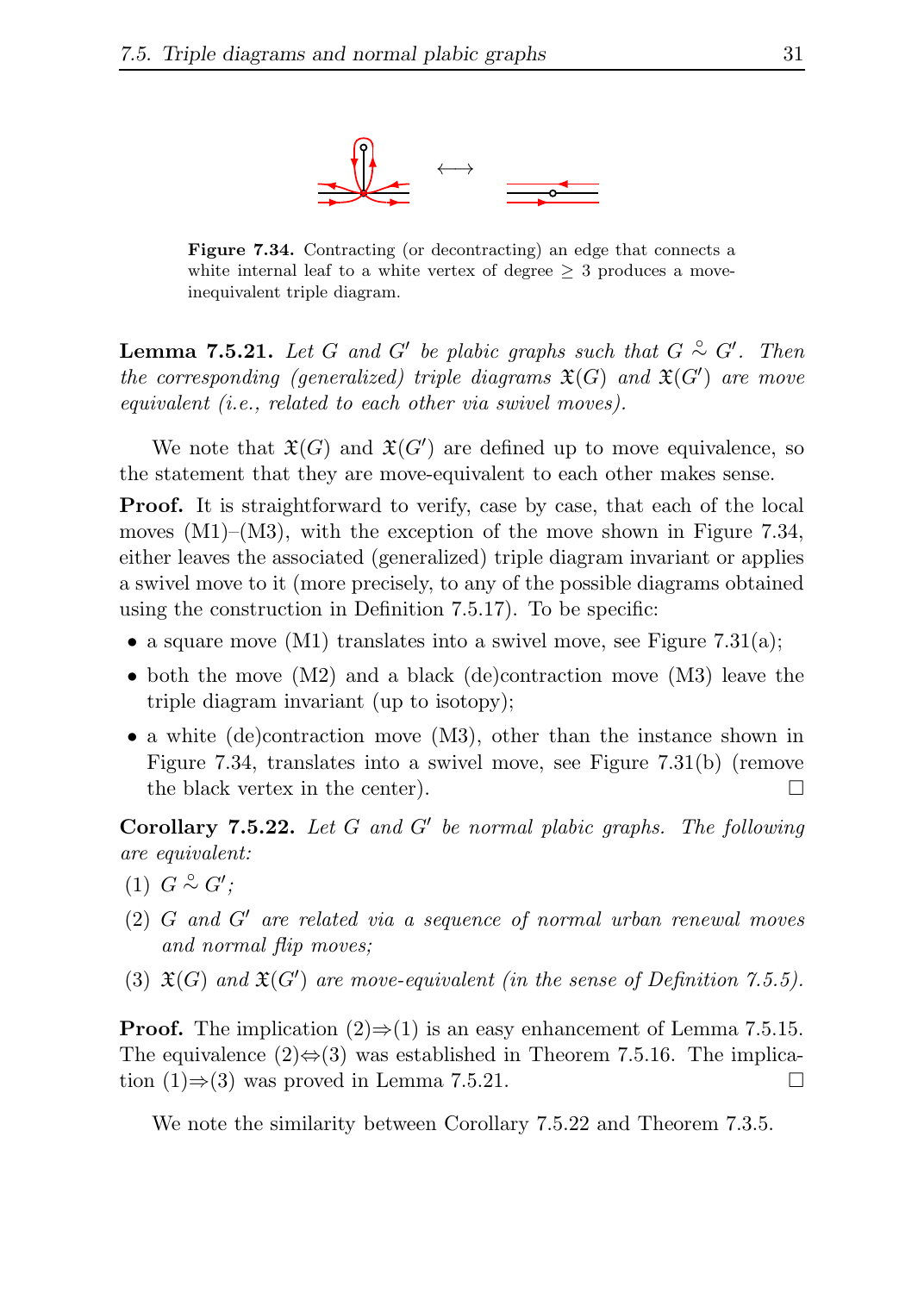#### 7.6. Minimal triple diagrams

**Definition 7.6.1.** A triple diagram is called *minimal* if it has no more triple points than any other triple diagram with the same strand permutation.

We will show in Section 7.7 that minimal triple diagrams are the natural counterparts of reduced normal plabic graphs.

Much of this section is devoted to the proof of the following key result.

Theorem 7.6.2. Any two minimal triple diagrams with the same strand permutation are move-equivalent to each other.

**Lemma 7.6.3.** If a triple diagram  $\hat{x}$  is minimal, then so is every triple diagram move-equivalent to X.

**Proof.** It is easy to see that a swivel move preserves both the number of triple points and the strand permutation. The claim follows.

We next describe certain "bad features" (of a triple diagram) and show that they cannot occur in a minimal triple diagram.

Definition 7.6.4. A strand in a triple diagram that intersects itself forms a *monogon*. A pair of strands that intersect at two points x and y form either a *parallel* or *anti-parallel digon*, depending on whether their segments connecting x and y run in the same or opposite direction, see Figure 7.35. We use the term *badgon* to refer to either a monogon or a parallel digon.



Figure 7.35. A monogon, a parallel digon, and an anti-parallel digon. The actual picture will contain (potentially many) additional strands and intersections.

Lemma 7.6.5. A triple diagram without badgons has no closed strands.

**Proof.** Let  $\mathfrak X$  be a triple diagram without badgons. Since  $\mathfrak X$  does not contain monogons, no strand of  $\mathfrak X$  can intersect itself. Suppose that  $\mathfrak X$  contains a closed strand S. Let T be another strand of  $\mathfrak X$  intersecting S at points x and y; such T exists since  $\mathfrak X$  must be connected to the boundary  $\partial\mathbf D$ . Then the segment of T between x and y together with one of the segments of  $S$ connecting x and y form a parallel digon, which is a contradiction.  $\square$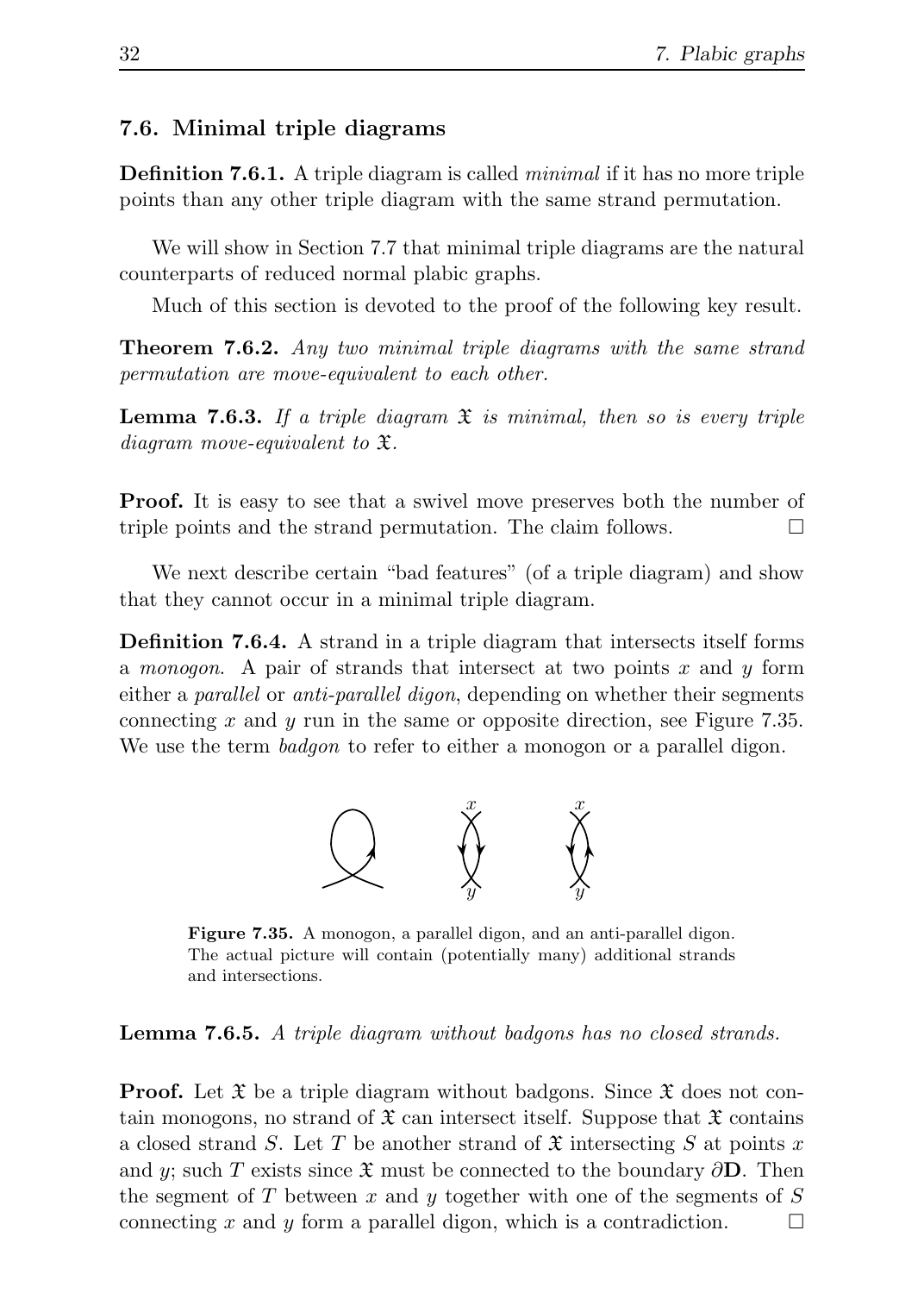Lemma 7.6.6. A minimal triple diagram does not contain badgons. Therefore (cf. Lemma 7.6.5) it does not contain closed strands.

**Proof.** Let  $\mathfrak X$  be a triple diagram containing a monogon, i.e., a strand  $S$ with a self-intersection at a triple point v. Construct the triple diagram  $\mathfrak{X}'$ by deforming  $\mathfrak X$  around v so that S "spins off" a closed strand while the triple point disappears, see Figure 7.36. (If the spun-off portion is disconnected from the rest of  $\mathfrak{X}$ , then remove it altogether.) The triple diagram  $\mathfrak{X}'$  has the same strand permutation as  $\mathfrak X$  but fewer triple points; thus  $\mathfrak X$  is not minimal.



Figure 7.36. In the presence of a monogon, we can reduce the number of triple points while keeping the same strand permutation. The triple diagram may contain additional strands intersecting the monogon, as well as additional points of self-intersection.

Now suppose that  $\mathfrak X$  does not contain monogons but does contain two strands  $S$  and  $T$  that form a parallel digon. Say,  $S$  and  $T$  contain segments  $\overline{S}$  and  $\overline{T}$  that run from a triple point x to a triple point y. Let U (resp.,  $V$ ) be the third strand passing through  $x$  (resp.,  $y$ ). We then deform  $\mathfrak X$  around both x and y by smoothing each of the two triple points: the strands  $U$  and  $V$  continue to go straight through, whereas the endpoints of  $\overline{S}$  (resp.,  $\overline{T}$ ) get connected to T (resp., S). Thus, the strands S and T swap their segments  $\overline{S}$  and  $\overline{T}$  with each other (with appropriate smoothings), the overall connectivity (i.e., the strand permutation) is preserved, and the triple points at x and y disappear. (If the diagram becomes disconnected from  $\partial \mathbf{D}$ , then remove the disconnected portion.) We then conclude that  $\mathfrak X$  was not minimal.

**Definition 7.6.7.** Let S be an arc in a triple diagram, i.e., a strand whose endpoints s and t lie on the boundary of the ambient disk **. We call S** *boundary-parallel* if it runs along a segment I of the boundary  $\partial$ **D** between s and  $t$  (in either direction), so that every other strand with an endpoint inside I runs directly to or from  $S$ , without any triple crossings in between. See Figure 7.37.



Figure 7.37. A boundary-parallel strand  $S$  in a triple diagram.

We next describe a particular way to construct, for any given permutation  $\pi$ , a triple diagram whose strand permutation is  $\pi$ .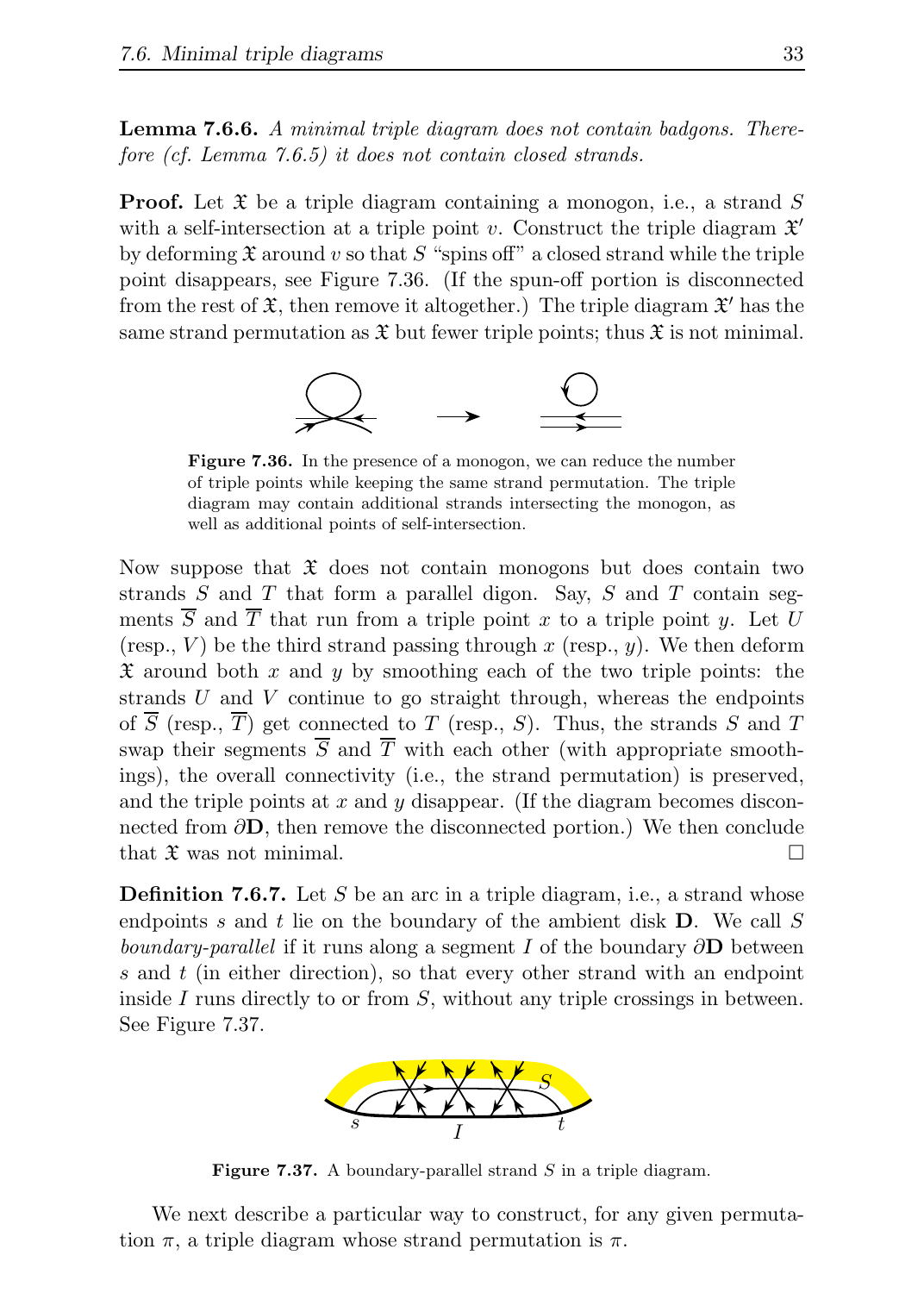**Definition 7.6.8.** Let  $\pi$  be a permutation of b letters  $1, \ldots, b$ . A triple diagram in the disk **D** is called *standard* (for  $\pi$ ) if it can be constructed using the following recursive process. (The process involves some choices, so a standard diagram for  $\pi$  is not unique.)

We place b boundary vertices on the boundary  $\partial$ **D** and label them  $1, \ldots, b$  clockwise. Next to each boundary vertex v, we mark two endpoints of the future strands: a source endpoint that precedes  $v$  in the clockwise order and a target endpoint that follows  $v$  in this order. We know which source is to be matched to which target by the strand permutation  $\pi$ . Each such pair of endpoints divides the circle  $\partial$ **D** into two intervals. Let us partially order these 2b intervals by inclusion and select a minimal interval I with respect to this partial order.

We start constructing the triple diagram by running a boundary-parallel strand  $S$  along the interval  $I$ , introducing a triple crossing for each pair of strands that need to terminate in the interior of  $I$ , as shown in Figure 7.37. There will always be an even number (possibly zero) of strands to cross over, so the construction will proceed without a hitch.

Let  $\mathbf{D}'$  be the disk obtained from  $\mathbf{D}$  by removing the region between the boundary segment  $I$  and the strand  $S$  together with a small neighborhood of  $S$ ; so  $\mathbf{D}'$  is the shaded region in Figure 7.37. We accordingly remove  $S$ and its endpoints from the original pairing of the in- and out-endpoints, and swap each pair that S crossed over. This yields  $2(b-1)$  endpoints on the boundary of  $\mathbf{D}'$ ; note that the in- and out-endpoints alternate, as before. We then determine the new pairing of these endpoints (thus, a new strand permutation, after an appropriate renumbering) and recursively continue the process in  $\mathbf{D}'$  until the desired (standard) triple diagram is constructed.

We shall keep in mind that a standard triple diagram is constructed by choosing a sequence of minimal intervals.

Exercise 7.6.9. For each of the three pairs of triple diagrams shown below, demonstrate that the two diagrams are move-equivalent to each other, i.e., related via a sequence of swivel moves.



(In each of the three cases, the central section can involve an arbitrary number of repetitions.)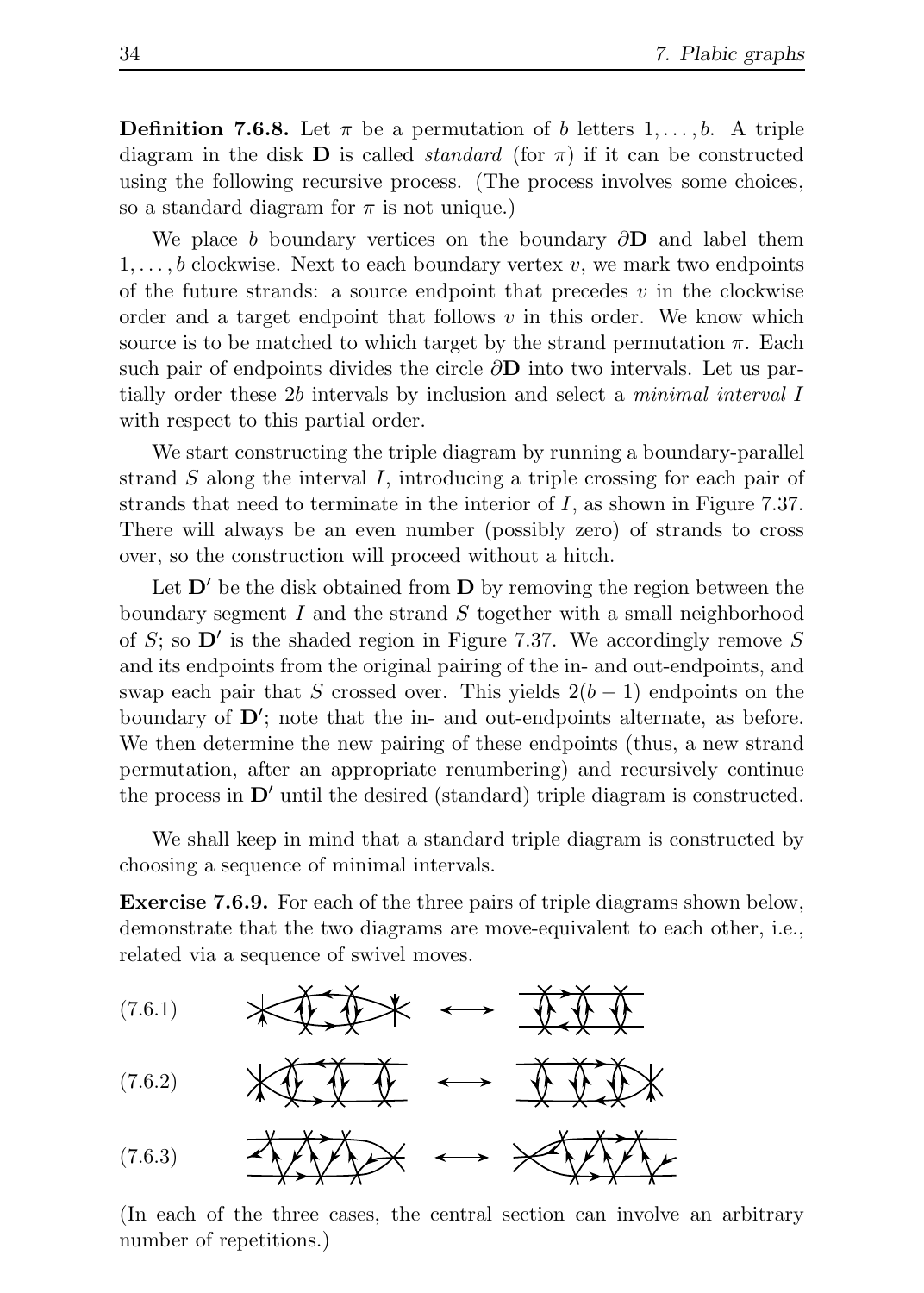**Exercise 7.6.10.** Use  $(7.6.3)$  to prove the move equivalence  $(7.6.4)$  below:



**Lemma 7.6.11.** Let  $\mathfrak{X}$  be a triple diagram such that no triple diagram moveequivalent to  $\mathfrak X$  contains a monogon. Then the following statements hold:

- (i) No triple diagram move-equivalent to  $\mathfrak X$  has a badgon or a closed strand.
- (ii) Let I be a minimal interval for the strand permutation associated with  $\mathfrak{X}$ . Then  $\mathfrak X$  is move-equivalent to a diagram  $\mathfrak X'$  in which the strand connecting the endpoints of I is boundary-parallel along I.

**Proof.** We will simultaneously prove statements (i) and (ii) by induction on the number of triple points in  $\mathfrak{X}$ . Thus, we assume that both (i) and (ii) hold for triple diagrams that have fewer triple points than  $\mathfrak{X}$ .

We first prove (i). Suppose that a triple diagram  $\mathfrak{X}' \sim \mathfrak{X}$  contains (nonself-intersecting) strands  $S$  and  $U$  forming a parallel digon. The strand  $S$ cuts the disk  **into two regions. Let R be the region containing the digon,** with a small neighbourhood of S removed. Since the boundaries of the faces of  $\mathfrak{X}'$  are consistently oriented, the same is true for the portion of  $\mathfrak{X}'$  contained inside  $R$ , so this portion can be viewed as a (smaller) triple diagram. Suppose that U bounds a minimal interval within  $S$  (viewed as a portion of the boundary of R). Then by the induction assumption, U can be moved to be boundary-parallel to S. Since S and U are co-oriented, we get the picture on the left-hand side of  $(7.6.4)$  (with U running horizontally at the bottom). Applying (7.6.4), we obtain a monogon, a contradiction.

If the subinterval of  $S$  cut out by  $U$  is not minimal, then there is a strand  $T$  that cuts across  $S$  twice, creating a minimal interval within  $S$  and forming a digon inside  $R$ . We may assume that this digon is anti-parallel (or else replace U by T and repeat). By the induction assumption, we can apply swivel moves inside R to make T boundary-parallel to S. We then apply (7.6.1) to remove the digon, as shown in Figure 7.38. Repeating this operation if necessary, we obtain a triple diagram in which  $U$  bounds a minimal interval within  $S$ ; we then argue as above to arrive at a contradiction.



**Figure 7.38.** Removing double intersections with S.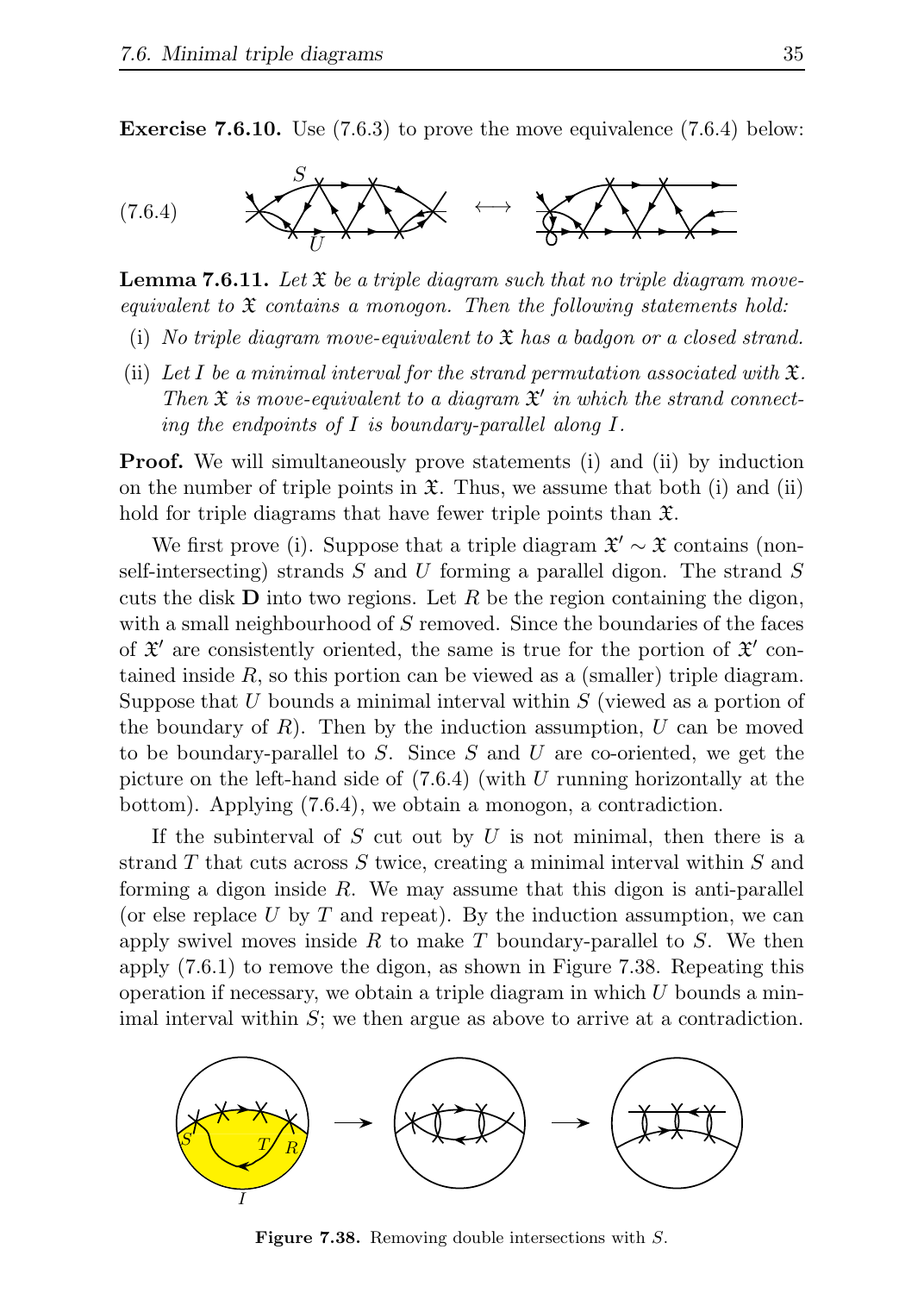Thus, no triple diagram  $\mathfrak{X}' \sim \mathfrak{X}$  contains badgons. By Lemma 7.6.5, we conclude that any such  $\mathfrak{X}'$  does not contain closed strands either. This completes the induction step for statement (i).

We now proceed to proving statement (ii). In addition to the induction assumption for (ii), we may assume that neither  $\mathfrak X$  nor any triple diagram move-equivalent to  $\mathfrak X$  contains a badgon or a closed strand.

Let S be the strand connecting the endpoints of the minimal interval I. Step 1: Removing double intersections with S, see Figure 7.38. Let R be the region between the strand  $S$  and the interval  $I$ , with a small neigborhood of S removed. Suppose there is a strand that intersects S more than once. Among such strands, take one that cuts out a minimal interval along the boundary of R. Let T denote the segment of this strand contained in R. The portion of  $\mathfrak X$  contained inside R has fewer triple crossings than  $\mathfrak X$ , so by the induction assumption, we can make  $T$  boundary-parallel to  $S$  by applying swivel moves inside R. Now T and S form a (necessarily anti-parallel) digon, which we then remove using  $(7.6.1)$ . We repeat this procedure until there are no strands left that intersect S more than once. Since the number of triple points along S decreases each time, the process terminates.

Step 2: Combing out the triple crossings. At this stage, no strand crosses S more than once. Since I is minimal, no strand has both ends at I. Since X contains no closed strands, every (non-self-intersecting) strand appearing between S and I must start or end at a point in I and cross S. Suppose that S is not boundary-parallel. Then there exists a strand T with an endpoint at I that passes through a triple point before hitting  $S$ . Among all such  $T$ , choose the one with the leftmost endpoint along  $I$ , cf. Figures 7.39 and 7.40 on the left. Let R be the part of the region between I and S that lies to the right of any strand  $T'$  located to the left of  $T$ . (By our choice of  $T$ , all such strands  $T'$  run directly from  $I$  to  $S$ , with no crossings in between.) As we have eliminated all double intersections with S, the interval corresponding to T (looking to the left) is minimal inside R. We can therefore use the induction assumption inside  $R$  to make  $T$  boundary-parallel.

What we do next depends on the orientation of  $T$  relative to  $S$ . If  $T$  is anti-parallel to S, as in Figure 7.39, then we apply  $(7.6.2)$  to make T run directly to S. If T is parallel to S, as in Figure 7.40, then we apply  $(7.6.3)$ .

We repeat this step until S is boundary-parallel.  $\square$ 

**Lemma 7.6.12.** For a triple diagram  $\mathfrak{X}$ , the following are equivalent:

- (a) Any diagram  $\mathfrak{X}'$  move-equivalent to  $\mathfrak{X}$  does not contain a monogon.
- (b)  $\mathfrak X$  is move-equivalent to any standard triple diagram with the same strand permutation.
- $(c)$   $\mathfrak{X}$  is minimal.

In particular, any standard triple diagram is minimal.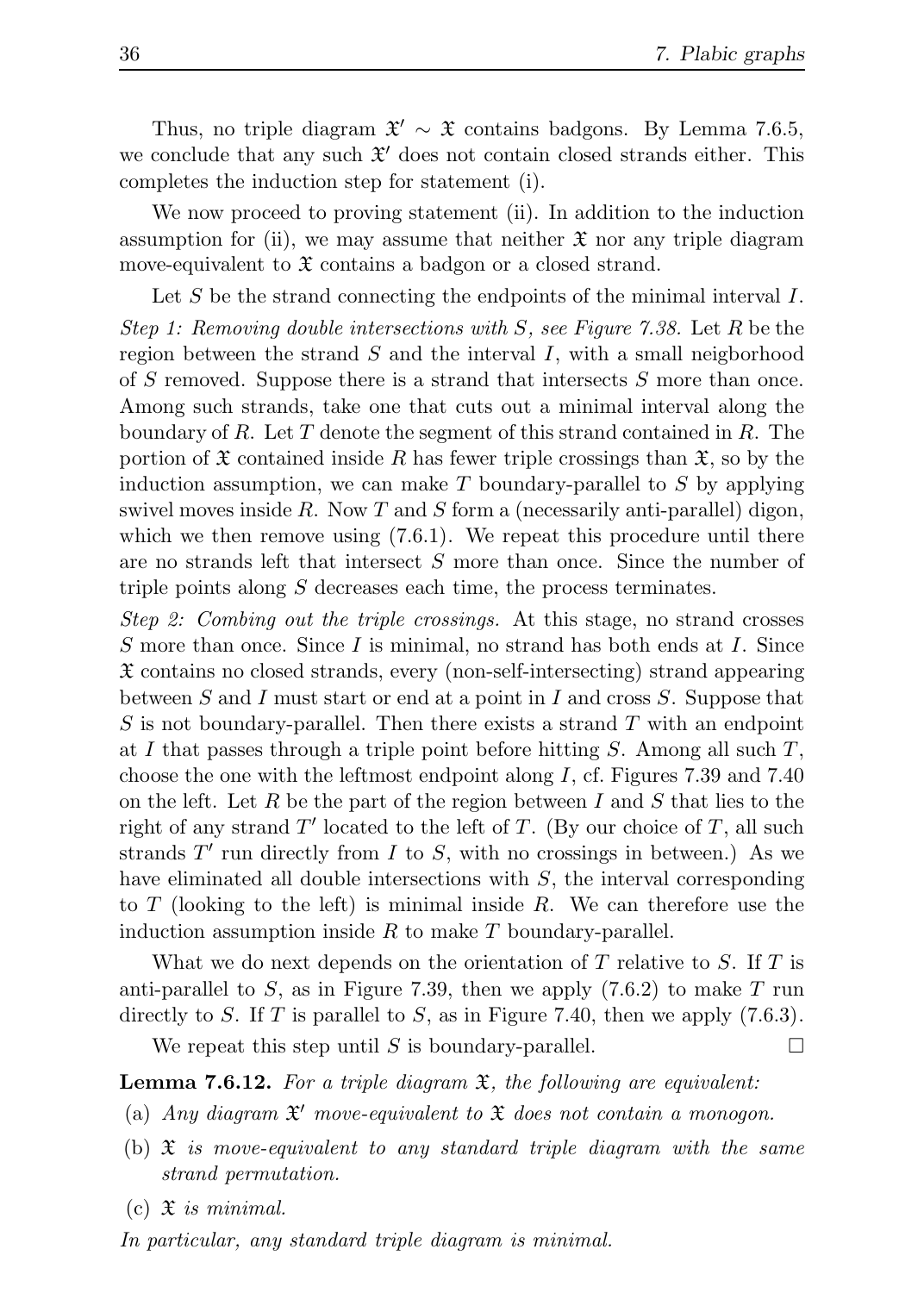

Figure 7.39. Combing out the triple crossings: the anti-parallel case.



Figure 7.40. Combing out the triple crossings: the parallel case.

**Proof.** The implication (c) $\Rightarrow$ (a) follows from Lemmas 7.6.3 and 7.6.6. To prove the implication (a) $\Rightarrow$ (b), choose a sequence of minimal intervals and repeatedly apply Lemma 7.6.11. We have now established  $(c) \Rightarrow (b)$ , so any minimal triple diagram is move-equivalent to any standard triple diagram with the same strand permutation. It follows by Lemma 7.6.3 that any standard triple diagram is minimal, hence so is any diagram move-equivalent to a standard one. Thus  $(b) \Rightarrow (c)$  is proved.

Proof of Theorem 7.6.2. By Lemma 7.6.12, any two minimal triple diagrams with strand permutation  $\pi$  are move-equivalent to any standard diagram with strand permutation  $\pi$ , and therefore to each other.  $\Box$ 

**Lemma 7.6.13.** Let  $\mathfrak{X}$  and  $\mathfrak{X}'$  be triple diagrams related by a swivel move. If  $\mathfrak X$  contains a badgon, then so does  $\mathfrak X'.$ 

**Proof.** We label the strands and the triple points involved in this swivel move by  $a, b, c, d$ , and  $x, y$ , as shown in Figure 7.41.



Figure 7.41. A swivel move relating  $\mathfrak X$  and  $\mathfrak X'$ .

If  $\mathfrak X$  contains a badgon that involves neither x nor y, then this badgon persists in  $\mathfrak{X}'.$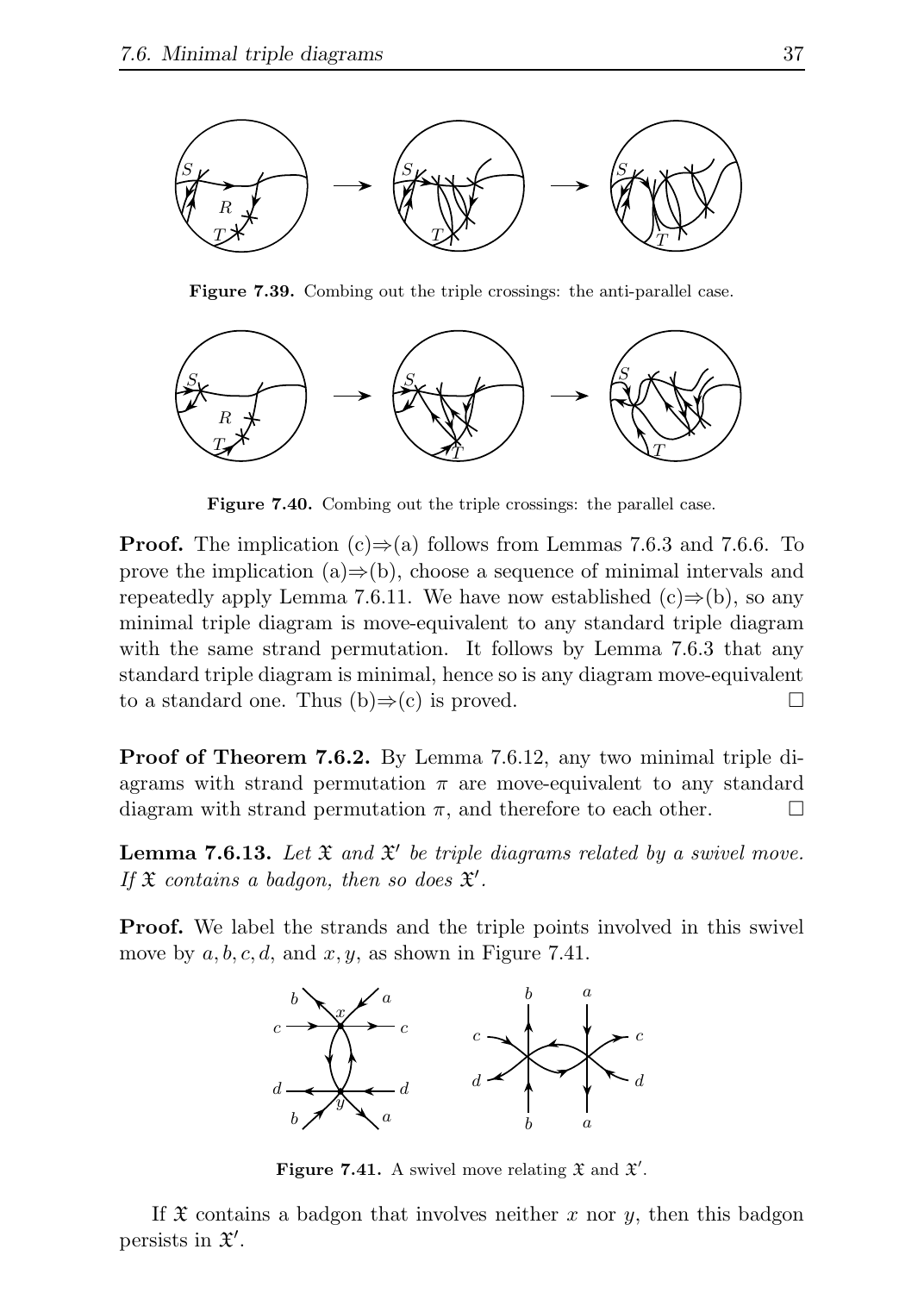Suppose  $\mathfrak X$  contains a monogon whose self-intersection point is (say) x. Thus, two of the strands  $\{a, b, c\}$  coincide. If  $a = c$  (resp.,  $b = c$ ), then the same monogon persists in  $\mathfrak{X}'$  because in Figure 7.41, strands a and c (resp., b and c) intersect in both  $\mathfrak X$  and  $\mathfrak X'$ .

If, on the other hand,  $a = b$ , then  $\mathfrak{X}'$  has a parallel digon, see Figure 7.42.



Figure 7.42. A monogon in  $\mathfrak X$  results in a parallel digon in  $\mathfrak X'$ .

From now on, we can assume that there is no monogon in  $\mathfrak{X}$ . Suppose  $\mathfrak X$  has a parallel digon whose two intersection points include x but not y. The sides of this parallel digon are either  $\{a, b\}$  or  $\{a, c\}$  or  $\{b, c\}$ . The last two cases are easy because such a parallel digon will persist in  $\mathfrak{X}',$  since the strands a and c (resp., b and c) intersect in both  $\mathfrak X$  and  $\mathfrak X'$ .

Now suppose that our parallel digon has sides  $a$  and  $b$ , see Figure 7.43 on the left. (If the strands a and b go to the left and meet again there, then we get the same picture but with the roles of x and y interchanged.) Note that the end of strand a shown inside the digon must extend outside of it, but it cannot intersect  $a$ , as this would create a monogon. So strand  $a$  must intersect strand b again, see Figure 7.43 in the middle. Then, after the swivel move, we get a parallel digon as shown in Figure 7.43 on the right.

Finally, suppose there is a parallel digon in  $\mathfrak X$  whose two intersection points are x and y. We can assume it is oriented from x to y. The two arcs of the parallel digon should come from the following list:

- (aa) the arc along  $a$  from  $x$  to  $y$ ;
- (bb) the arc along  $b$  from  $x$  to  $y$ ;
- (cd) an arc leaving x along c, and returning to y along d (so  $c = d$ );
- (cb) an arc leaving x along c, and returning to y along b (so  $c = b$ );
- (bd) an arc leaving x along b, and returning to y along  $d$  (so  $b = d$ ).

In case (bb), we get a closed strand; it will persist in  $\mathfrak{X}'$  and yield a badgon by Lemma 7.6.5. In cases (cb) and (bd), we get a monogon, contradicting our assumption. The remaining case is when the parallel digon has sides (aa) and (cd), in which case we get a monogon in  $\mathfrak{X}'$ . (The picture is like Figure 7.42, with the roles of  $\mathfrak X$  and  $\mathfrak X'$  swapped and some strands relabeled.)  $\Box$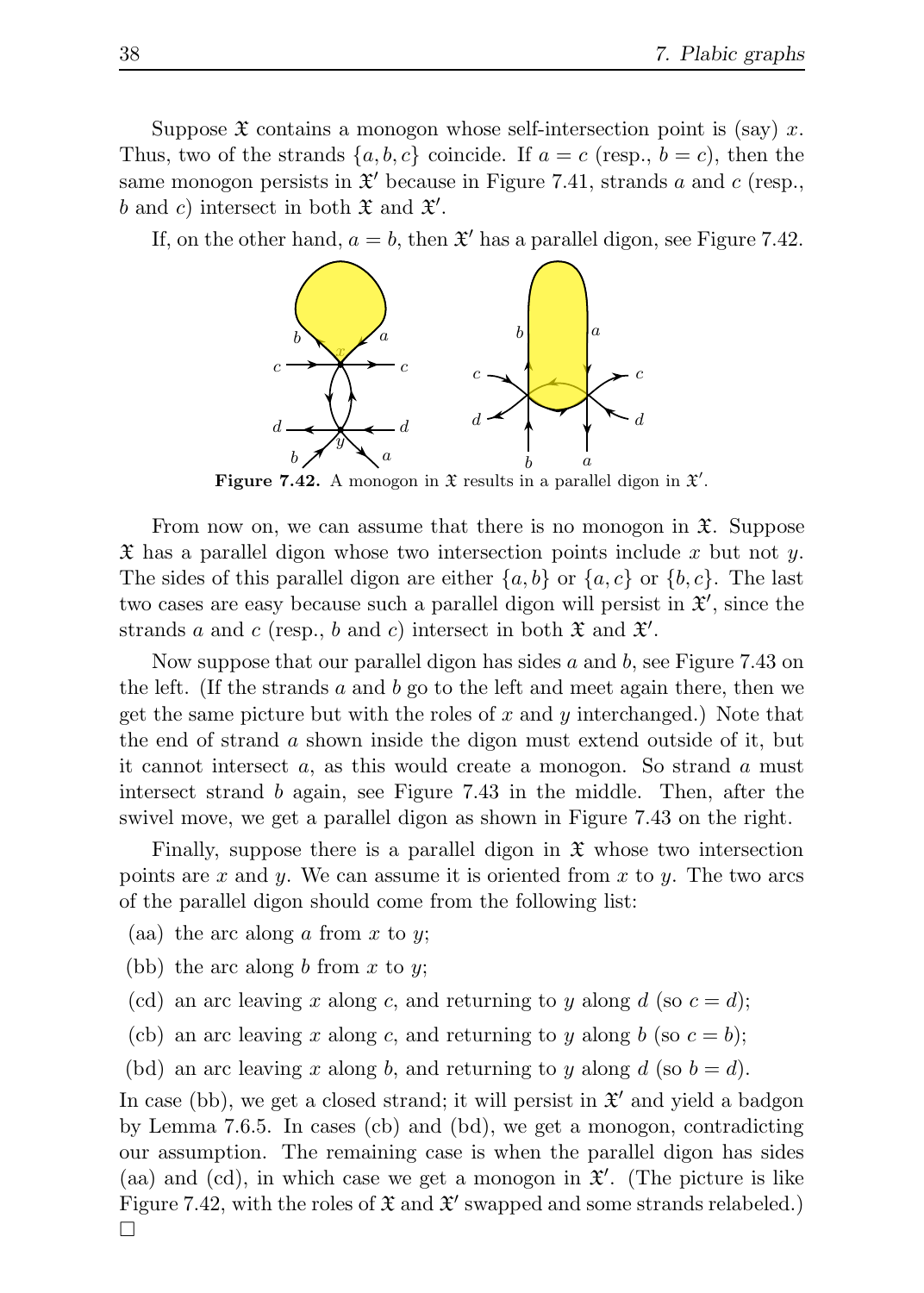

Figure 7.43. Persistence of parallel digons under swivel moves.

**Theorem 7.6.14.** A triple diagram is minimal if and only if it has no badgons.

Proof. The "only if" direction is Lemma 7.6.6. The "if" direction follows from Lemma 7.6.13 and Lemma 7.6.12 (implication (a)⇒(c)).  $\Box$ 

**Lemma 7.6.15.** Assume that a triple diagram  $\mathfrak{X}$  is not minimal. Then there exists a diagram  $\mathfrak{X}'$  move-equivalent to  $\mathfrak{X}$  that contains a hollow monogon.

**Proof.** We will argue by induction on the number of faces in  $\mathfrak{X}$ . If this number is 1 or 2, then the claim is vacuously true.

By Lemma 7.6.12, there exists  $\mathfrak{X}' \sim \mathfrak{X}$  such that  $\mathfrak{X}'$  has a monogon. Let M be the segment of a strand in  $\mathfrak{X}'$  that forms a monogon; we may assume M does not intersect itself except at its endpoints (or else replace M by its subsegment). If the monogon encircled by  $M$  is hollow, we are done. Otherwise, consider the disk  $\mathbf{D}_{\circ}$  obtained by removing a small neighborhood of M from the interior of the monogon. Let  $\mathfrak{X}'_0$  denote the portion of  $\mathfrak{X}'$  contained in  $\mathbf{D}_{\circ}$ ; this is a triple diagram with fewer faces than  $\mathfrak{X}'$  (or equivalently  $\mathfrak{X}$ ).

The rest of the argument proceeds by showing that either we can apply local moves to  $\mathfrak{X}'_{\circ}$  to create a hollow monogon inside  $D_{\circ}$  or we can apply moves to reduce the number of faces inside the monogon encircled by M (eventually producing a hollow monogon). If  $\mathfrak{X}'_0$  is not minimal, then the induction assumption applies, so we can transform  $\mathfrak{X}'_o$  (thus  $\mathfrak{X}'$  or  $\mathfrak{X}$ ) into a move-equivalent triple diagram containing a hollow monogon. Therefore, we may assume that  $\mathfrak{X}'_o$  is minimal. Let  $M_o$  denote the interval obtained from the boundary of  $D<sub>o</sub>$  by removing a point located near the vertex of our monogon. Let  $I \subset M_0$  be a minimal interval of the triple diagram  $\mathfrak{X}'_0$ . Since this triple diagram is minimal, we can, by virtue of Lemma 7.6.12 (or Lemma 7.6.11), apply local moves inside  $\mathbf{D}_{\circ}$  to transform  $\mathfrak{X}_{\circ}'$  into a triple diagram in which the strand  $T$  connecting the endpoints of  $I$  is boundaryparallel to I. Let us now look at the digon formed by T and the portion of M that runs along I. If this digon is anti-parallel, then we can push  $T$  outside the monogon as in Figure 7.38, reducing the number of faces enclosed by  $M$ . If, on the other hand, the digon is parallel, then we can use (7.6.4) to create a hollow monogon.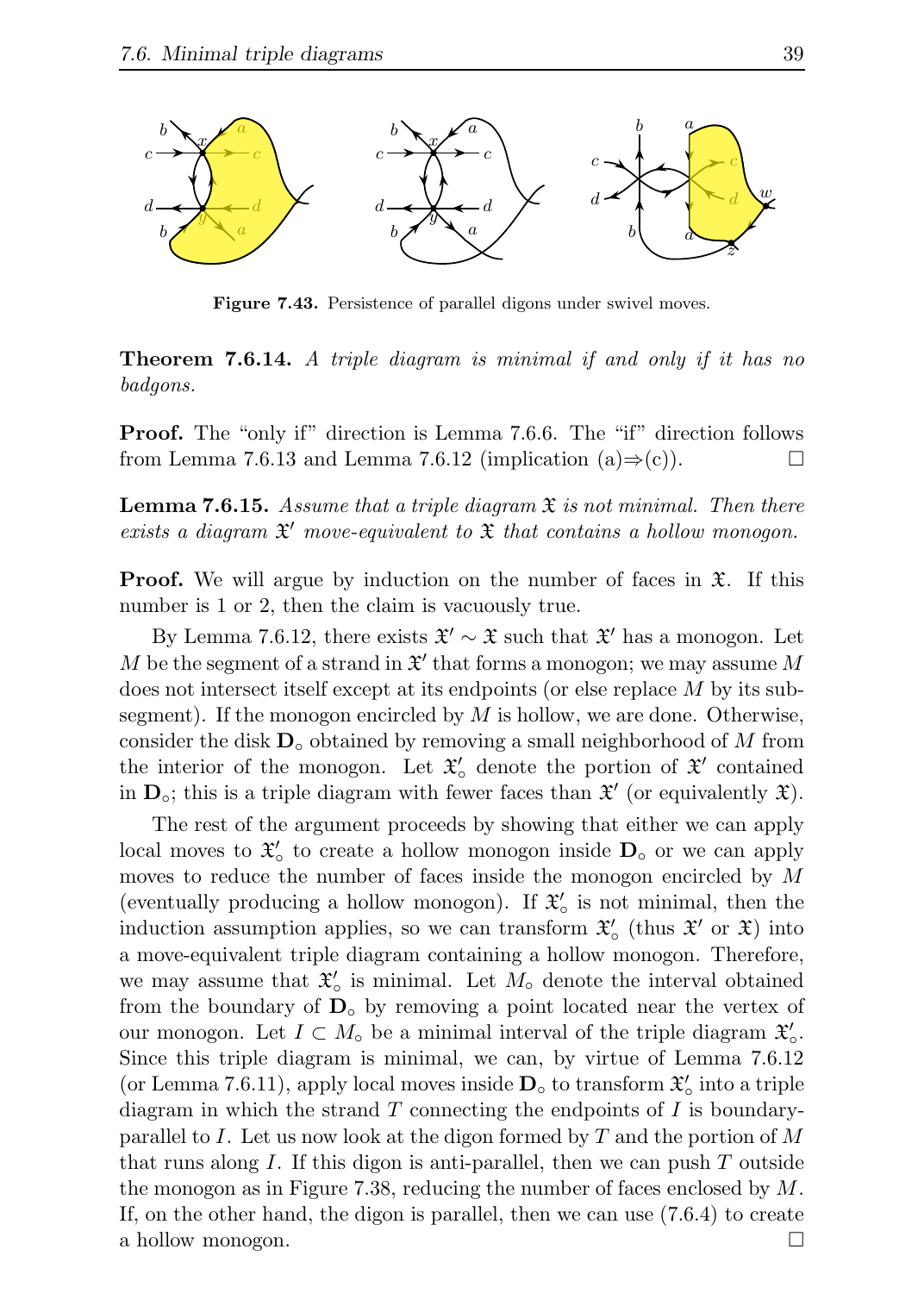## 7.7. From minimal triple diagrams to reduced plabic graphs

In this section, we use the machinery of triple diagrams and normal plabic graphs to prove Proposition 7.4.22 and Theorem 7.4.25.

Lemma 7.7.1. A normal plabic graph contains no collapsible trees.

**Proof.** All internal leaves in a normal plabic graph G are black. Whatever  $(M2)$ – $(M3)$  moves we apply to a tree, it will always have a black leaf (so it can't collapse to a white root or lollipop), and it will always have a white vertex of degree at least 3 (so it can't collapse to a black root or lollipop).  $\Box$ 

**Lemma 7.7.2.** Let  $G$  be a non-reduced normal plabic graph. Then there exists a plabic graph  $G' \overset{\circ}{\sim} G$  (cf. Definition 7.5.20) containing one of the forbidden configurations shown in Figure 7.18.

**Proof.** Suppose G has an internal (necessarily black) leaf  $u$  that is not a lollipop. Let  $v$  be the unique (white, trivalent) vertex adjacent to  $u$ . This gives us a forbidden configuration as in Figure 7.18(d). (Note that by Lemma 7.7.1, G has no collapsible trees.)

If, on the other hand, G has no such internal leaves, then by Proposition 7.4.9, G can be transformed, via local moves that do not create leaves, into a graph containing a hollow digon.

Recall that by Proposition 7.5.12, the map  $G \to \mathfrak{X}(G)$  defined in Definition 7.5.9 gives a bijection between normal plabic graphs and triple diagrams with the same number of boundary vertices; moreover, this bijection preserves the associated (resp., trip or strand) permutation.

**Theorem 7.7.3.** A normal plabic graph  $G$  is reduced if and only if the triple diagram  $\mathfrak{X}(G)$  is minimal. Thus the map  $G \mapsto \mathfrak{X}(G)$  restricts to a bijection between reduced normal plabic graphs and minimal triple diagrams.

**Proof.** Suppose  $\mathfrak{X}(G)$  is not minimal. By Lemma 7.6.15, there is a triple diagram  $\mathfrak{X}' \sim \mathfrak{X}(G)$  such that  $\mathfrak{X}'$  has a hollow monogon. By Proposition 7.5.12, we have  $\mathfrak{X}' = \mathfrak{X}(G')$  for some normal plabic graph  $G'$ . Moreover, by Corollary 7.5.22, G and G' are move equivalent. The hollow monogon in  $\mathfrak{X}'$ corresponds in the normal graph  $G'$  to one of the configurations shown in Figure 7.44: either a hollow digon or a black leaf adjacent to a white trivalent vertex. Either way,  $G'$  contains one of the forbidden configurations from Figure 7.18 (cf. Lemma 7.7.1), so  $G$  is not reduced.

Going in the other direction, suppose that a normal plabic graph  $G$  is not reduced. By Lemma 7.7.2, there exists  $G' \overset{\circ}{\sim} G$  containing a forbidden configuration. By Lemma 7.5.21, the triple diagram  $\mathfrak{X}(G)$  is move-equivalent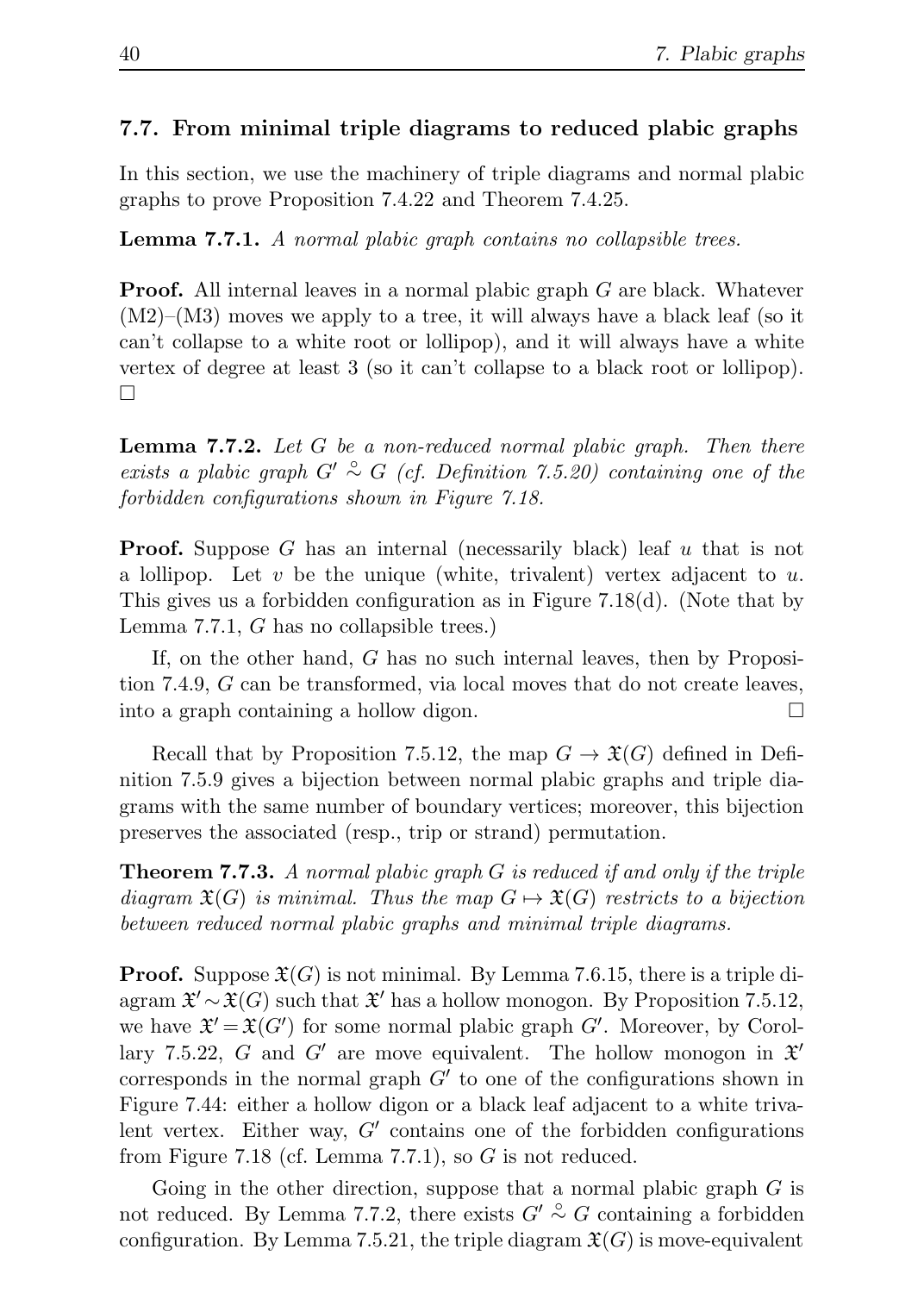

Figure 7.44. A hollow monogon in a triple diagram yields a forbidden configuration in the corresponding normal plabic graph, cf. Figure 7.18.

to the (generalized) triple diagram  $\mathfrak{X}(G')$ . Since  $\mathfrak{X}(G)$  is connected, so is  $\mathfrak{X}(G')$ . It follows by Lemma 7.5.18 that  $\mathfrak{X}(G')$  is an honest triple diagram.

The remaining argument depends on the type of a forbidden configuration present in G'. Since G is normal and  $G' \overset{\circ}{\sim} G$ , it follows that  $G'$  has no white leaves. If  $G'$  contains a digon whose vertices are of the same color, then  $\mathfrak{X}(G')$  has a closed strand; hence  $\mathfrak{X}(G')$  is not minimal (by Lemma 7.6.6) and neither is  $\mathfrak{X}(G)$ . Finally, if G' contains one of the configurations shown in Figure 7.44, then  $\mathfrak{X}(G')$  contains a monogon, hence is not minimal.  $\square$ 

**Lemma 7.7.4.** Let  $G$  be a reduced plabic graph that does not contain a white lollipop, nor a tree that collapses to a white lollipop. Then  $G$  is moveequivalent to a normal plabic graph.

See Figure 7.45.



**Figure 7.45.** A reduced plabic graph  $G$  and a normal plabic graph move-equivalent to  $G$ .

**Proof.** We use induction on the number of faces of G. Note that each local move keeps this number invariant. We begin by collapsing all collapsible trees (cf. Definition 7.4.1) and removing all bivalent vertices. The resulting plabic graph has no white leaves, since a white leaf would either be a lollipop or else be adjacent to a black vertex of degree  $\geq 3$ , which is impossible since the plabic graph at hand is reduced and has no collapsible trees.

We then split each white vertex of degree  $\geq 4$  into a tree made of trivalent white vertices. After that, we insert a bivalent black vertex in the middle of each edge with both endpoints white, as well as near each boundary vertex connected to a white vertex. By an abuse of notation, we keep calling our plabic graph G, even as it undergoes these and subsequent transformations.

It remains to contract the edges with both endpoints black to make the graph bipartite. This step may however be problematic if such an edge  $e$  is a loop connecting some black vertex  $v$  to itself. We will demonstrate that this in fact cannot happen.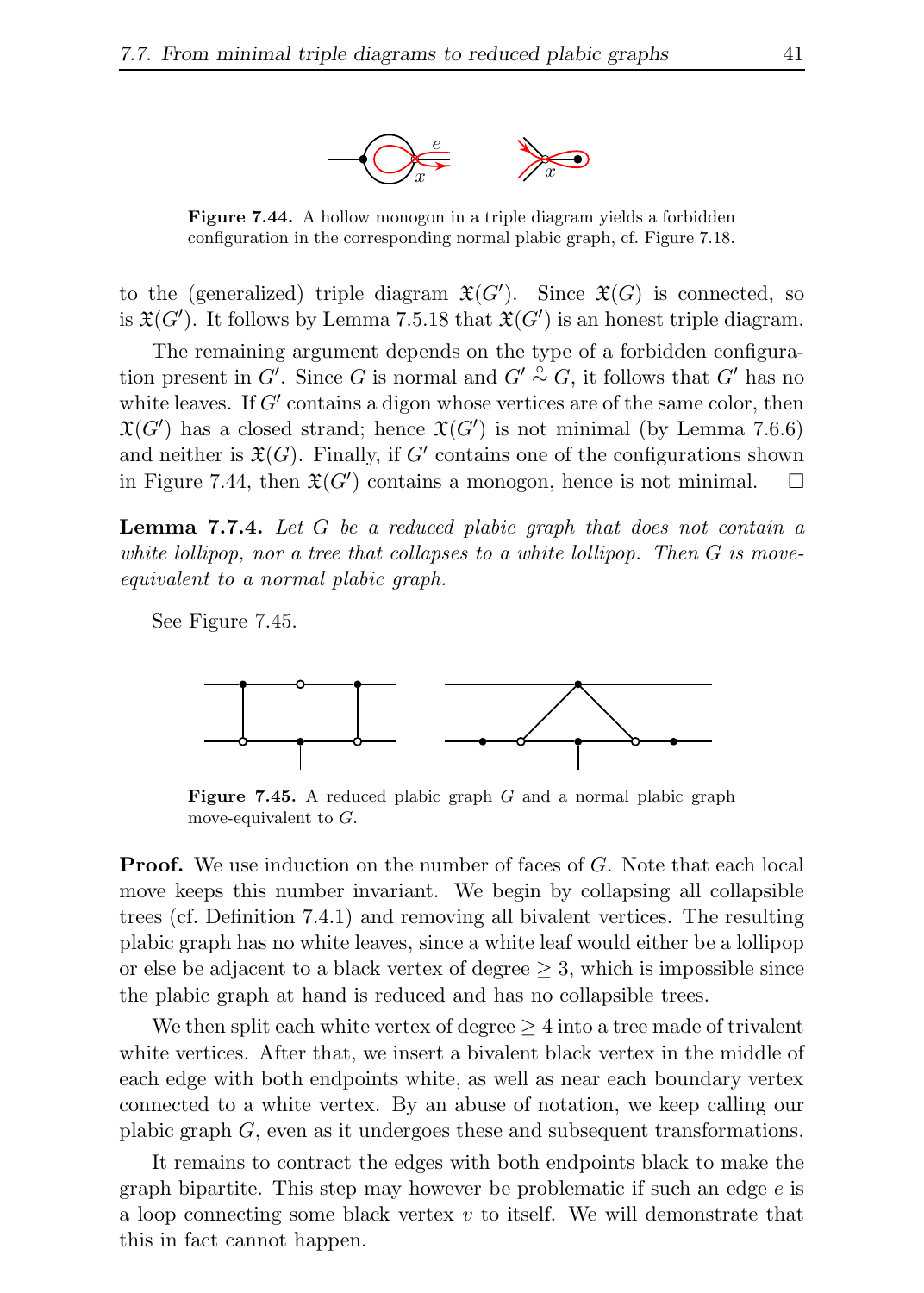If e encloses a face (i.e., there are no other vertices/edges of G inside  $e$ ), then we can insert a black vertex into  $e$  and obtain a double edge, contradicting the fact that G is reduced. Now suppose that e encloses some nontrivial subgraph of G. Let  $\mathbf{D}'$  be the region bounded by e. We split v into two vertices  $v_1$  and  $v_2$  using an (M3) move, so that  $v_1$  stays incident to e and to the edges located outside  $\mathbf{D}'$  whereas  $v_2$  is incident to the edges inside D′ . See Figure 7.46.

We thus obtain a subgraph  $G'$ , viewed as a plabic graph in  $D'$  with a single boundary vertex  $v_1$ . The plabic graph G' must be reduced, or else G would not be. Moreover G' has fewer faces than G. Also,  $G'$  does not collapse to a white lollipop (even if  $v_2$  is bivalent), because this would result (after the collapse) in a forbidden configuration in  $G$ . (We note that  $G$ has no collapsible trees.) Thus, the induction hypothesis applies, so we can transform  $G'$  via local moves into a normal graph  $G''$ . Since  $G''$  is reduced, its triple diagram  $\mathfrak{X}(G'')$  must be minimal by Theorem 7.7.3. Given that  $\mathfrak{X}(G'')$  only has one in- and one out-endpoint, this means that  $\mathfrak{X}(G'')$  consists of a single strand connecting these endpoints to each other, with no triple points. In other words, the normal graph  $G''$  is a black lollipop at  $v_1$ . We then contract it into  $v_1$ , creating a loop enclosing a face, and arrive at a contradiction with G being reduced.  $\square$ 



Figure 7.46. Excluding a loop  $e$  based at a black vertex  $v$ .

**Proof of Proposition 7.4.22.** Let G be a reduced plabic graph such that  $\pi_G(i)=i$ . We need to show that the connected component of G containing the boundary vertex i collapses to a lollipop at i, cf. Definition 7.4.1.

Suppose otherwise. Without loss of generality, we can assume that  $G$  has no trees collapsing to other lollipops either. Since  $G$  is reduced, Lemma 7.7.4 applies, so  $G$  is move-equivalent to a normal plabic graph  $G'$ . The trip permutations of G and  $G'$  coincide with each other (by Exercise 7.4.19) and with the strand permutation of the triple diagram  $\mathfrak{X}(G')$  (by Proposition 7.5.12). Since G is reduced, so is  $G'$ ; hence  $\mathfrak{X}(G')$  is minimal by Theorem 7.7.3.

Let  $d$  be the degree of the black vertex adjacent to the boundary vertex *i* in  $G'$ . If  $d = 1$ , then there is a sequence of local moves relating the component of G containing i to the black lollipop at i in  $G'$ . Since local moves preserve the number of internal faces, and a black lollipop has no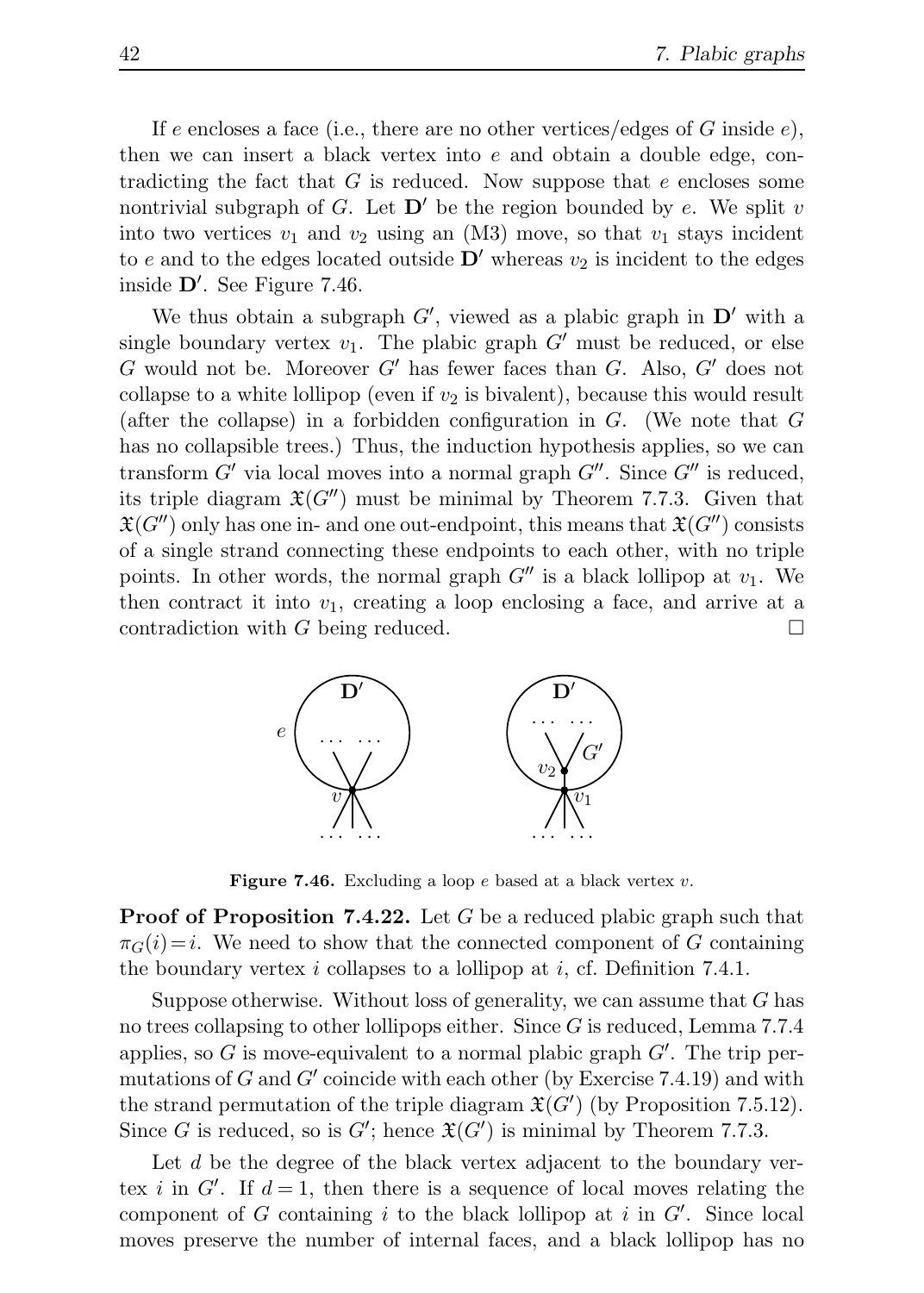internal faces, no (M1) move appears in the sequence of moves. Therefore this component must be a (collapsible) tree and we are done. If  $d = 2$  (see Figure 7.47 on the left), then  $\pi_G(i) = i$  implies that  $\mathfrak{X}(G')$  has a monogon, so it cannot be minimal, cf. Lemma 7.6.6. If  $d \geq 3$ , then we get a parallel digon (see Figure 7.47 on the right), again contradicting the minimality of  $\mathfrak{X}(G')$ .  $\Box$ 



Figure 7.47. The vicinity of  $i$  in  $G'$ .

**Proof of Theorem 7.4.25.** Let  $G$  and  $G'$  be reduced plabic graphs. If  $G \sim G'$ , then  $\widetilde{\pi}_G = \widetilde{\pi}_{G'}$  by Exercise 7.4.24. We need to show the converse.

Let G and G' be reduced plabic graphs such that  $\tilde{\pi}_G = \tilde{\pi}_{G'}$ . If this decorated permutation has a fixed point at some vertex  $i$ , then by Proposition 7.4.22, after applying local moves if needed, both  $G$  and  $G'$  have a lollipop (of the same color) in position  $i$ . We can delete this lollipop in both graphs; the resulting graphs are still reduced, and their decorated trip permutations still coincide. So without loss of generality, we may assume that  $\tilde{\pi}_G = \tilde{\pi}_{G'}$  has no fixed points and correspondingly G and G' have no trees collapsing to lollipops. Applying local moves as needed, we can furthermore assume, in light of Lemma 7.7.4, that both  $G$  and  $G'$  are normal. Since they are also reduced, Theorem 7.7.3 implies that the triple diagrams  $\mathfrak{X}(G)$  and  $\mathfrak{X}(G')$  are minimal. By Proposition 7.5.12, we moreover have  $\pi_{\mathfrak{X}(G)} = \pi_G = \pi_{G'} = \pi_{\mathfrak{X}(G')}$ . Invoking Theorem 7.6.2, we conclude that  $\mathfrak{X}(G)$  and  $\mathfrak{X}(G')$  are move-equivalent. Then by Corollary 7.5.22, G and G' are move-equivalent as well.

Remark 7.7.5. As we have seen, A. Postnikov's theory of plabic graphs [21] is closely related to D. Thurston's theory of triple diagrams [24]. In particular, reduced plabic graphs are essentially minimal triple diagrams in disguise. While we have not discussed it here, there are some reduction moves that can be repeatedly applied to a non-reduced plabic graph (resp., a non-minimal triple diagram) in order to—eventually—make it reduced (resp., minimal). Here the two theories diverge: reduction moves for triple diagrams preserve the strand permutation, but reduction moves for plabic graphs do not preserve the trip permutation. In spite of that, reduction moves for plabic graphs fit into the theory of the totally nonnegative Grassmannian, as they are compatible with its cell decomposition, cf.  $[21,$  Section 12]. We will discuss this in the next chapter.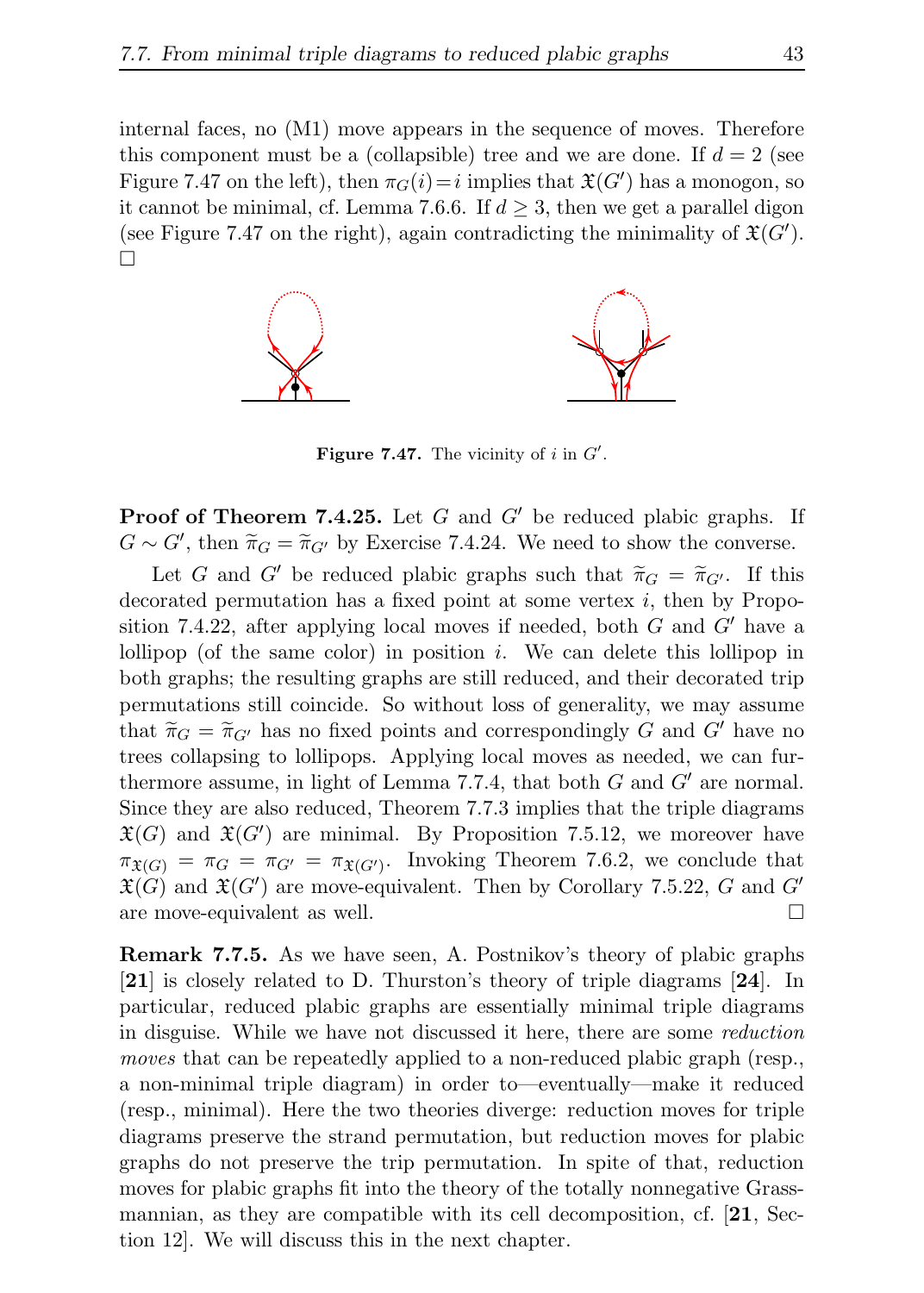#### 7.8. The bad features criterion

Here we provide an algorithm for deciding whether a plabic graph is reduced or not. We first explain (see Definition 7.8.2) how to transform an arbitrary plabic graph G into a normal plabic graph  $N(G)$  move-equivalent to G (or conclude that G is not reduced). We then use a criterion based on Theorem 7.7.3 to determine whether  $N(G)$  (hence G) is reduced or not.

**Lemma 7.8.1.** Let  $G$  be a reduced plabic graph. Then  $G$  has no roundtrips. Also, G has no loops, i.e., edges whose endpoints coincide.

**Proof.** We can assume that G does not contain white lollipops or trees that collapse to white lollipops. (Collapsing such trees and removing lollipops does not affect whether a graph is reduced or whether it has a roundtrip.) Now by Lemma 7.7.4, G is move-equivalent (up to the removal of some white lollipops) to a normal plabic graph  $G'$ . Since  $G'$  is reduced,  $\mathfrak{X}(G')$ is minimal (see Theorem 7.7.3). Hence  $\mathfrak{X}(G')$  has no closed strands (see Lemma 7.6.6), so  $G'$  has no roundtrips. Since roundtrips persist under local moves, G has no roundtrips either.

Suppose  $G$  has a loop  $e$  based at a black (resp., white) vertex. (Some edges and vertices might be enclosed by  $e$ .) Then the trip that traverses  $e$ clockwise (resp., counterclockwise) is a roundtrip, a contradiction.  $\Box$ 

**Definition 7.8.2.** Let G be a plabic graph. The following algorithm is similar to the procedure employed in the proof of Lemma 7.7.4. It either determines that G is not reduced, or outputs a normal plabic graph  $N(G)$ which, up to the addition/removal of lollipops, is move-equivalent to  $G$ . In the latter scenario, the plabic graph  $N(G)$ —hence the original graph  $G$  may be either reduced or not.

At each stage of the algorithm, the plabic graph G undergoes some transformations that do not affect whether it is reduced.

Stage 1. Use moves  $(M2)–(M3)$  to collapse all collapsible trees in G.

Stage 2. Use moves (M2) to remove all bivalent vertices.

Stage 3. Remove all lollipops.

Stage 4. If G has an internal leaf u, then let v be the vertex adjacent to u. By construction,  $deg(v) \geq 3$ . Since G has no collapsible trees, we conclude that u and v are of different color and  $G$  is not reduced.

If G has no internal leaves, then each internal vertex has degree  $\geq 3$ . Stage 5. Use moves (M3) to contract all edges with both endpoints black. If at any point G has a loop, then it is not reduced, by Lemma 7.8.1.

Stage 6. Use moves (M3) to replace each white vertex by a trivalent tree with white vertices.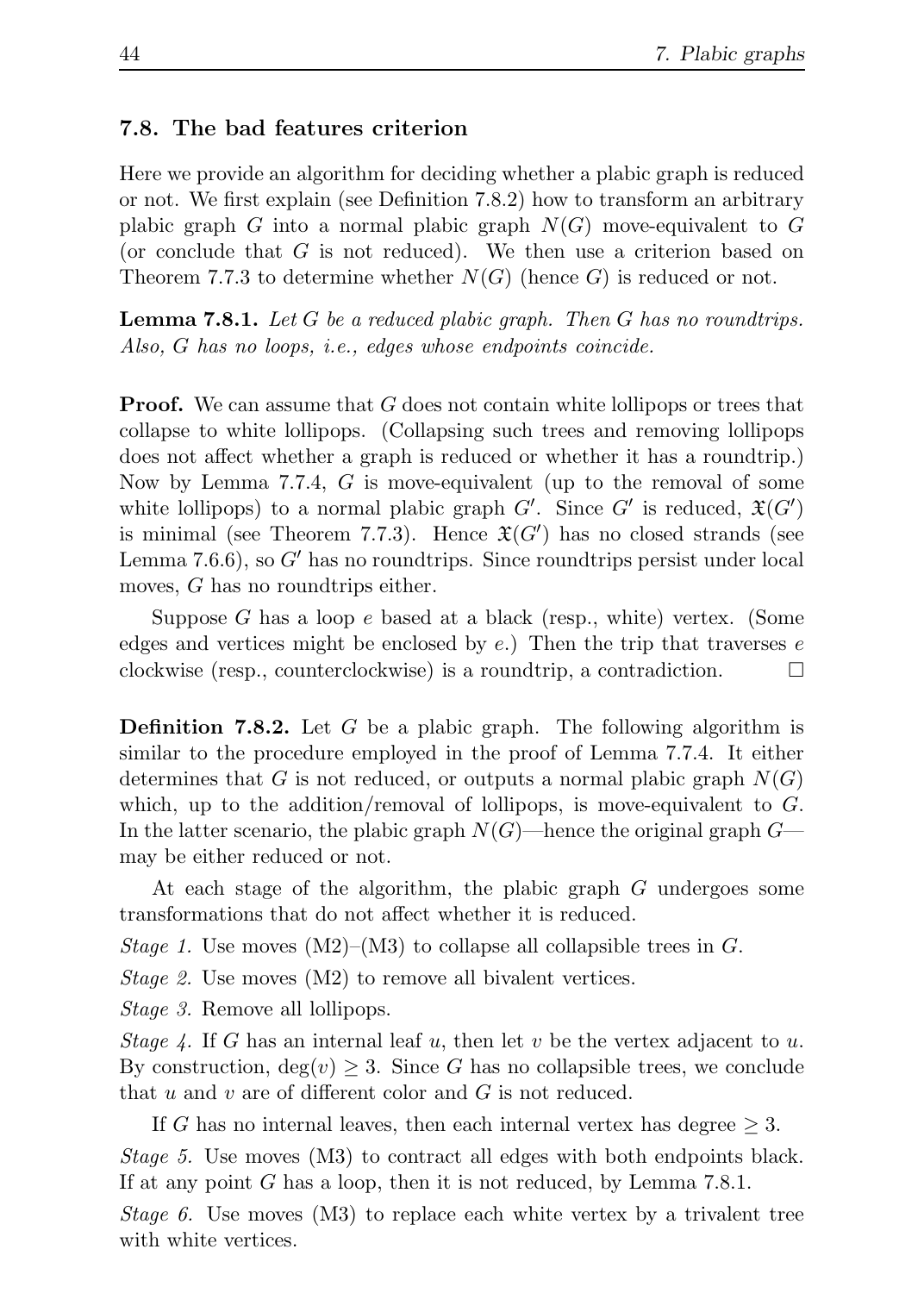Stage 7. Use moves (M2) to insert a black vertex into every edge with no black endpoints. The resulting plabic graph  $N(G)$  is normal.

**Definition 7.8.3.** If a trip passes through an edge  $e$  of a plabic graph twice (in the opposite directions), we call this an essential self-intersection.

If the edges  $e_1$  and  $e_2$  are such that there are two distinct trips each of which passes first through  $e_1$  and then through  $e_2$ , we call this a bad double crossing.

We use the term *bad features* to collectively refer to

- roundtrips (see Definition 7.4.12),
- essential self-intersections, and
- bad double crossings.

These notions are illustrated in Figure 7.48.



Figure 7.48. Plabic graph fragments representing "bad features:" (a) a roundtrip; (b) essential self-intersection; (c) bad double crossing.

Lemma 7.8.4. A normal plabic graph G has a bad feature if and only if the associated triple diagram  $\mathfrak{X}(G)$  has a badgon.

**Proof.** Let G be a normal plabic graph. The strands in the triple diagram  $\mathfrak{X} = \mathfrak{X}(G)$  closely follow the trips in G. Therefore  $\mathfrak{X}$  has a closed strand if and only if G has a roundtrip.

If G has an essential self-intersection (resp., a bad double crossing), then  $\mathfrak X$  has a monogon (resp., a parallel digon). To see that, take each edge e involved in a bad feature and consider the white end  $v$  of  $e$ . The strands corresponding to the trips involved in the bad feature will intersect at  $v$ ; thus v will be a vertex of the corresponding badgon. Cf. Figures 7.44 and 7.49.

Conversely, suppose that  $\mathfrak X$  has a monogon with self-intersection corresponding to the white vertex  $v$  of  $G$ . There are three strand segments of  $\mathfrak X$  that pass through v, each running along two distinct edges incident to v; because we have a self-intersection, two of these strands segments are part of the same strand  $s$ . Since  $v$  is trivalent, the pigeonhole principle implies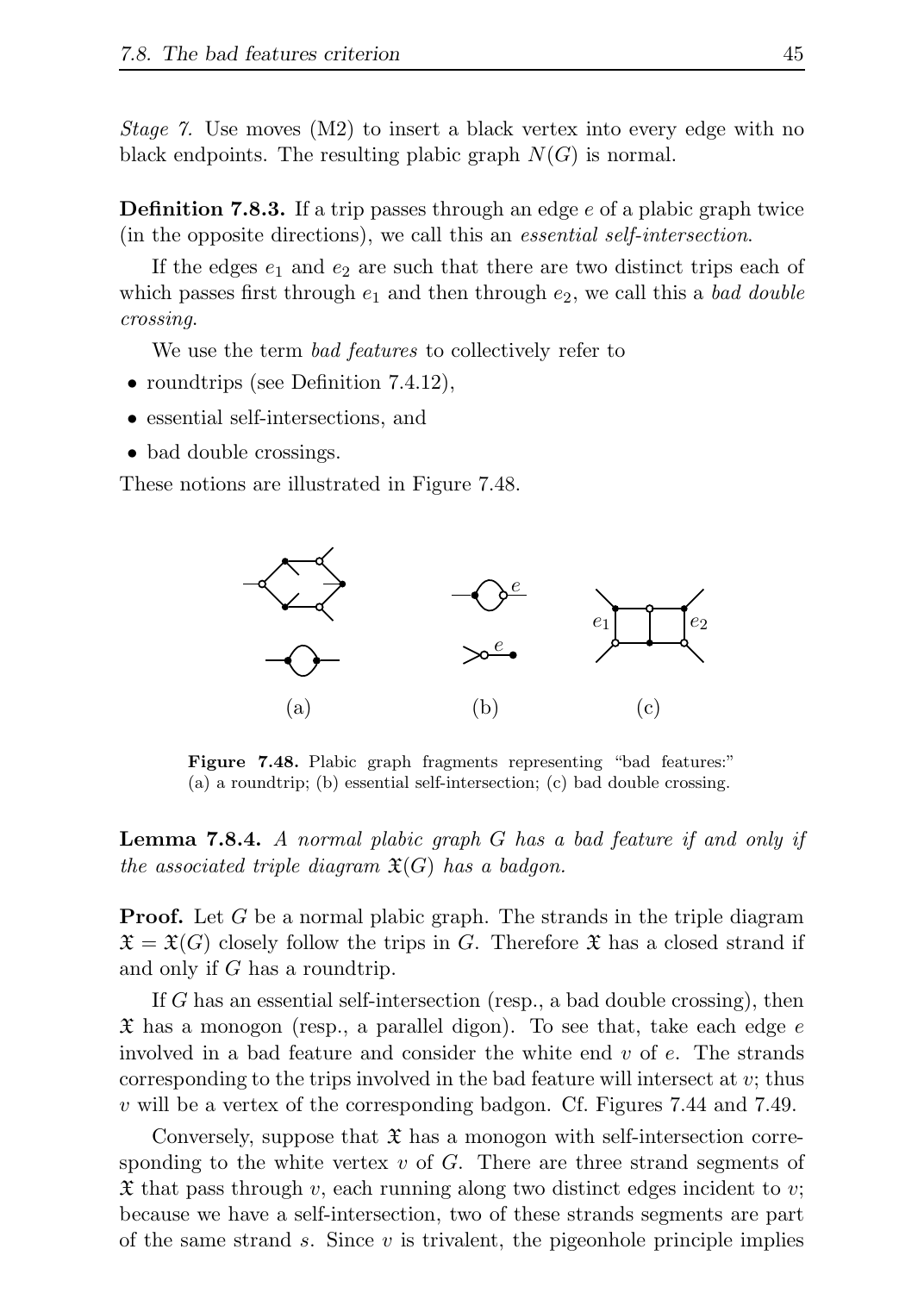

**Figure 7.49.** A bad double crossing in G yields a parallel digon in  $\mathfrak{X}(G)$ .

that two of the four edges that s runs along must coincide. This yields an essential self-intersection in G. A similar argument shows that if  $\mathfrak X$  has a parallel digon, then G has a bad double crossing.  $\square$ 

**Corollary 7.8.5.** Let G be a normal plabic graph. Let  $\mathfrak{X} = \mathfrak{X}(G)$  be the corresponding triple diagram. Then the following are equivalent:

- G is reduced:
- $\bullet$   $\mathfrak X$  is minimal;
- G has no bad features;
- $\mathfrak X$  has no badgons.

**Proof.** By Theorem 7.7.3, G is reduced if and only if  $\mathfrak{X}$  is minimal. By Theorem 7.6.14,  $\mathfrak{X}$  is minimal if and only if  $\mathfrak{X}$  has no badgons. By Lemma 7.8.4,  $\mathfrak X$  has no badgons if and only if G has no bad features.

Corollary 7.8.5 provides the following criterion, which is a version of [21, Theorem 13.2].

Theorem 7.8.6. A normal plabic graph is reduced if and only if it does not contain any bad features.

For example, any plabic graph containing one of the fragments shown in Figure 7.48 is necessarily not reduced.

Remark 7.8.7. For any plabic graph G, Theorem 7.8.6 can be used in conjunction with the procedure described in Definition 7.8.2 to determine whether G is reduced or not.

Remark 7.8.8. Recall from Remark 2.3.4 that a factorization (not necessarily reduced) of an element of a symmetric group into a product of simple reflections can be represented by (a version of) a wiring diagram. As plabic graphs can be viewed as generalizations of wiring diagrams (see Example 7.2.4), reduced plabic graphs may be viewed as a generalization of reduced expressions. In this context, the criterion of Theorem 7.8.6 corresponds to the condition that each pair of lines in the wiring diagram intersect at most once.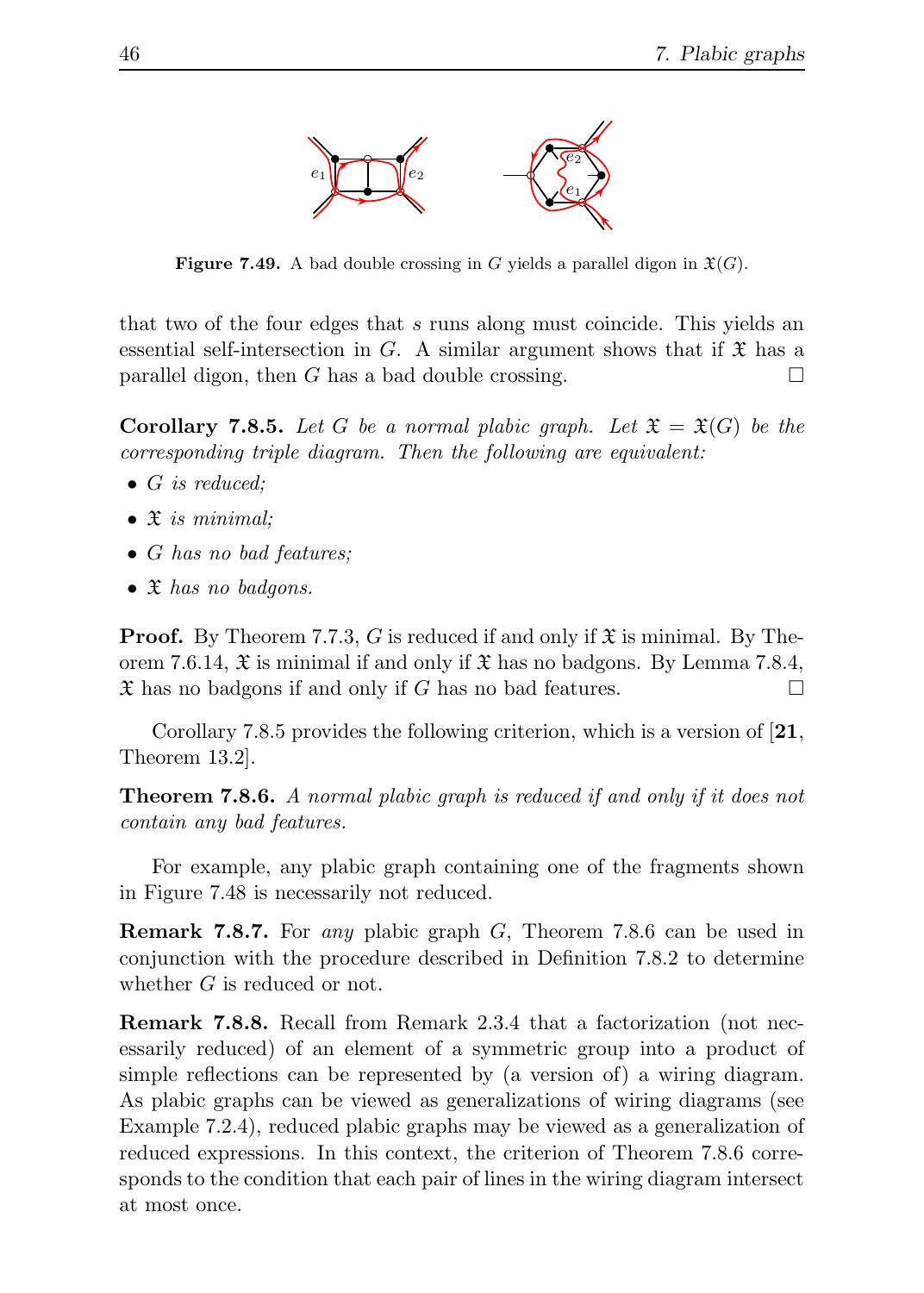#### 7.9. Affine permutations

By Theorem 7.4.25, move equivalence classes of reduced plabic graphs are labeled by decorated permutations. An alternative (sometimes more useful) labeling utilizes  $((a, b)$ -bounded) *affine permutations*, introduced and studied in this section.

**Definition 7.9.1.** For a decorated permutation  $\tilde{\pi}$  on b letters, we say that  $i \in \{1, \ldots, b\}$  is an *anti-excedance* of  $\widetilde{\pi}$  if either  $\widetilde{\pi}^{-1}(i) > i$  or if  $\widetilde{\pi}(i) = \overline{i}$ . The number of anti-excedances of  $\tilde{\pi}$  (which we usually denote by a) is equal to the number of values  $i \in \{1, ..., b\}$  such that  $\tilde{\pi}(i) < i$  or  $\tilde{\pi}(i) = \overline{i}$ .

**Example 7.9.2.** The decorated permutation  $\tilde{\pi} = (5, \underline{2}, \overline{3}, 6, 4, 1)$  on  $b = 6$ letters (see Figure 7.59) has  $a = 3$  anti-excedances, namely, 1, 4, and  $\overline{3}$ . Indeed,  $\tilde{\pi}^{-1}(1) = 6 > 1$ , and  $\tilde{\pi}^{-1}(4) = 5 > 4$ .

**Definition 7.9.3.** Let  $\tilde{\pi}$  be a decorated permutation on b letters with a anti-excedances. The affinization of  $\tilde{\pi}$  is the map  $\tilde{\pi}_{\text{aff}} : \mathbb{Z} \to \mathbb{Z}$  constructed as follows. For  $i \in \{1, \ldots, b\}$ , we set

$$
\widetilde{\pi}_{\text{aff}}(i) = \begin{cases}\n\widetilde{\pi}(i) & \text{if } \widetilde{\pi}(i) > i, \\
i & \text{if } \widetilde{\pi}(i) = \underline{i}, \\
\widetilde{\pi}(i) + b & \text{if } \widetilde{\pi}(i) < i, \\
i + b & \text{if } \widetilde{\pi}(i) = \overline{i}.\n\end{cases}
$$

We then extend  $\tilde{\pi}_{\text{aff}}$  to  $\mathbb{Z}$  so that it satisfies

(7.9.1) 
$$
\widetilde{\pi}_{\text{aff}}(i+b) = \widetilde{\pi}_{\text{aff}}(i) + b \quad (i \in \mathbb{Z}).
$$

We note that

(7.9.2) 
$$
i \leq \widetilde{\pi}_{\text{aff}}(i) \leq i + b \quad (i \in \mathbb{Z})
$$

and

$$
(7.9.3) \quad \sum_{i=1}^{b} (\widetilde{\pi}_{\text{aff}}(i) - i) = b \cdot \# \{ i \in \{ 1, \dots, b \} \mid \widetilde{\pi}(i) < i \text{ or } \widetilde{\pi}(i) = \overline{i} \} = ab.
$$

**Example 7.9.4.** Continuing with  $\tilde{\pi} = (5, \underline{2}, \overline{3}, 6, 4, 1)$  from Example 7.9.2, we get  $\widetilde{\pi}_{aff}(1)=5$ ,  $\widetilde{\pi}_{aff}(2)=2$ ,  $\widetilde{\pi}_{aff}(3)=9$ ,  $\widetilde{\pi}_{aff}(4)=6$ ,  $\widetilde{\pi}_{aff}(5)=10$ ,  $\widetilde{\pi}_{aff}(6)=7$ , or more succinctly,

$$
\widetilde{\pi}_{\text{aff}} = (\ldots, 5, 2, 9, 6, 10, 7, \ldots) = (\cdots \boxed{5 \ 2 \ 9 \ 6 \ 10 \ 7} \ 11 \ 8 \ 15 \ 12 \ 16 \ 13 \ \cdots).
$$

(The boxed terms are the values at  $1, \ldots, b$ . They determine the rest of the sequence by virtue of  $(7.9.1)$ . In accordance with  $(7.9.3)$ , we have

$$
(5+2+9+6+10+7) - (1+\cdots+6) = 39 - 21 = 18 = 3 \cdot 6 = ab.
$$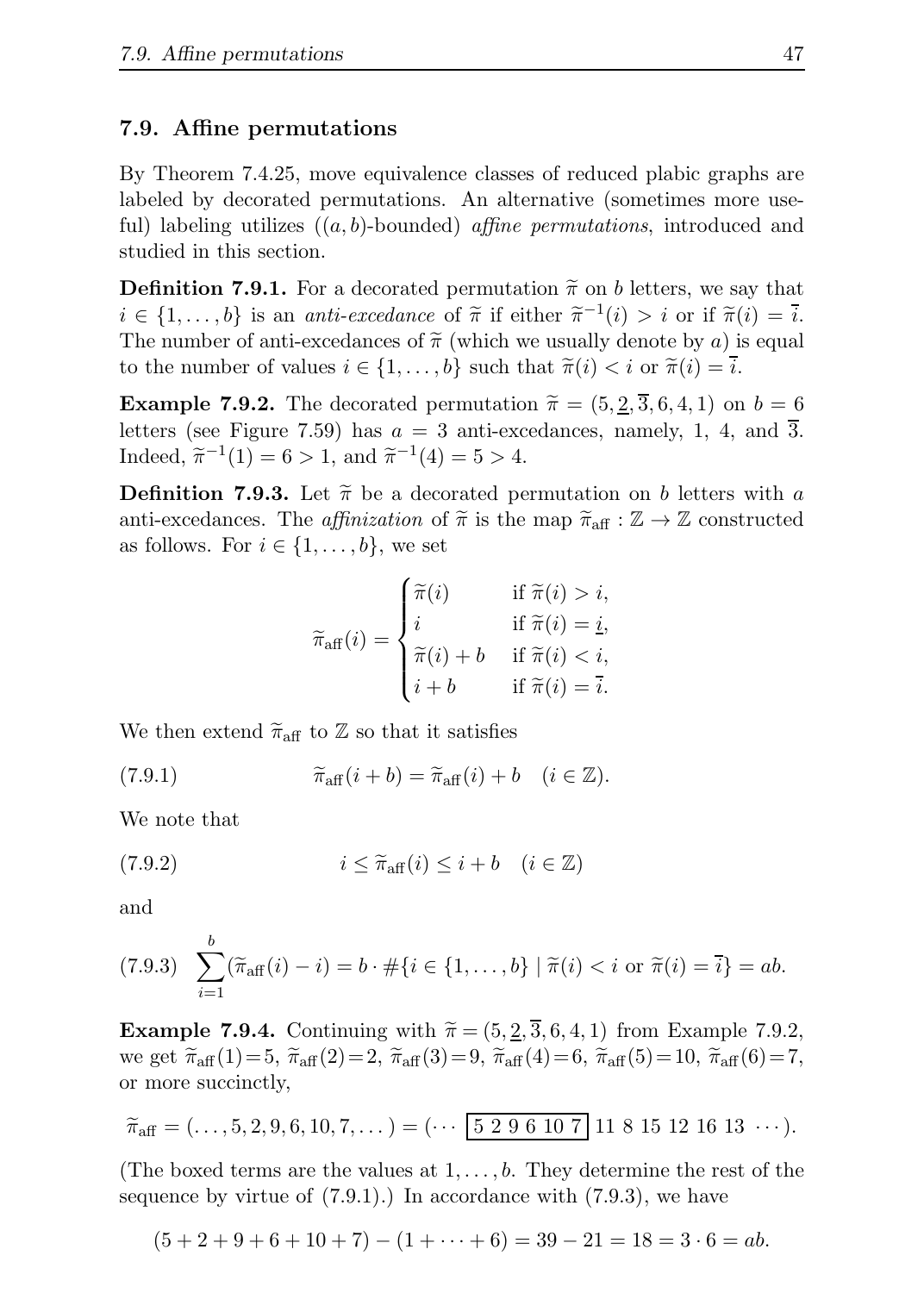With the above construction in mind, we introduce the following notion.

**Definition 7.9.5.** Let a and b be positive integers. An  $(a, b)$ -bounded affine permutation is a bijection  $f : \mathbb{Z} \to \mathbb{Z}$  satisfying the following conditions:

- $f(i+b) = f(i) + b$  for all  $i \in \mathbb{Z}$ ;
- $i \leq f(i) \leq i + b$  for all  $i \in \mathbb{Z}$ ;
- $\sum_{i=1}^{b} (f(i) i) = ab.$

**Lemma 7.9.6.** [15] The correspondence  $\tilde{\pi} \mapsto \tilde{\pi}_{\text{aff}}$  described in Definition 7.9.3 restricts to a bijection between decorated permutations on b letters with a anti-excedances and the  $(a, b)$ -bounded affine permutations.

**Proof.** If  $\tilde{\pi}$  is a decorated permutation on b letters with a anti-excedances, then  $(7.9.1)$ – $(7.9.3)$  show that  $\tilde{\pi}_{\text{aff}}$  is an  $(a, b)$ -bounded affine permutation.

Conversely, given an  $(a, b)$ -bounded affine permutation  $f : \mathbb{Z} \to \mathbb{Z}$ , we can define the decorated permutation  $\tilde{\pi}$  on b letters by

$$
\widetilde{\pi}(i) = \begin{cases}\n\frac{i}{i} & \text{if } f(i) = i; \\
\frac{i}{i} & \text{if } f(i) = i + b; \\
f(i) & \text{if } f(i) \le b \text{ and } f(i) \ne i; \\
f(i) - b & \text{if } f(i) > b \text{ and } f(i) \ne i + b.\n\end{cases}
$$

We claim that  $\tilde{\pi}$  has a anti-excedances. Using the inequality  $i \leq f(i) \leq i+b$ , we conclude that the anti-excedances of  $\tilde{\pi}$  are in bijection with the values  $i \in \{1, \ldots, b\}$  such that  $f(i) > b$ . The claim follows from the observation that  $ab = \sum_{1}^{b} (f(i) - i) = b \cdot \# \{i \in \{1, ..., b\} \mid f(i) > b\}.$ 

Lemma 7.9.6 is illustrated in Figure 7.50 (the first two columns).

| $\widetilde{\pi}$    | $\widetilde{\pi}_{\mathrm{aff}}$ | $\ell(\widetilde{\pi}_{\mathrm{aff}})$ |
|----------------------|----------------------------------|----------------------------------------|
| $\overline{1}$ 2 3   | $\cdots$ 4 2 3 7 5 6 $\cdots$    | $\overline{2}$                         |
| $1\overline{2}3$     | $\cdots$ 1 5 3 4 8 6 $\cdots$    | $\overline{2}$                         |
| $1\ 2\ \overline{3}$ | $\cdots$ 126 459 $\cdots$        | $\overline{2}$                         |
| $2\,1\,3$            | $\cdots$ 243 576 $\cdots$        | 1                                      |
| 132                  | $\cdots$ 135 468 $\cdots$        |                                        |
| 321                  | $\cdots$ 324 657 $\cdots$        | 1                                      |
| 231                  | $\cdots$ 234 567 $\cdots$        |                                        |

**Figure 7.50.** Decorated permutations  $\tilde{\pi}$  on  $b=3$  letters with  $a=1$  antiexcedance; the corresponding  $(a, b)$ -bounded affine permutations  $\widetilde{\pi}_{\text{aff}}$ ; and the lengths  $\ell(\tilde{\pi}_{\text{aff}})$  of these affine permutations.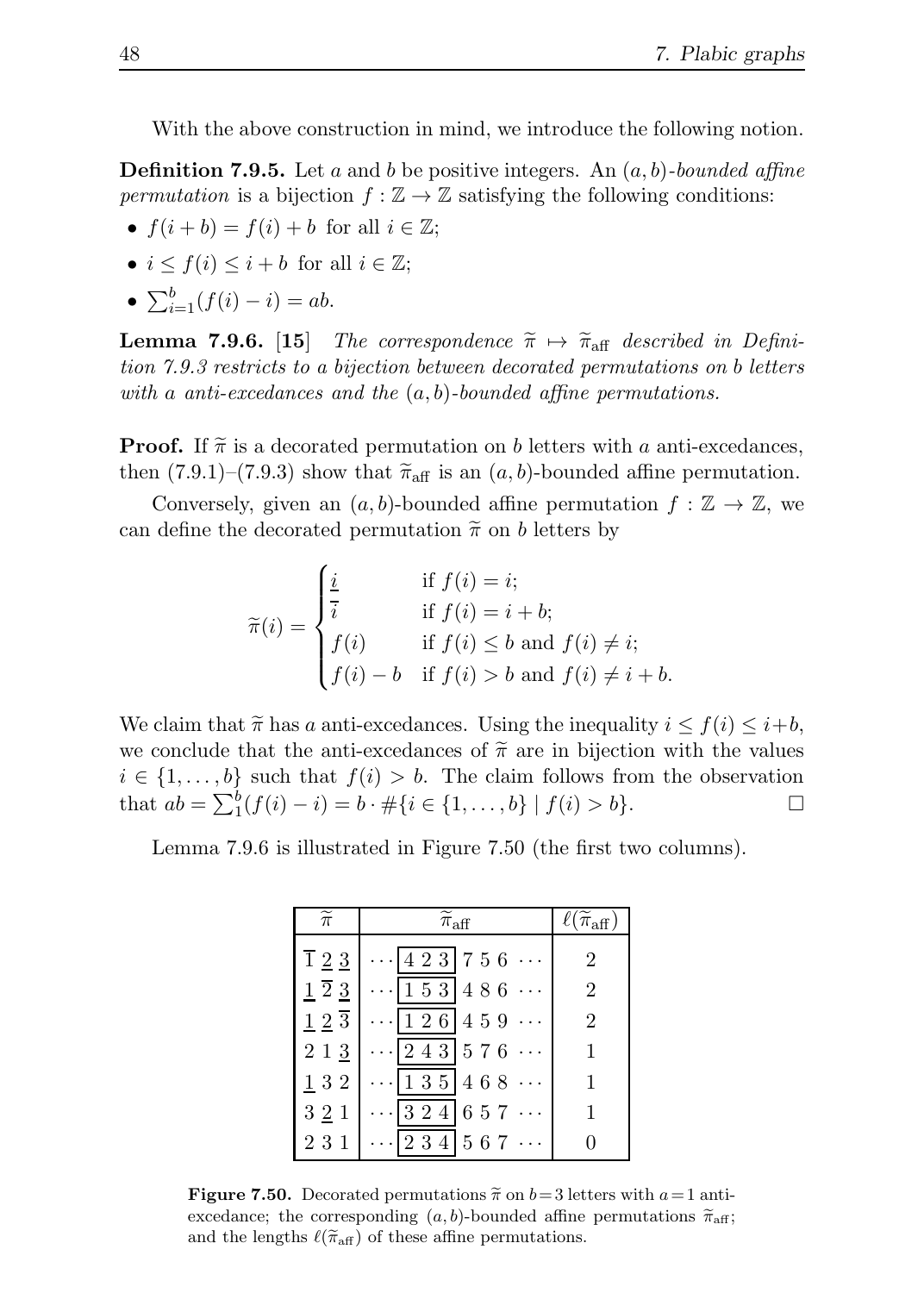Recall from Exercise 7.4.21 that the number of decorated permutations on b letters is equal to  $b! \sum_{k=0}^{b} \frac{1}{k!}$ . The following result, stated here without proof, refines this count by taking into account the number of antiexcedances.

**Proposition 7.9.7** ([25, Theorem 4.1], [21, Proposition 23.1]). Let  $D_{a,b}$  be the number of decorated permutations on b letters with a anti-excedances (or the number of  $(a, b)$ -bounded affine permutations, cf. Lemma 7.9.6). Then

$$
D_{a,b} = \sum_{i=0}^{a-1} (-1)^i \binom{b}{i} ((a-i)^i (a-i+1)^{b-i} - (a-i-1)^i (a-i)^{b-i}),
$$
  

$$
\sum_{0 \le a \le b} D_{a,b} x^a \frac{y^b}{b!} = e^{xy} \frac{x-1}{x - e^{y(x-1)}}.
$$

**Definition 7.9.8.** Let  $\tilde{\pi}_{\text{aff}}$  be an  $(a, b)$ -bounded affine permutation, an affinization of a decorated permutation  $\tilde{\pi}$ , cf. Lemma 7.9.6. We refer to a position  $i \in \mathbb{Z}$  such that  $\widetilde{\pi}_{\text{aff}}(i) \equiv i \mod b$  (in other words,  $\widetilde{\pi}_{\text{aff}}(i) \in \{i, i+b\};$ and if  $1 \leq i \leq b$  then  $\tilde{\pi}(i) \in \{\underline{i},\overline{i}\}\}$  as a fixed point of  $\tilde{\pi}_{\text{aff}}$ . If every  $i \in \mathbb{Z}$ is a fixed point of  $\tilde{\pi}_{\text{aff}}$ , then we say that  $\tilde{\pi}_{\text{aff}}$  is equivalent to the identity modulo b (or that  $\tilde{\pi}$  is a decoration of the identity).

**Lemma 7.9.9.** If  $\widetilde{\pi}_{\text{aff}}$  is not equivalent to the identity modulo b, then there exist  $i, j \in \mathbb{Z}$  such that

- $(7.9.4)$   $1 \leq i < j \leq b$ ,
- (7.9.5)  $\widetilde{\pi}_{\text{aff}}(i) < \widetilde{\pi}_{\text{aff}}(j)$ ,<br>(7.9.6) every position h
- every position h such that  $i < h < j$  is a fixed point of  $\widetilde{\pi}_{\text{aff}}$ , and
- $(7.9.7)$  neither i nor j are fixed points of  $\widetilde{\pi}_{\text{aff}}$ .

**Proof.** Suppose such a pair  $(i, j)$  does not exist. Let  $i_1 < \cdots < i_m$  be the elements of  $\{1, \ldots, b\}$  that are not fixed points of  $\widetilde{\pi}_{\text{aff}}$ . Then

$$
i_1 < \cdots < i_m < \widetilde{\pi}_{\text{aff}}(i_m) \leq \cdots \leq \widetilde{\pi}_{\text{aff}}(i_1).
$$

We conclude that none of the values  $\tilde{\pi}_{\text{aff}}(i_j)$  is of the form  $i_{\ell}$  and consequently is of the form  $i_{\ell} + b$ . In particular,  $\widetilde{\pi}_{\text{aff}}(i_j) = i_m + b$  for some  $j \neq m$ .<br>This implies  $\widetilde{\pi}_{\text{aff}}(i_j) > i_j + b$ , a contradiction. This implies  $\widetilde{\pi}_{\text{aff}}(i_j) > i_j + b$ , a contradiction.

**Definition 7.9.10.** An *inversion* of  $\tilde{\pi}_{\text{aff}}$  is a pair of integers  $(i, j)$  such that  $i < j$  and  $\widetilde{\pi}_{\text{aff}}(i) > \widetilde{\pi}_{\text{aff}}(j)$ . Two inversions  $(i, j)$  and  $(i', j')$  are equivalent if  $i' - i = j' - j \in b\mathbb{Z}$ . The length  $\ell(\widetilde{\pi}_{\text{aff}})$  of  $\widetilde{\pi}_{\text{aff}}$  is the number of equivalence classes of inversions. (These classes correspond to the *alignments* of  $\tilde{\pi}$ , as defined in  $[21]$ .) This number is finite since for any inversion  $(i, j)$ , we have  $i < j < i+b$ . Indeed, if  $j \geq i+b$ , then  $\widetilde{\pi}_{\text{aff}}(j) \geq j \geq i+b \geq \widetilde{\pi}_{\text{aff}}(i)$ . See Figure 7.50.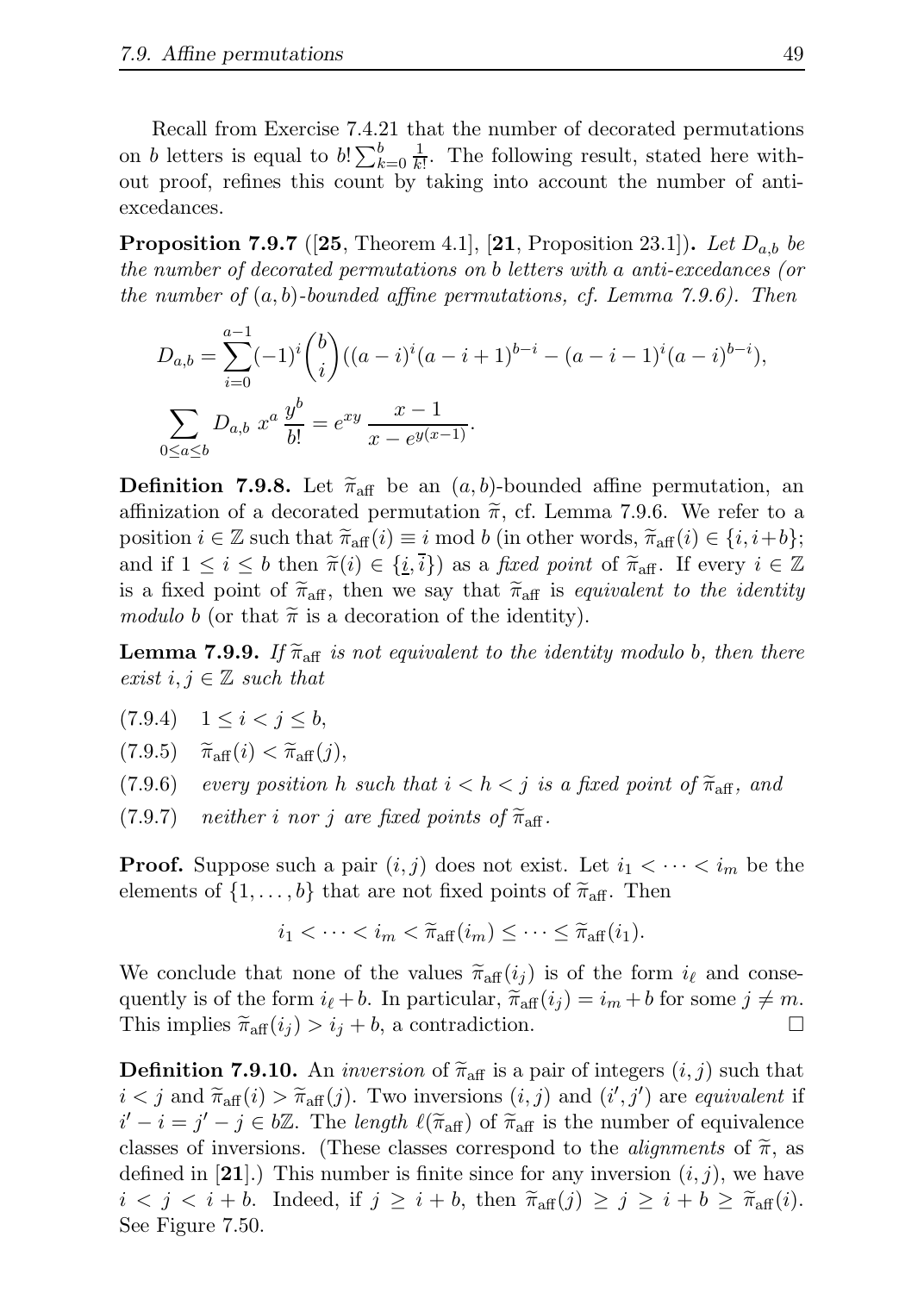**Lemma 7.9.11.** Let  $\tilde{\pi}_{\text{aff}}$  be an  $(a, b)$ -bounded affine permutation that is equivalent to the identity modulo b. Then  $\ell(\tilde{\pi}_{aff}) = a(b-a)$ .

**Proof.** Let  $I = \{i \in \{1, ..., b\} | \tilde{\pi}_{aff}(i) = i + b\}$  and  $\underline{I} = \{i \in \{1, ..., b\} |$  $\widetilde{\pi}_{\text{aff}}(i) = i$ . Then  $|I| = a$  and  $|I| = b - a$ . The equivalence classes of inversions of  $\tilde{\pi}_{\text{aff}}$  are described by the following list of representatives:

$$
\{(i,j) \in I \times \underline{I} \mid 1 \leq i < j \leq b\} \cup \{(i,j+b) \mid (i,j) \in I \times \underline{I}, 1 \leq j < i \leq b\}.
$$

The cardinality  $\ell(\tilde{\pi}_{\text{aff}})$  of this set is equal to  $|I \times \underline{I}| = a(b-a)$ .

We next describe an algorithm for factoring affine permutations.

**Definition 7.9.12.** Let  $\bar{\pi}_{\text{aff}}$  be an  $(a, b)$ -bounded affine permutation. If  $\widetilde{\pi}_{\text{aff}}$  is not equivalent to the identity modulo b, then by Lemma 7.9.9, there exist positions  $i, j \in \mathbb{Z}$  satisfying (7.9.4)–(7.9.7). We then swap the values of  $\pi_{\text{aff}}$  in positions i and j (and more generally, in positions  $i + mb$  and  $j + mb$ , for all  $m \in \mathbb{Z}$ ). We repeat this procedure until we obtain an affine permutation that is equivalent to the identity modulo b. The algorithm terminates because each swap increases the length of the affine permutation by 1; this number is bounded by Definition 7.9.10. See Figure 7.51.

| $\,i,$ | 1 | $\overline{2}$ | 3 | 4 | 5              | 6 |
|--------|---|----------------|---|---|----------------|---|
| (34)   | 4 | 6              | 5 | 7 | 8              | 9 |
| (23)   | 4 | 6              | 7 | 5 | 8              | 9 |
| (12)   | 4 | 7              | 6 | 5 | 8              | 9 |
| (56)   |   | 4              | 6 | 5 | 8              | 9 |
| (45)   |   | 4              | 6 | 5 | 9              | 8 |
| (34)   |   | 4              | 6 | 9 | $\overline{5}$ | 8 |
| (46)   |   | 4              | 9 | 6 | $\overline{5}$ | 8 |
| (24)   |   | 4              | 9 | 8 | $\overline{5}$ | 6 |
|        |   |                | 9 |   | 5              | 6 |

**Figure 7.51.** Factoring  $\widetilde{\pi}_{\text{aff}} = (4, 6, 5, 7, 8, 9)$ . The entries corresponding to the fixed points of  $\tilde{\pi}_{\text{aff}}$  are boxed. Here  $\tilde{\pi} = (4, 6, 5, 1, 2, 3)$ .

Remark 7.9.13. In view of (7.9.3), the affine permutation at hand remains  $(a, b)$ -bounded after each step of the algorithm in Definition 7.9.12. It then follows from Lemma 7.9.11 that among all  $(a, b)$ -bounded affine permutations  $\tilde{\pi}_{\text{aff}}$ , the ones that have the maximal possible length  $\ell(\tilde{\pi}_{\text{aff}}) = a(b-a)$ are precisely the ones that are equivalent to the identity modulo b.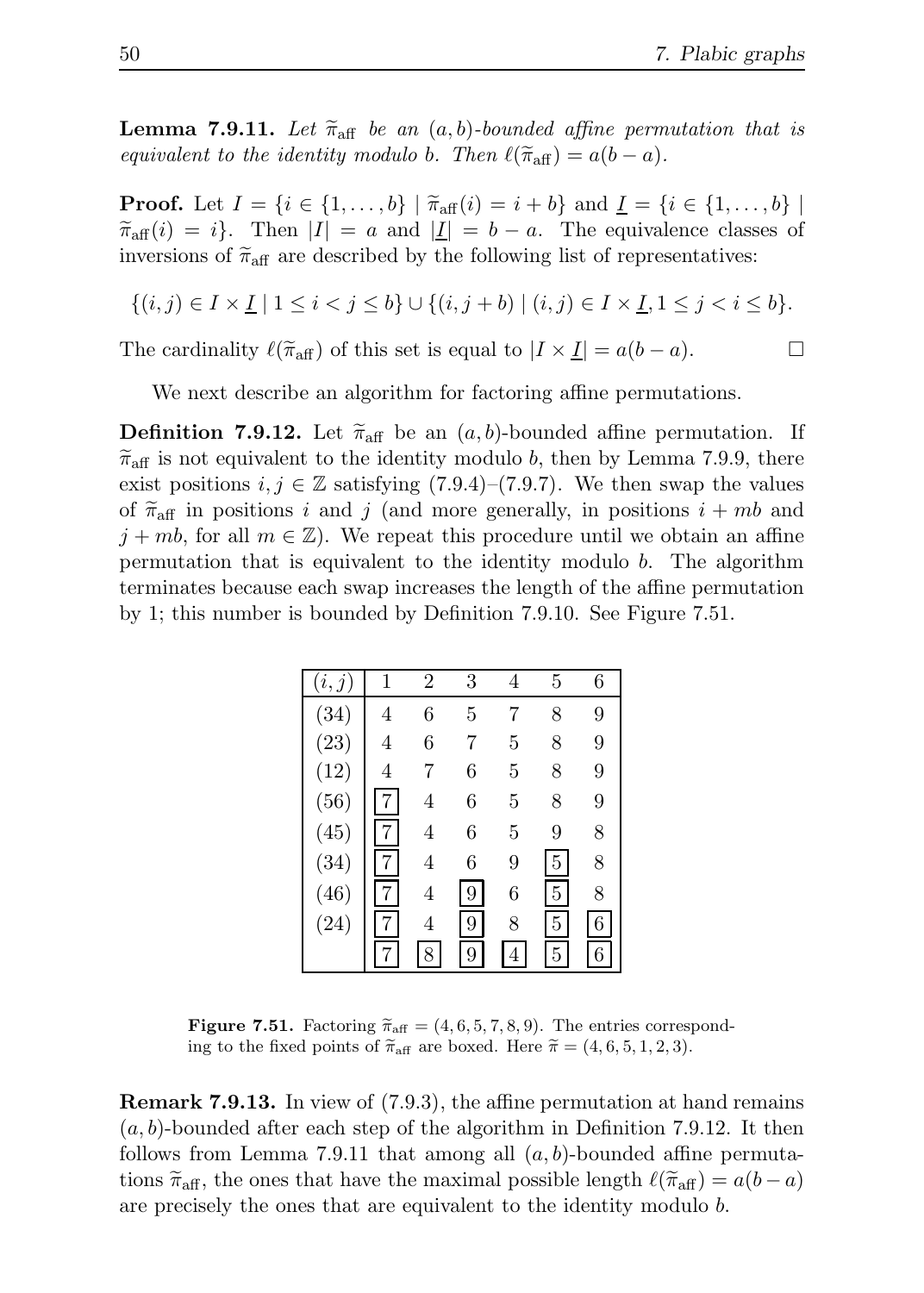#### 7.10. Bridge decompositions

Bridge decompositions [2, Section 3.2] provide a useful recursive construction of reduced plabic graphs with a given decorated trip permutation.

**Definition 7.10.1.** A *bridge* is a graph fragment shown in Figure 7.52 on the left. Let  $\tilde{\pi}$  be a decorated permutation on b letters that has a antiexcedances, and let  $\tilde{\pi}_{\text{aff}}$  be the corresponding affine permutation. To build a plabic graph associated to  $\tilde{\pi}_{\text{aff}}$ , we begin by introducing a white (resp., black) lollipop in each position i with  $\tilde{\pi}(i) = i$  (resp.,  $\tilde{\pi}(i) = i$ ). If  $\tilde{\pi}$  is a decoration of the identity, we are done. Otherwise, we generate a sequence of transpositions  $(i, j)$  following the algorithm in Definition 7.9.12, then attach successive bridges in the corresponding positions, as in Figure 7.52. The resulting graph is called a *bridge decomposition* of  $\tilde{\pi}_{\text{aff}}$ , or sometimes a BCFW bridge decomposition, due to its relation with the Britto-Cachazo-Feng-Witten recursion in quantum field theory, see [2].



Figure 7.52. Left: a single bridge. Right: the bridge decomposition associated to the factorization constructed in Figure 7.51. The resulting plabic graph has trip permutation  $\tilde{\pi} = (4, 6, 5, 1, 2, 3)$ . Moreover, we have  $\tilde{\pi} = (24)(46)(34)(45)(56)(12)(23)(34)$ , the product of the transpositions  $(i, j)$  generated by the algorithm (reading right to left).

**Proposition 7.10.2.** A bridge decomposition of an  $(a, b)$ -bounded affine permutation  $\widetilde{\pi}_{\text{aff}}$  uses  $a(b-a)-\ell(\widetilde{\pi}_{\text{aff}})$  bridges.

**Proof.** See Lemma 7.9.11 and Definitions 7.9.12 and 7.10.1.  $\Box$ 

**Theorem 7.10.3.** Let  $\tilde{\pi}$  be a decorated permutation on b letters that has a anti-excedances. Let  $\tilde{\pi}_{\text{aff}}$  be the associated  $(a, b)$ -bounded affine permutation. Then any bridge decomposition of  $\tilde{\pi}_{\text{aff}}$  is a reduced plabic graph with the decorated trip permutation  $\widetilde{\pi}$ .

**Proof.** We use induction on the number of bridges  $\beta = a(b - a) - l(\tilde{\pi}_{\text{aff}})$ . If  $\beta = 0$ , then  $\tilde{\pi}$  is a decoration of the identity (see Remark 7.9.13), so the bridge decomposition consists entirely of lollipops, and we are done.

Now suppose that  $\tilde{\pi}$  is not a decoration of the identity. Proceeding as in Definition 7.9.12, we construct a sequence of transpositions  $\sigma_1, \sigma_2, \ldots, \sigma_\beta$ ,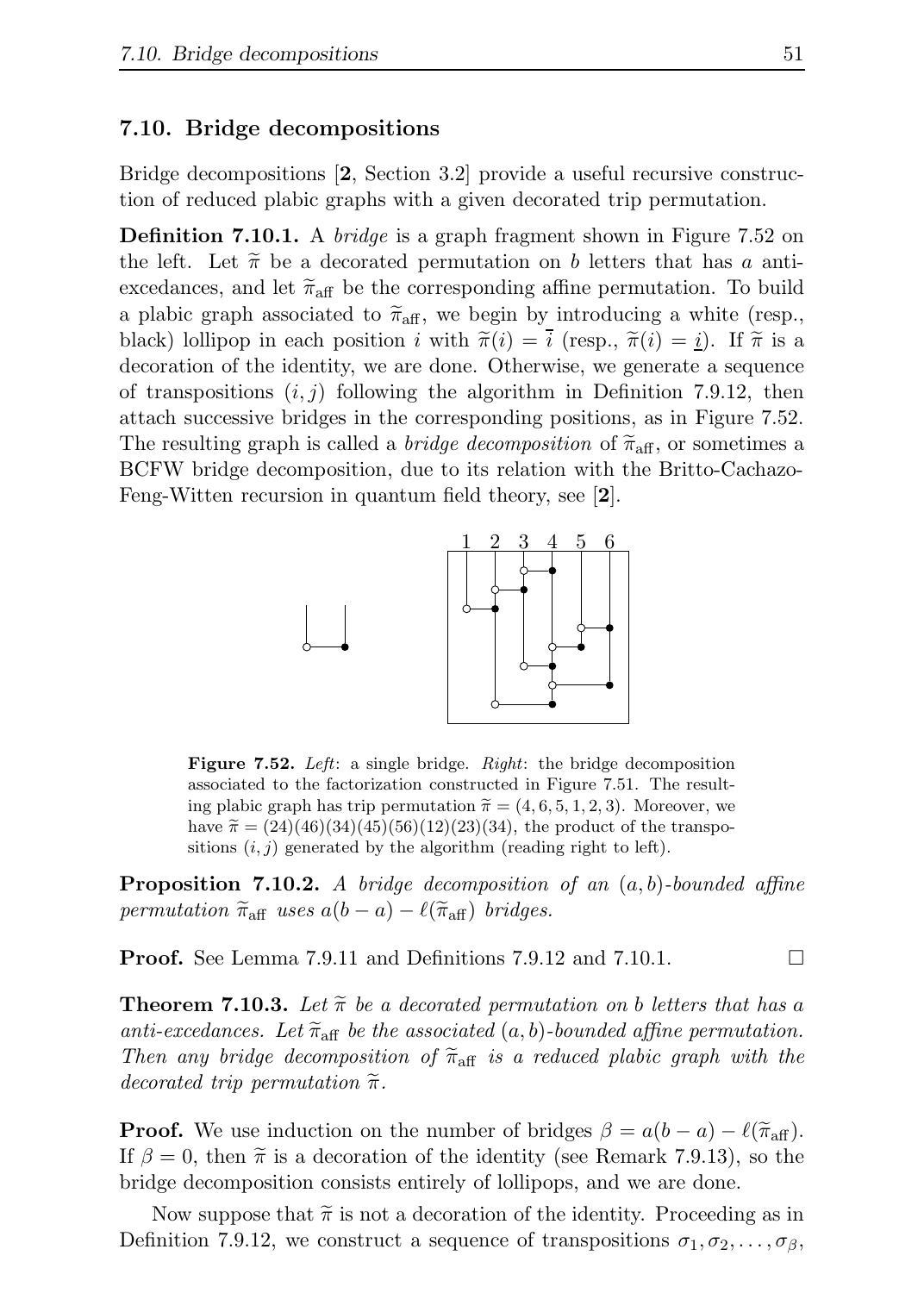where  $\sigma_1 = (ij)$  satisfies  $(7.9.4)$ – $(7.9.7)$ . Let G be the plabic graph obtained by attaching bridges according to  $\sigma_1, \ldots, \sigma_\beta$  (from top to bottom). By the induction assumption, attaching bridges according to  $\sigma_2, \ldots, \sigma_\beta$  as in Definition 7.10.1 produces a reduced plabic graph  $G'$  with the trip permutation  $\tilde{\pi}' = \sigma_{\beta} \cdots \sigma_2$ . This graph has  $\beta - 1$  bridges and is obtained by removing the topmost horizontal edge  $e$  from  $G$  and applying local moves  $(M2)$  to remove the endpoints of e.

Conversely,  $G$  is obtained from  $G'$  by attaching a bridge in position  $(i, j)$  at the top of G'. (To illustrate, in Figure 7.52 we have  $(i, j) = (3, 4)$ .) When we add this bridge to  $G'$ , the trips starting at i and j get their "tails" swapped: the trip  $T_i$  (resp.,  $T_j$ ) in G that begins at i (resp., at j) traverses e and continues along the trip that used to begin at j (resp., at i) in  $G'$ ; all other trips remain the same. Hence the trip permutation of G is  $\tilde{\pi}'\sigma_1 = \tilde{\pi}$ .

It remains to show that  $G$  is reduced. It is tempting to try to use for this purpose the "bad features" criterion of Theorem 7.8.6. However, this theorem requires the plabic graph to be normal, so we will need to replace G by a suitable normal graph  $N(G)$ . It will also be more convenient to utilize the triple diagram version of the criterion, cf. Corollary 7.8.5.

We begin by constructing the normal graph  $N(G)$  using Definition 7.8.2. (Note that stages 1, 4 and 6 of the algorithm are not needed since every vertex in G has degree 2 or 3, or is a lollipop that gets removed.) Up to the addition/removal of lollipops, the triple diagram  $\mathfrak{X}(N(G))$  is isotopic to the triple diagram  $\mathfrak{X}(G)$  constructed directly from G as in Definition 7.5.17. The graph G is reduced if and only if  $N(G)$  is reduced, which is equivalent to the triple diagram  $\mathfrak{X} = \mathfrak{X}(N(G)) = \mathfrak{X}(G)$  being minimal, or to X having no badgons, see Corollary 7.8.5. Thus, our goal is to show  $\mathfrak{X}$  has no badgons.

By the induction assumption, the triple diagram  $\mathfrak{X}' = \mathfrak{X}(G')$  has no badgons. It follows that any potential badgon in  $\mathfrak X$  must involve the white endpoint  $w$  of edge  $e$ ; otherwise this feature would have already been present in  $\mathfrak{X}'$ . In particular, this means that w is trivalent, i.e., not an elbow of G.

A monogon in  $\mathfrak X$  would have to have its vertex at w. Three of the six halfstrands at w run straight to or from the boundary, so we need to use two of the remaining three; moreover, those two half-strands have to be oppositely oriented. There are two such cases to consider. In one case, i would be a fixed point of  $\tilde{\pi}$ , contradicting our choice of  $(i, j)$ . In the other case, i would be a fixed point of  $\widetilde{\pi}' = \widetilde{\pi}(G')$ , which can also be ruled out since in that case, i would not participate in any bridge in  $G'$ , making it impossible to produce the bottom vertex of the vertical edge pointing downwards from w.

Finally, suppose that  $\mathfrak X$  contains a parallel digon. One of the vertices of the digon has to be  $w$ ; let  $w'$  denote the other vertex. Since the two sides of the digon are oriented in the same way at  $w$ , it follows that these sides lie on the strands  $S_i$  and  $S_j$  that start near the vertices i and j, respectively.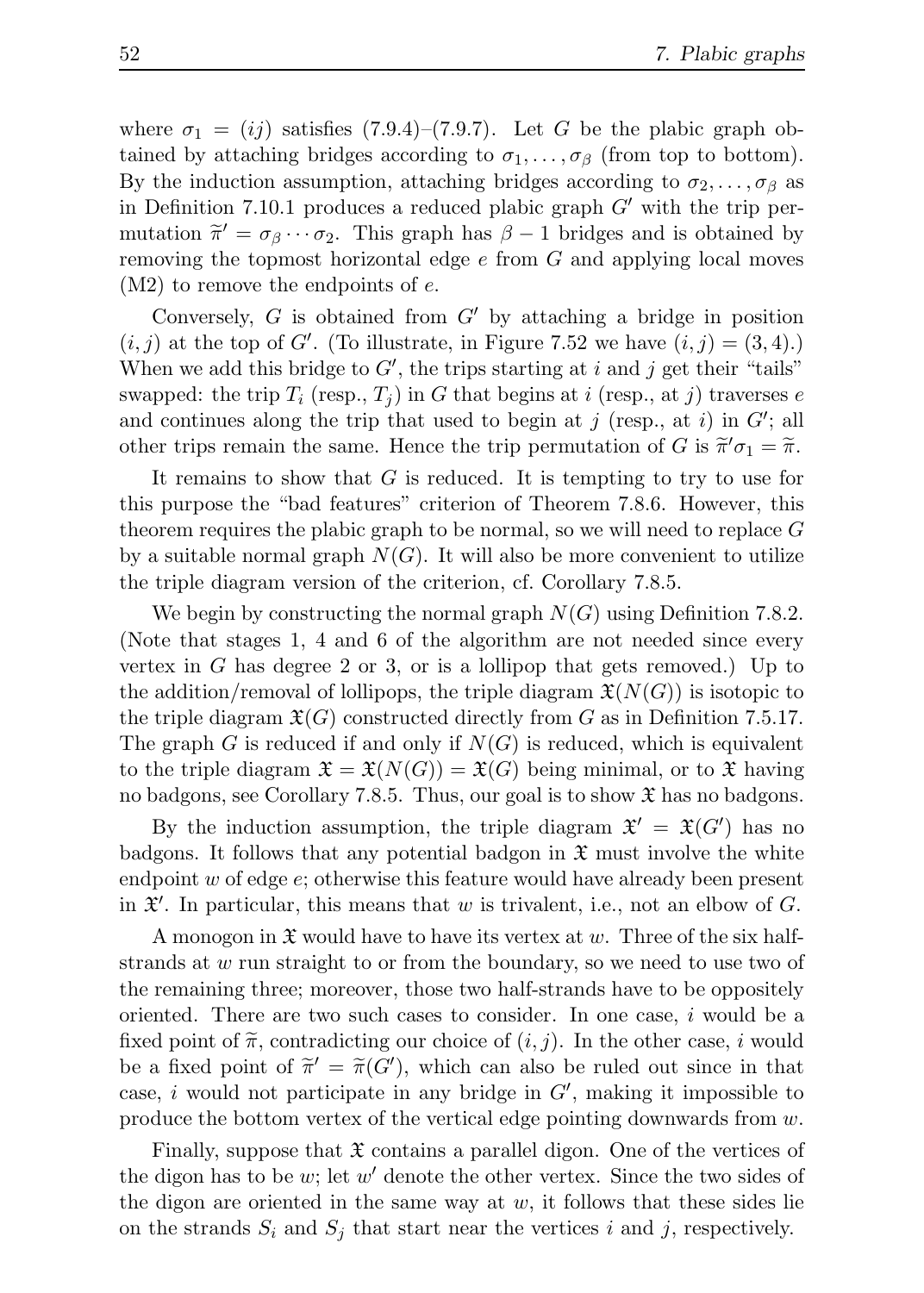By our choice of bridge  $(i, j)$ , every h with  $i < h < j$  is a fixed point of  $\tilde{\pi}$ , but i and j are not fixed points. It follows that  $S_i$  (resp.  $S_j$ ) does not terminate at  $i$  (resp.  $j$ ), and neither terminates between the boundary vertices i and j. We explained in the monogon case that  $S_j$  cannot terminate at i; one can similarly argue that  $S_i$  cannot terminate at j. Also, neither  $S_i$ nor  $S_i$  intersects itself. Moreover the "tails" of  $S_i$  and  $S_j$  that start at the second vertex  $w'$  of the digon do not intersect each other (since otherwise a parallel digon would have been present in  $\mathfrak{X}'$ ). It follows that either  $\widetilde{\pi}(i) < i$ and  $\widetilde{\pi}(j) > j$ , or  $\widetilde{\pi}(i) > \widetilde{\pi}(j) > j$ , or  $\widetilde{\pi}(j) < \widetilde{\pi}(i) < i$ . In each case, we get  $\widetilde{\pi}_{\mathcal{A}}(i) > \widetilde{\pi}_{\mathcal{A}}(i)$  which contradicts the way we chose i and i  $\widetilde{\pi}_{\text{aff}}(i) > \widetilde{\pi}_{\text{aff}}(j)$ , which contradicts the way we chose i and j.

**Corollary 7.10.4.** Let  $\tilde{\pi}$  be a decorated permutation on b letters. Then there exists a reduced plabic graph whose decorated trip permutation is  $\tilde{\pi}$ .

Proof. Use either Theorem 7.10.3 or the construction in Definition 7.6.8 (together with Proposition 7.5.12 and Theorem 7.7.3).

**Corollary 7.10.5.** Let G be a reduced plabic graph with the decorated trip permutation  $\tilde{\pi}$ . If  $\tilde{\pi}$  has b letters and a anti-excedances, then the number of faces in G is  $a(b-a) - \ell(\tilde{\pi}_{\text{aff}}) + 1$ .

Proof. The number of faces is invariant under local moves. Therefore, by Theorem 7.4.25, it suffices to establish this formula for a particular reduced plabic graph with decorated trip permutation  $\tilde{\pi}$ . By Theorem 7.10.3, we can use a bridge decomposition of  $\widetilde{\pi}_{\text{aff}}$ . Since each bridge adds one face to the graph, the claim follows by Proposition 7.10.2. the graph, the claim follows by Proposition 7.10.2.

Let  $\tilde{\pi}_{a,b}$  denote the decorated permutation on b letters defined by

 $(7.10.1)$   $\widetilde{\pi}_{a,b} = (a+1, a+2, \ldots, b, 1, 2, \ldots, a).$ 

**Exercise 7.10.6.** Let  $\tilde{\pi}$  be a decorated permutation on b letters that has a anti-excedances. Show that if  $\ell(\tilde{\pi}_{\text{aff}}) = 0$ , then  $\tilde{\pi} = \tilde{\pi}_{a,b}$ .

Corollary 7.10.7. Let G be a reduced plabic graph whose decorated trip permutation  $\widetilde{\pi}_G$  has b letters and a anti-excedances. Then G has at most  $a(b-a)+1$  faces. Moreover it has  $a(b-a)+1$  faces if and only if  $\widetilde{\pi}_G = \widetilde{\pi}_{a,b}$ .

**Proof.** Immediate from Corollary 7.10.5 and Exercise 7.10.6. □

**Remark 7.10.8.** The *permutohedron*  $\mathcal{P}_n$  [23, Exercise 4.64a] is a polytope whose n! vertices are labeled by permutations in the symmetric group  $S_n$ . Shortest paths in the 1-skeleton of  $\mathcal{P}_n$  encode reduced expressions in  $\mathcal{S}_n$ , and its 2-dimensional faces correspond to their local (braid) transformations, cf. Exercise 7.4.7. Similarly, paths in the 1-skeleton of the bridge polytope [26] encode bridge decompositions of the decorated permutation  $\tilde{\pi}_{a,b}$ ; its 2-dimensional faces correspond to local moves in plabic graphs.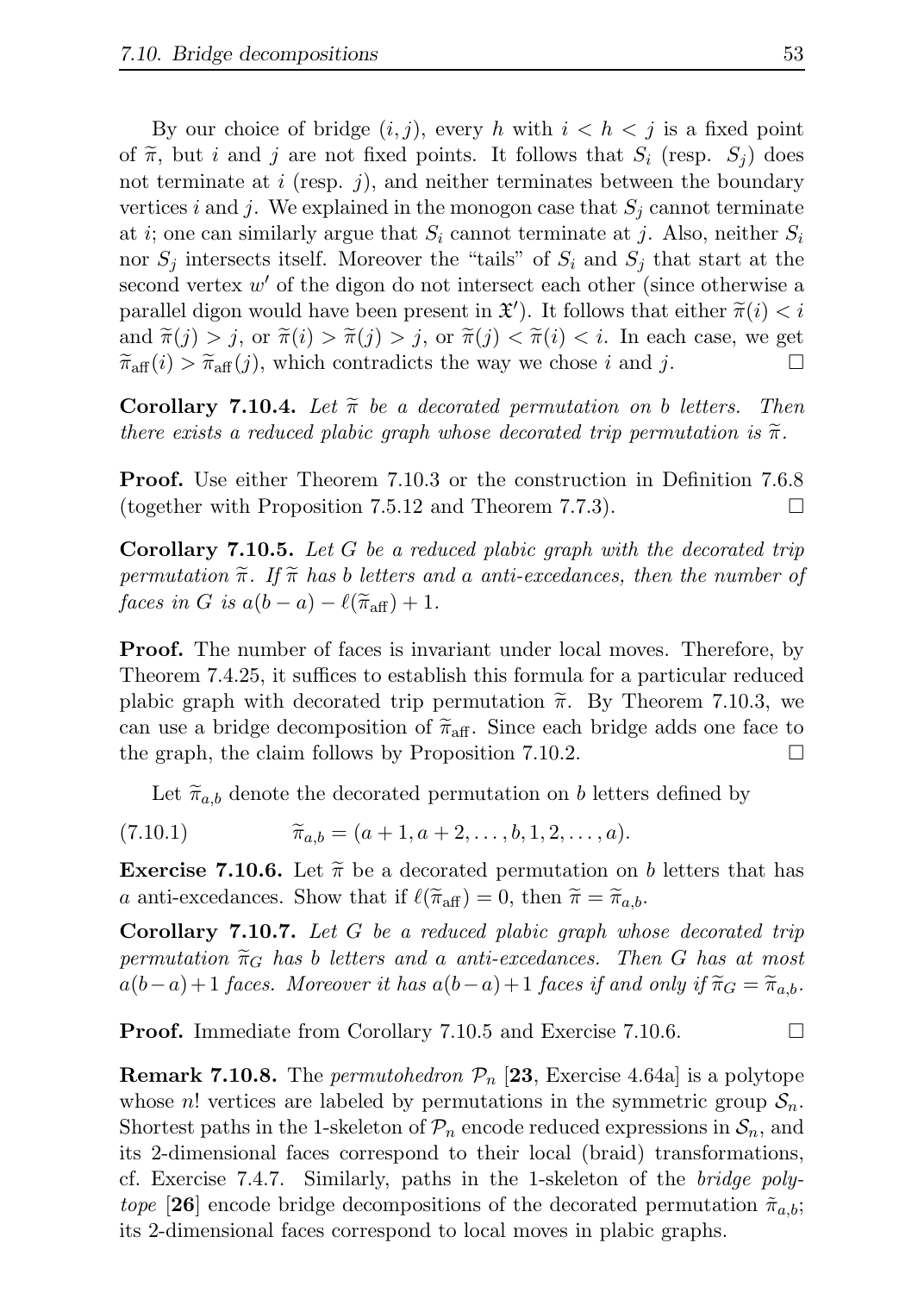### 7.11. Edge labels of reduced plabic graphs

**Definition 7.11.1.** Let G be a plabic graph. Let us label the edges of G by subsets of integers that indicate which one-way trips traverse a given edge; more precisely, for each boundary vertex  $i$ , we include  $i$  in the label of every edge contained in the trip that starts at i. By Remark 7.4.15, each edge will be labeled by at most two integers. See Figure 7.53.

We say that G has the *resonance property* if after labeling the edges of G as in Definition 7.11.1, the following condition is satisfied at each internal vertex  $v$  that is not a lollipop:

• there exist numbers  $i_1 < \cdots < i_m$  such that the edges incident to v are labeled by the two-element sets  $\{i_1, i_2\}, \{i_2, i_3\}, \ldots, \{i_{m-1}, i_m\}, \{i_1, i_m\}$ , appearing in clockwise order.

In particular, each edge of G that is not incident to a lollipop is labeled by a two-element subset. See Figure 7.53.



Figure 7.53. A reduced plabic graph from Figures 7.1(b) and 7.21. Its edge labeling exhibits the resonance property, see Definition 7.11.1. For example, the edge labels around the vertex  $v$  (resp.,  $v'$ ), listed in clockwise order, are  $\{1, 2\}, \{2, 4\}, \{1, 4\}$  (resp.,  $\{1, 2\}, \{2, 5\}, \{1, 5\}$ ).

Remark 7.11.2. If a plabic graph has an internal leaf that is not a lollipop, then the resonance property fails. At a bivalent vertex  $v$ , the resonance condition is satisfied if and only if the two trips passing through  $v$  are distinct and none of them is a roundtrip.

**Remark 7.11.3.** If a plabic graph  $G$  is trivalent (apart from lollipops), then the resonance property is equivalent to the following requirement at each interior vertex  $v$  (other than a lollipop):

• the three edges incident to v have labels  $\{a, b\}$ ,  $\{a, c\}$ , and  $\{b, c\}$ , for some  $a < b < c$ , and moreover this (lexicographic) ordering of labels corresponds to the counterclockwise direction around v.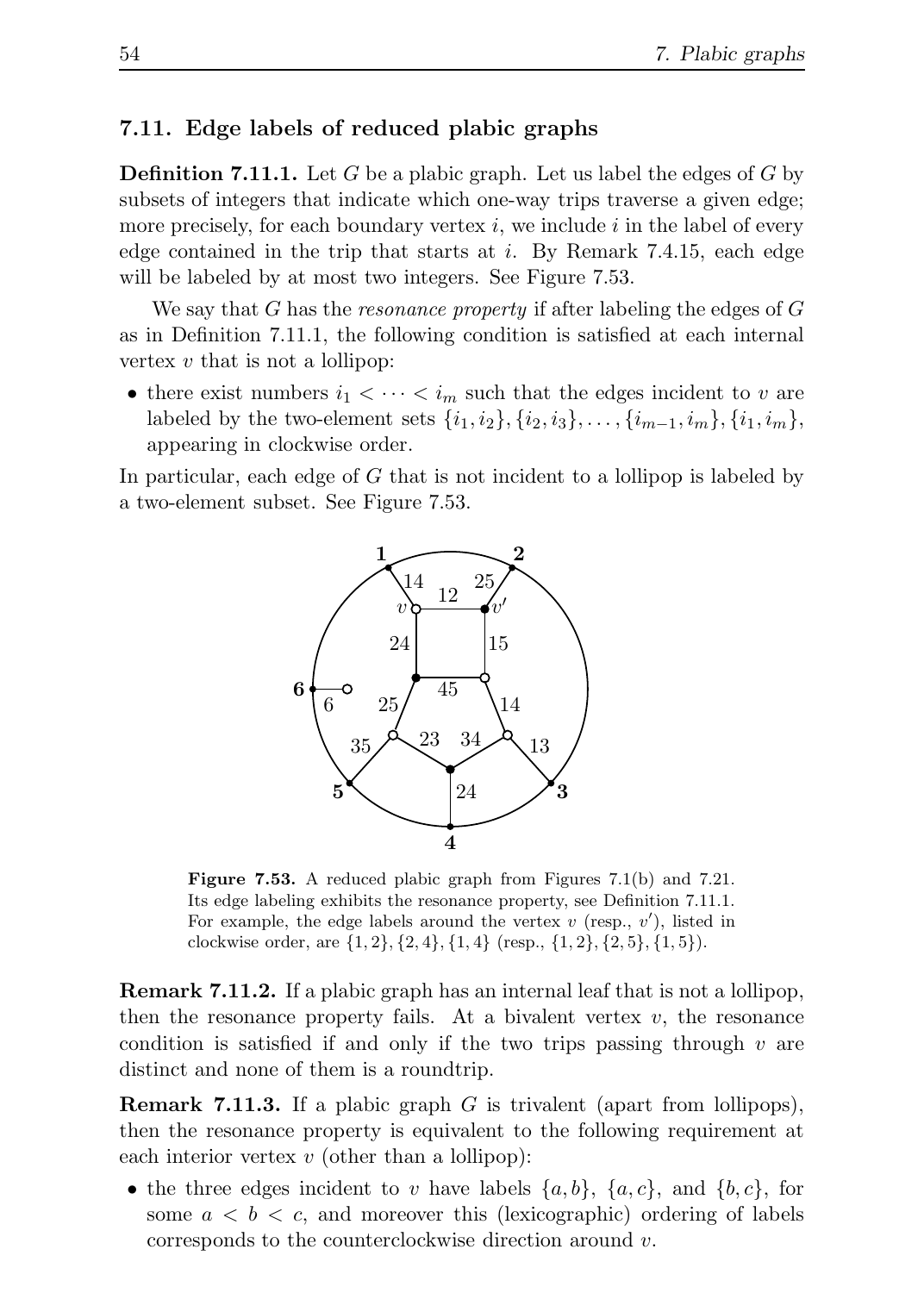For example, in Figure 7.53, the edge labels around the vertex  $v$  (resp.,  $v'$ ) are, in lexicographic order,  $\{1, 2\}, \{1, 4\}, \{2, 4\}$  (resp.,  $\{1, 2\}, \{1, 5\}, \{2, 5\}$ ). The three edges carrying these labels appear in the counterclockwise order around  $v$  (resp.,  $v'$ ).

Exercise 7.11.4. Verify that none of the plabic graphs shown in Figure 7.48 (draw a disk around each of the fragments) satisfy the resonance property.

**Theorem 7.11.5** (16, Theorem 10.5). Let G be a plabic graph without internal leaves other than lollipops. Then G is reduced if and only if it has the resonance property.

Theorem 7.11.5 is proved below in this section, following a few remarks and auxiliary lemmas.

Remark 7.11.6. Theorem 7.11.5 can be used to test whether a given plabic graph (potentially having internal leaves) is reduced or not. To this end, use the moves (M2) and (M3) to get rid of collapsible trees. If an internal leaf (not a lollipop) remains, then the graph is not reduced. Otherwise, one can apply the criterion in Theorem 7.11.5.

Remark 7.11.7. We find the resonance criterion of Theorem 7.11.5 easier to check than the "bad features" criterion of Theorem 7.8.6.

Remark 7.11.8. Certain reduced plabic graphs were realized as tropical curves in [16], where it was shown that the resonance property corresponds to the balancing condition for tropical curves.

Lemma 7.11.9. The resonance property is preserved under the local moves  $(M1)$ – $(M3)$ , except when the decontraction move  $(M3)$  creates a new leaf.

**Proof.** The square move  $(M1)$  only changes the labels of the sides of the square, see Figure 7.54. Moreover, the labels around each vertex match the labels around the opposite vertex after the square move, with the same cyclic order. Hence this move preserves the resonance property.

The case of the local move (M2) is easy, cf. Remark 7.11.2.

For the case of the local move (M3), see Figure 7.55.  $\Box$ 



Figure 7.54. Transformation of edge labels under a square move (M1).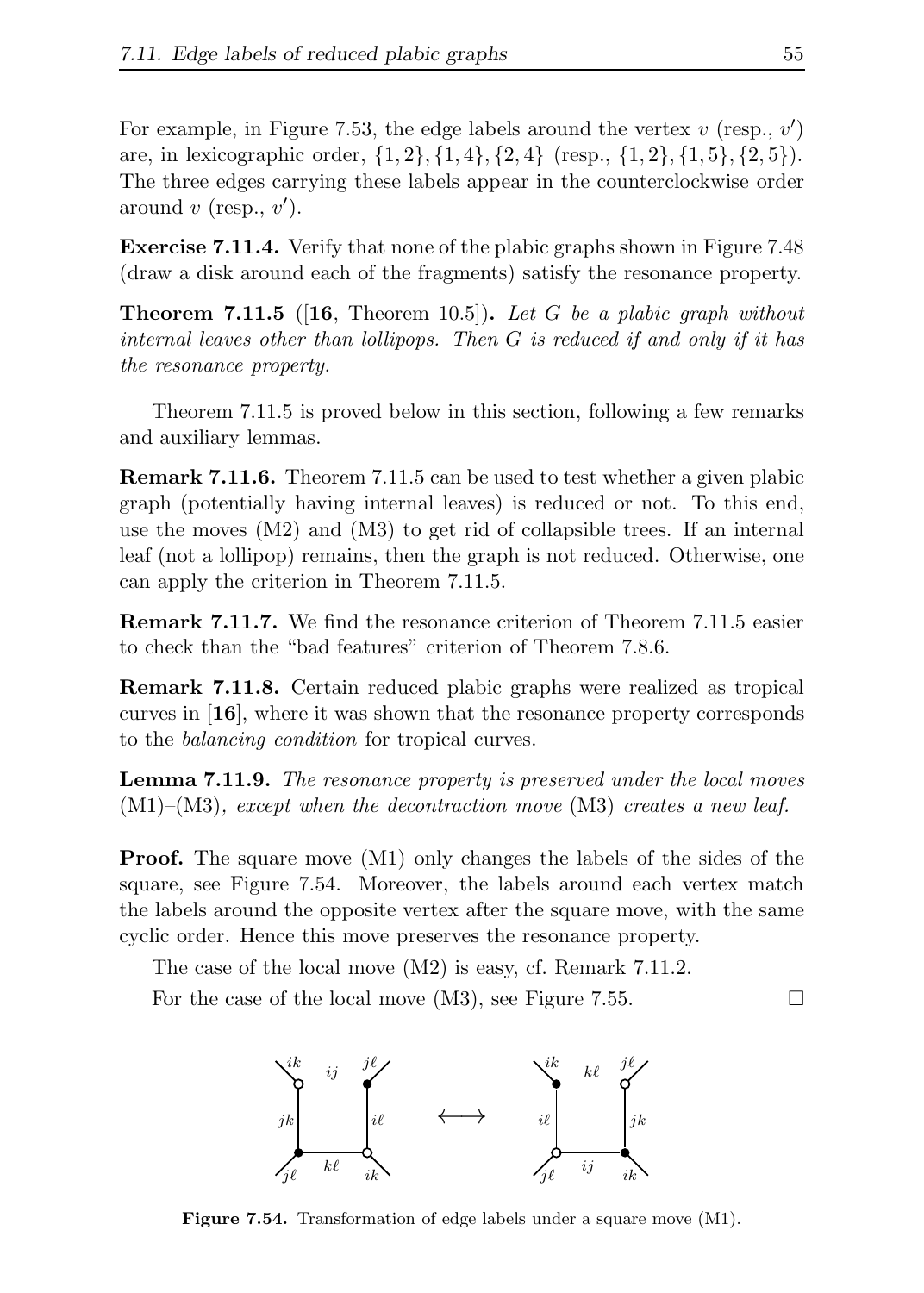$$
\frac{i j}{i \ell} \frac{j \ell}{k \ell} \xrightarrow{k \ell} \xrightarrow{k \ell} \frac{i j}{i \ell} \xrightarrow{k \ell} \xleftarrow{j k} \frac{j k}{k \ell} \xrightarrow{k \ell} \frac{j k}{i \ell} \frac{k \ell}{k \ell}
$$

Figure 7.55. Transformation of edge labels under a local move (M3) at a 4-valent black vertex. (Alternatively, make all the vertices white.)

Lemma 7.11.10. Any plabic graph obtained via the bridge decomposition construction (see Definition 7.10.1) has the resonance property.

**Proof.** We will show that, more concretely, the edge labels around trivalent vertices in such a plabic graph G follow one of the patterns described in Figure 7.56. We will establish this result by induction on  $\beta$ , the number of bridges, following the strategy used in the proof of Theorem 7.10.3.



Figure 7.56. Edge labels near trivalent vertices in a bridge decomposition. At a white vertex, shown on the left, either  $r < i < j$  or  $i < j < r$ . At a black vertex, shown on the right, either  $s < i < j$  or  $i < j < s$ .

Let G be a bridge decomposition of  $\tilde{\pi}_{\text{aff}}$ , associated to the sequence of transpositions  $\sigma_1, \ldots, \sigma_\beta$ . Thus  $\widetilde{\pi} = \widetilde{\pi}_G = \sigma_\beta \cdots \sigma_1$ . Here  $\sigma_1 = (ij)$ , where i and j satisfy  $(7.9.4)$ – $(7.9.7)$ . Let G' be the bridge decomposition associated to  $\sigma_2, \ldots, \sigma_\beta$ , so that G is obtained from G' by adding a single bridge in position  $(i, j)$  at the top of  $G'$ .

Suppose the result is true for  $G'$ . We need to verify it for  $G$ . Let  $r = \tilde{\pi}^{-1}(i)$  and  $s = \tilde{\pi}^{-1}(j)$ . Adding the bridge in position  $(i, j)$  at the top of  $G'$  adds at most two trivalent vertices: it adds a white (respectively, black) trivalent vertex provided that  $r \neq j$  (respectively,  $s \neq i$ ). The cases when one of the vertices on the bridge is bivalent are easy to verify, so we are going to assume that  $r \neq j$  and  $s \neq i$ . In this case, the local configuration around positions i and j in  $G'$  and G is as shown in Figure 7.57.



Figure 7.57. The local configuration around positions  $i$  and  $j$  in  $G'$  and  $G$ .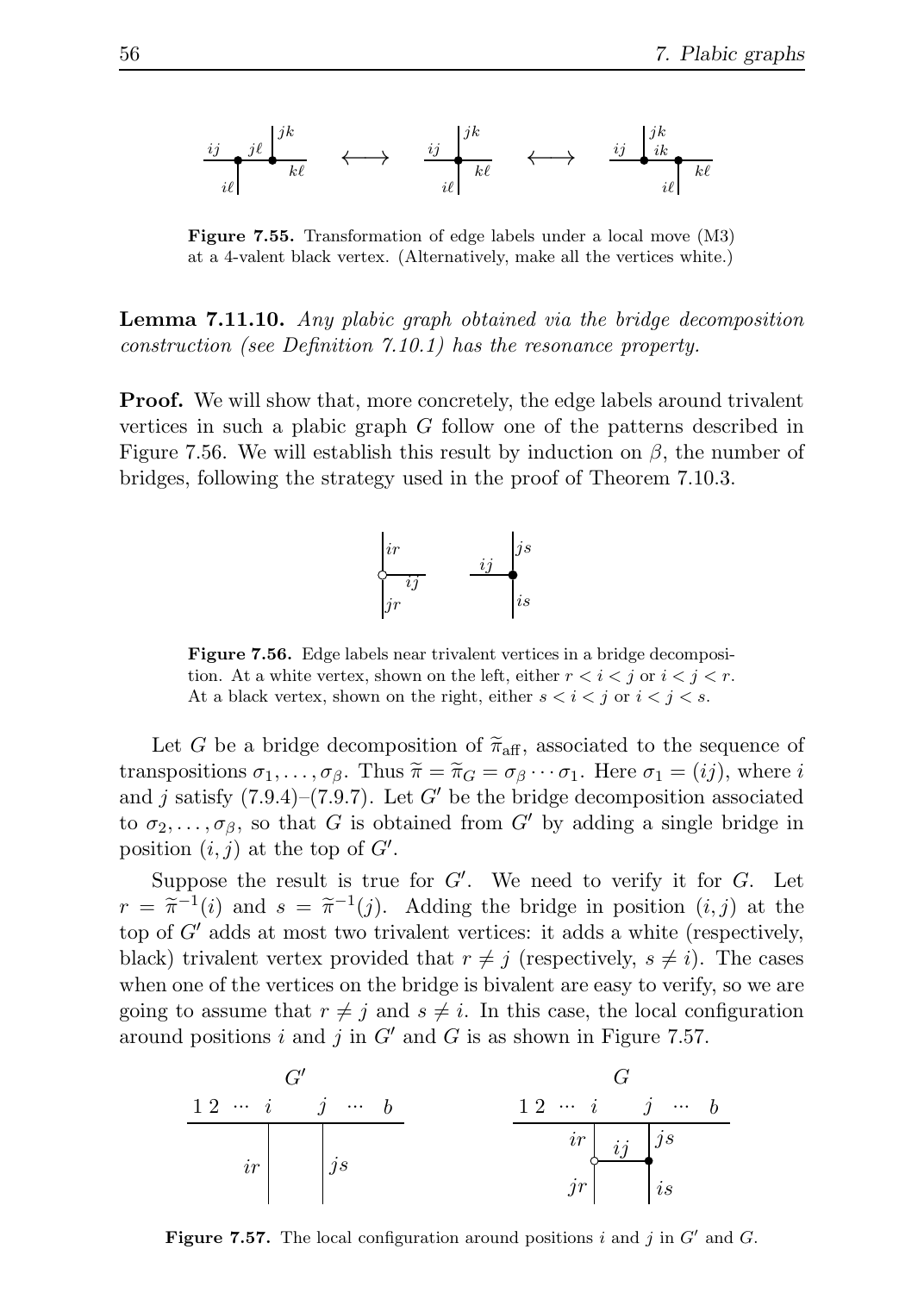Recall that  $i < j$  and moreover any h such that  $i < h < j$  is a fixed point of  $\tilde{\pi}$ . For the reasons indicated in the proof of Theorem 7.10.3, adding the bridge  $(i, j)$  at the top of G' has the effect of replacing the label i (resp., j) by  $j$  (resp.,  $i$ ) in every edge label outside of the bridge.

If  $G'$  has an edge with the label ij, then G has a bad double crossing involving the trips originating at  $i$  and  $j$ . This however is impossible since G is reduced, by Theorem 7.10.3. Therefore  $G'$  has no edge with label ij. Furthermore, G' has no edge with a label h for  $i < h < j$ . Since all trivalent vertices of  $G'$  satisfy the resonance condition of Figure 7.56, the same remains true after switching the labels  $i$  and  $j$ . Thus, all trivalent vertices of  $G$  that were present in  $G'$  satisfy this resonance condition.

Finally, the two new trivalent vertices in G satisfy this condition because  $i < j$  and we can exclude  $i < r < j$  and  $i < s < j$  because of (7.9.6).  $\Box$ 

**Proof of Theorem 7.11.5.** We first establish the "if" direction. Let G be a plabic graph without internal leaves that are not lollipops. Suppose that G has the resonance property. We want to show that G is reduced.

Assume the contrary. By Proposition 7.4.9, G can be transformed by local moves that don't create internal leaves into a plabic graph  $G'$  containing a hollow digon. Since  $G$  has the resonance property, so does  $G'$ , by Lemma 7.11.9. This yields a contradiction because the labels around a hollow digon do not satisfy the resonance property, see Figure 7.58.



Figure 7.58. A plabic graph containing a hollow digon fails to satisfy the resonance property.

We next establish the "only if" direction. Suppose that  $G$  is reduced, with  $\tilde{\pi}_G = \tilde{\pi}$ . We know from Theorem 7.10.3 that there is a bridge decomposition  $G'$ —a reduced plabic graph—with trip permutation  $\tilde{\pi}$ . By Lemma 7.11.10, G' has the resonance property. By Theorem 7.4.25,  $G \sim G'$ .

Since G has no internal leaves, there exists a trivalent plabic graph  $G_3 \sim G$ , see Lemma 7.3.2. Moreover it can be seen from the proof of this lemma that  $G$  and  $G_3$  are related via moves that do not create internal leaves, so by Lemma 7.11.9 G has the resonance property if and only if  $G_3$ does. Similarly, by removing bivalent vertices from  $G'$ , we obtain a trivalent graph  $G'_3 \sim G'$  that has the resonance property. Since  $G_3$  and  $G'_3$  are trivalent and move-equivalent to each other, they are related via a sequence of (M1) and (M4) moves, see Theorem 7.3.5. By Lemma 7.11.9, these local moves preserve the resonance property, so  $G_3$  has the resonance property and therefore G has it as well.  $\square$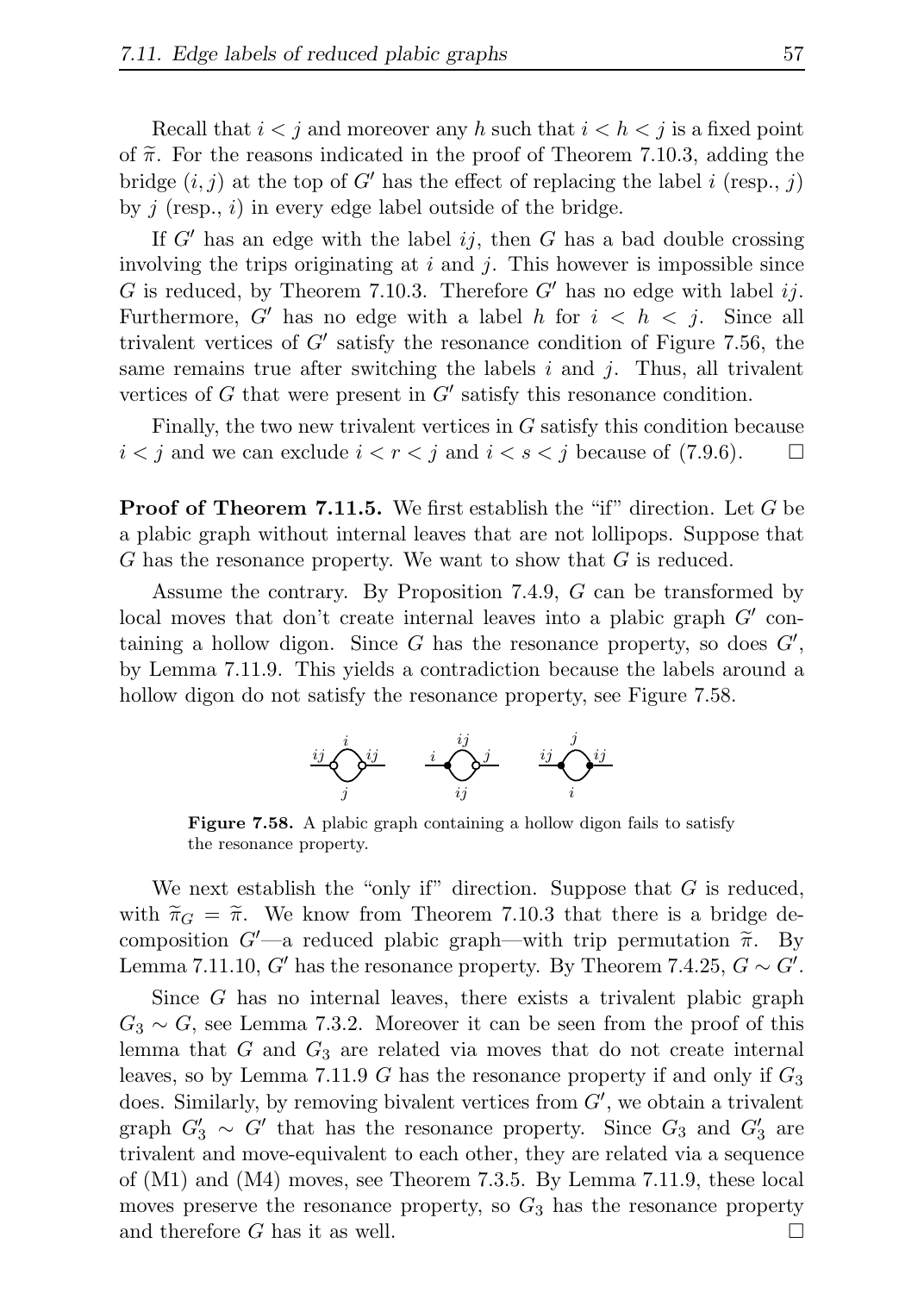## 7.12. Face labels of reduced plabic graphs

In this section, we use the notion of a trip introduced in Definition 7.4.12 to label each face of a reduced plabic graph by a collection of positive integers. These face labels generalize the labeling of diagonals in a polygon by Plücker coordinates (cf. Section 1.2) as well as the labeling of faces in (double or ordinary) wiring diagrams by chamber minors (cf. Sections 1.3–1.4). In the following chapter, we will relate the face labels of reduced plabic graphs to Plücker coordinates that form an extended cluster for the standard cluster structure on a Grassmannian or, more generally, on a Schubert or positroid subvariety within it.

**Remark 7.12.1.** Let G be a reduced plabic graph. Let  $T_i$  be the oneway trip in  $G$  that begins at a boundary vertex  $i$  and ends at a boundary vertex  $i$ .

If  $i \neq j$ , then we claim that there are two kinds of faces in G: those on the left side of the trip  $T_i$  and those on the right side of it. If G is normal, then this claim follows from the fact (see Theorem 7.8.6) that G does not contain essential self-intersections. For a general reduced plabic graph, the claim can be deduced from the case of normal graphs using the procedure described in Definition 7.8.2.

If  $i = j$ , then by Proposition 7.4.22, the boundary vertex i is the root of a tree that collapses to a lollipop. If this lollipop is white (resp., black), then we declare that all faces of G lie on the left (resp., right) side of the trip  $T_i$ .

**Definition 7.12.2.** Let G be a reduced plabic graph with boundary vertices  $1, \ldots, b$ . We define two natural face labelings of G, cf. Figure 7.59:

• in the *source labeling*  $\mathcal{F}_{\text{source}}(G)$ , each face f of G is labeled by the set

 $I_{\text{source}}(f) = \{i \mid f \text{ lies to the left of the trip starting at vertex } i\};$ 

• in the target labeling  $\mathcal{F}_{\text{target}}(G)$ , each face f of G is labeled by the set

 $I_{\text{target}}(f) = \{i \mid f \text{ is to the left of the trip ending at vertex } i\}.$ 

Remark 7.12.3. The edge labeling and the face labeling of a reduced plabic graph  $G$  are related as follows: if two faces  $f$  and  $f'$  of  $G$  are separated by a single edge whose edge label is  $\{i, j\}$ , then the face label of  $f'$  is obtained from that of f by either removing i and adding j, or removing j and adding i.

**Theorem 7.12.4.** Let G be a reduced plabic graph with b boundary vertices. Let a denote the number of anti-excedances in the trip permutation  $\pi_G$ . Let us label the faces of G using either the source or the target labeling. Then every face of G will be labeled by an a-element subset of  $\{1,\ldots,b\}$ .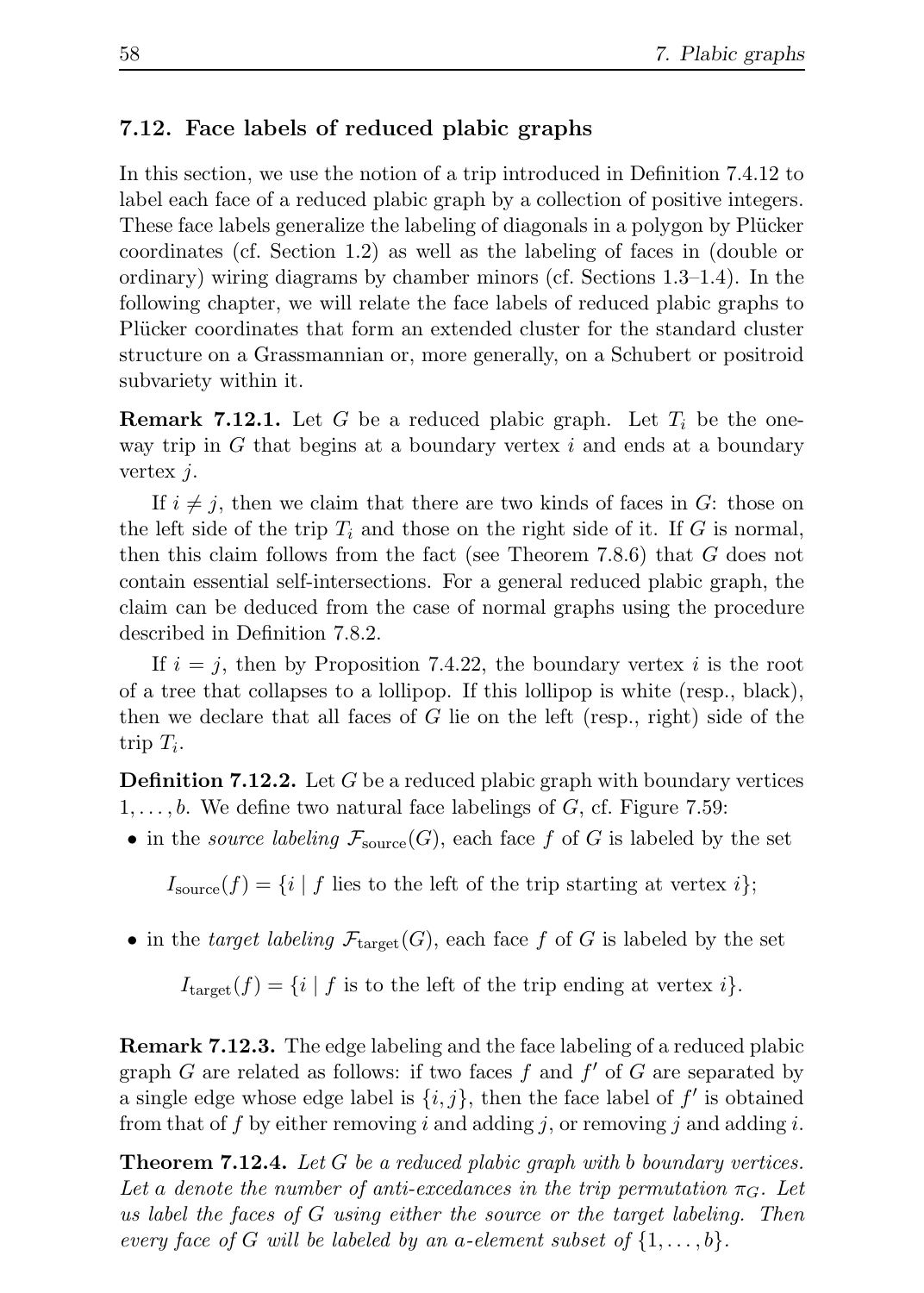

**Figure 7.59.** (a) The source labeling  $\mathcal{F}_{\text{source}}(G)$  of a reduced plabic graph G. (b) The target labeling  $\mathcal{F}_{\text{target}}(G)$ . Here  $\widetilde{\pi}_G = (5, \underline{2}, \overline{3}, 6, 4, 1)$ . Every face is labeled by a subset of cardinality 3, in agreement with Theorem 7.12.4, cf. Example 7.9.2.

**Proof.** By Theorem 7.11.5, every reduced plabic graph G has the resonance property, which in particular means that every edge label of G consists of two distinct numbers. It then follows from Remark 7.12.3 that every face label of G has the same cardinality. It remains to show that this cardinality is a, the number of anti-excedances of  $\widetilde{\pi} = \widetilde{\pi}_G$ .

Furthermore, it is sufficient to establish the latter claim for one particular reduced plabic graph with the trip permutation  $\tilde{\pi}_G$ , e.g., for a bridge decomposition of  $\tilde{\pi}_{\text{aff}}$ . Indeed, any two reduced plabic graphs with the same trip permutation are related by local moves, and any such move preserves all labels except at most one, see Exercise 7.12.5.

To prove the theorem for bridge decompositions, we use induction on the number of bridges  $\beta$ . In the base case  $\beta = 0$ , the bridge decomposition G consists of a white lollipops,  $b - a$  black lollipops, and no bridges. Thus G has a single face, labeled by the *a*-element subset indicating the positions of the white lollipops.

Consider a bridge decomposition  $G$  built from a bridge decomposition  $G'$ by adding a bridge in position  $(i, j)$  at the top of  $G'$ , as in Figure 7.57. Both G and G' have trip permutations with a anti-excedances (cf. Remark 7.9.13), so by the induction assumption, the faces in  $G'$  have cardinality a. Since  $G$  inherits most of its faces from  $G'$ , and all face labels of  $G$  have the same cardinality, this cardinality is equal to a.  $\Box$ 

**Exercise 7.12.5.** Verify that applying a move  $(M2)$  or  $(M3)$  does not affect the face labels of a plabic graph, whereas applying the square move (M1) changes the face labels as shown in Figure 7.60.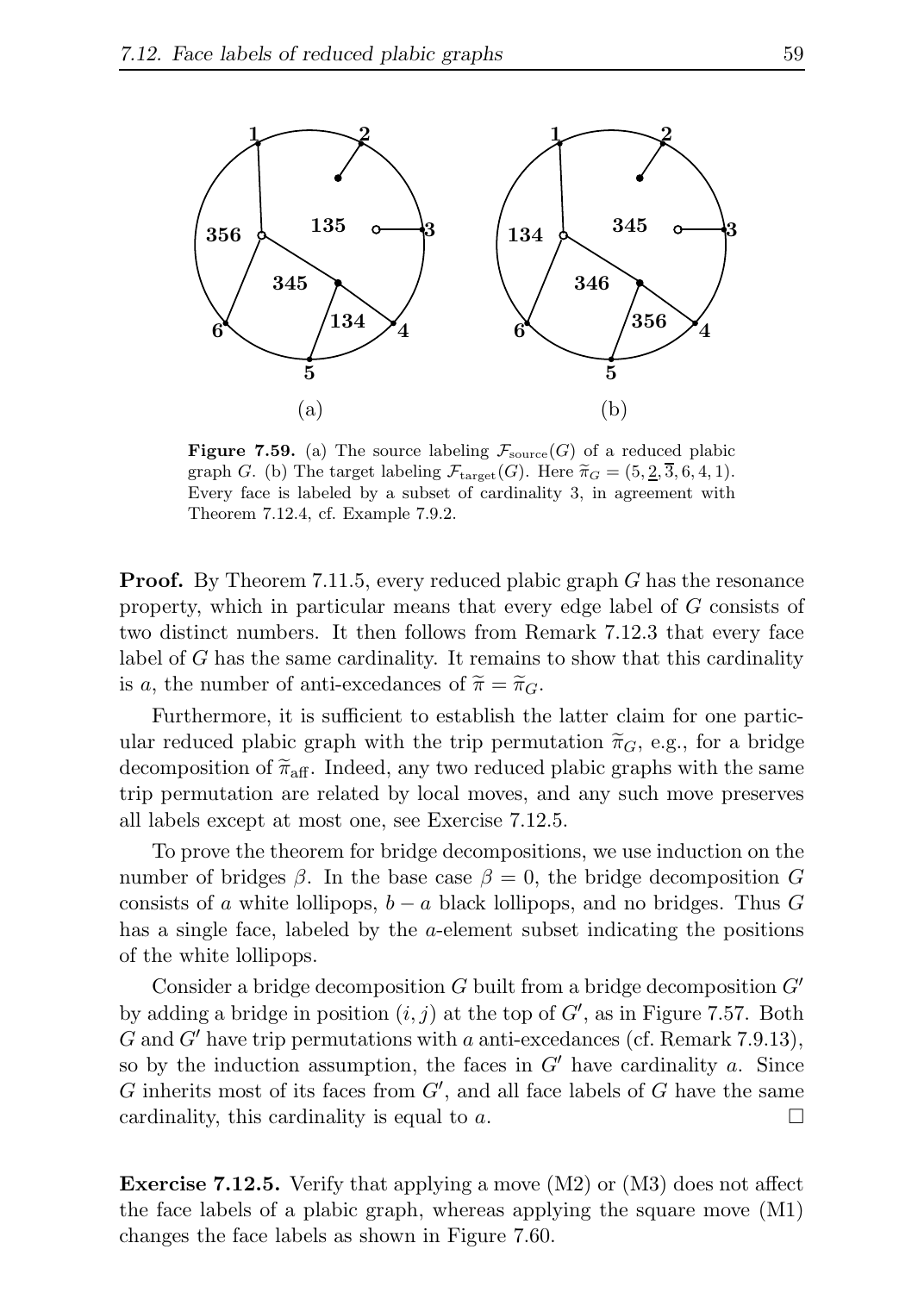

Figure 7.60. The effect of the square move (M1) on the face labeling. Here  $\mathbf{i}, \mathbf{j}, \mathbf{k}, \mathbf{l}$  are the (source or target) labels of the trips that traverse the outer edges towards the central square;  $S$  is an arbitrary set of labels disjoint from  $\{i, j, k, l\}$ ; and abS is a shorthand for the set  $\{a, b\} \cup S$ .

The face labelings of plabic graphs can be used to recover the labelings of diagonals in a polygon by Pl¨ucker coordinates as well as the labelings of chambers in (ordinary or double) wiring diagrams by minors:

**Exercise 7.12.6.** Let T be a triangulation of a convex  $m$ -gon  $\mathbf{P}_m$ , and let  $G(T)$  be the plabic graph defined in Example 7.2.1. Explain how to label the boundary vertices of  $G(T)$  in such a way that the face labeling of  $G(T)$ recovers the labeling of diagonals of  $P_m$  by pairs of integers. Cf. Figure 7.61.



**Figure 7.61.** A triangulation  $T$  of an octagon and the corresponding plabic graph  $G(T)$ , cf. Figure 2.2.

**Exercise 7.12.7.** Let D be a wiring diagram with m wires. Let  $G(D)$  be the plabic graph defined in Example 7.2.4, see also Figure 7.62. Label the boundary vertices of  $G(D)$  by the numbers  $1, \ldots, 2m$  in the clockwise order, starting with a 1 at the lower left boundary vertex of  $G(D)$ . Label the faces of  $G(D)$  using the source labeling  $\mathcal{F}_{source}(G)$ . Show that intersecting each face label with the set  $\{1, 2, \ldots, m\}$  recovers the labeling of D by chamber minors. See Figure 7.62.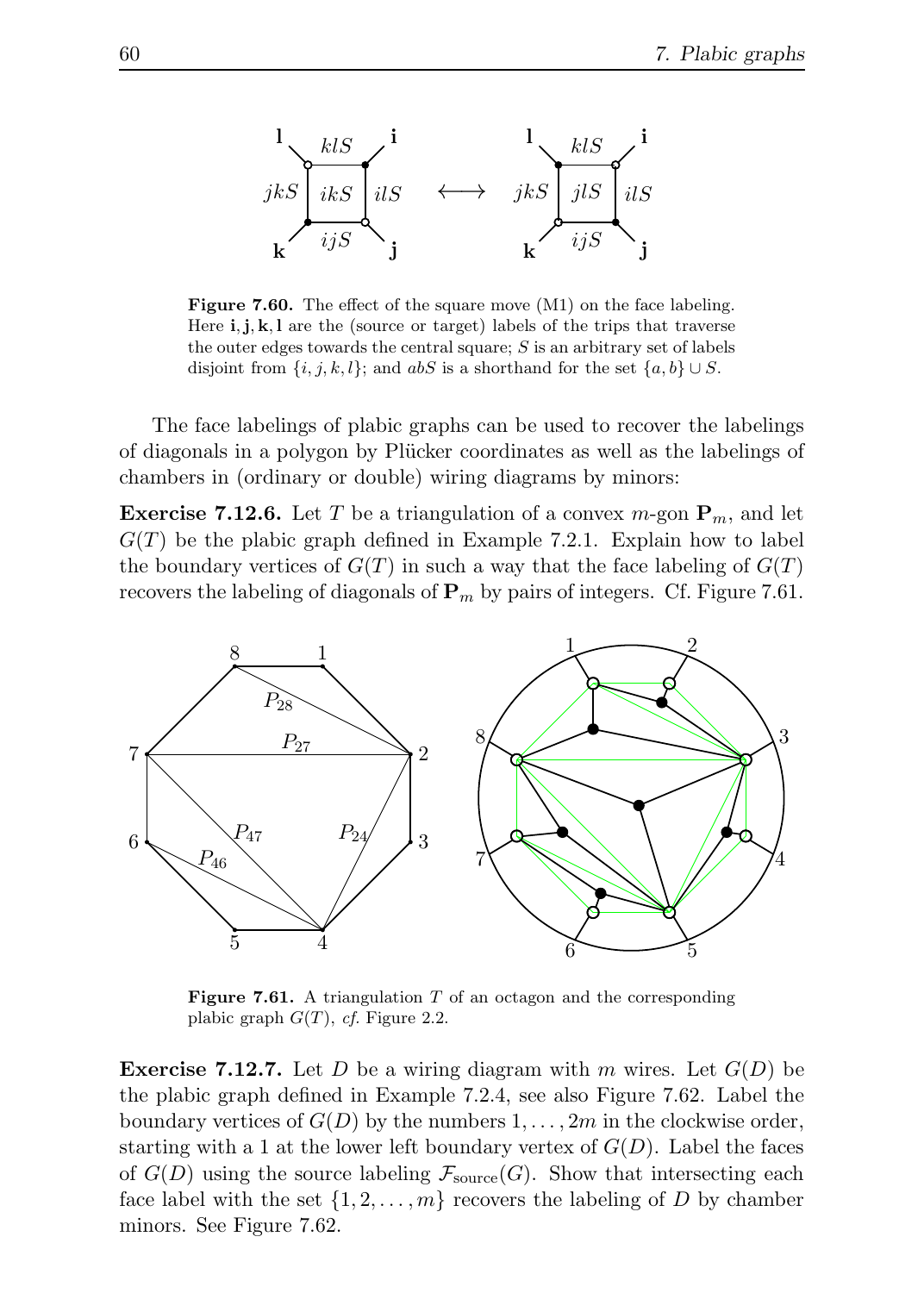

**Figure 7.62.** A wiring diagram D and the plabic graph  $G(D)$  with the source labeling of its faces.

**Exercise 7.12.8.** Let  $D$  be a double wiring diagram with  $m$  pairs of wires. Let  $G(D)$  be the plabic graph defined in Example 7.2.8. Label the boundary vertices of  $G(D)$  by the numbers

$$
1, 2, \ldots, m-1, m, m', \ldots, 2', 1'
$$

in clockwise order, starting with the label 1 at the lower left boundary vertex of  $G(D)$ . Label the faces of  $G = G(D)$  using the source labeling  $\mathcal{F}_{\text{source}}(G)$ , so that each face gets labeled by  $I' \cup J$ , where  $I' \subset \{1', \ldots, m'\}$ and  $J \subset \{1, \ldots, m\}$ . Let I denote the set obtained from I' by replacing each i' by i. Show that mapping each face label  $I' \cup J$  to the pair  $([1, m] \setminus I), J$ recovers the labeling of D by chamber minors. See Figure 7.63.



Figure 7.63. Double wiring diagram labeling from plabic graphs. The labeling of a double wiring diagram  $D$  is obtained from the source labeling of the associated plabic graph  $G(D)$  using the recipe described in Exercise 7.12.8.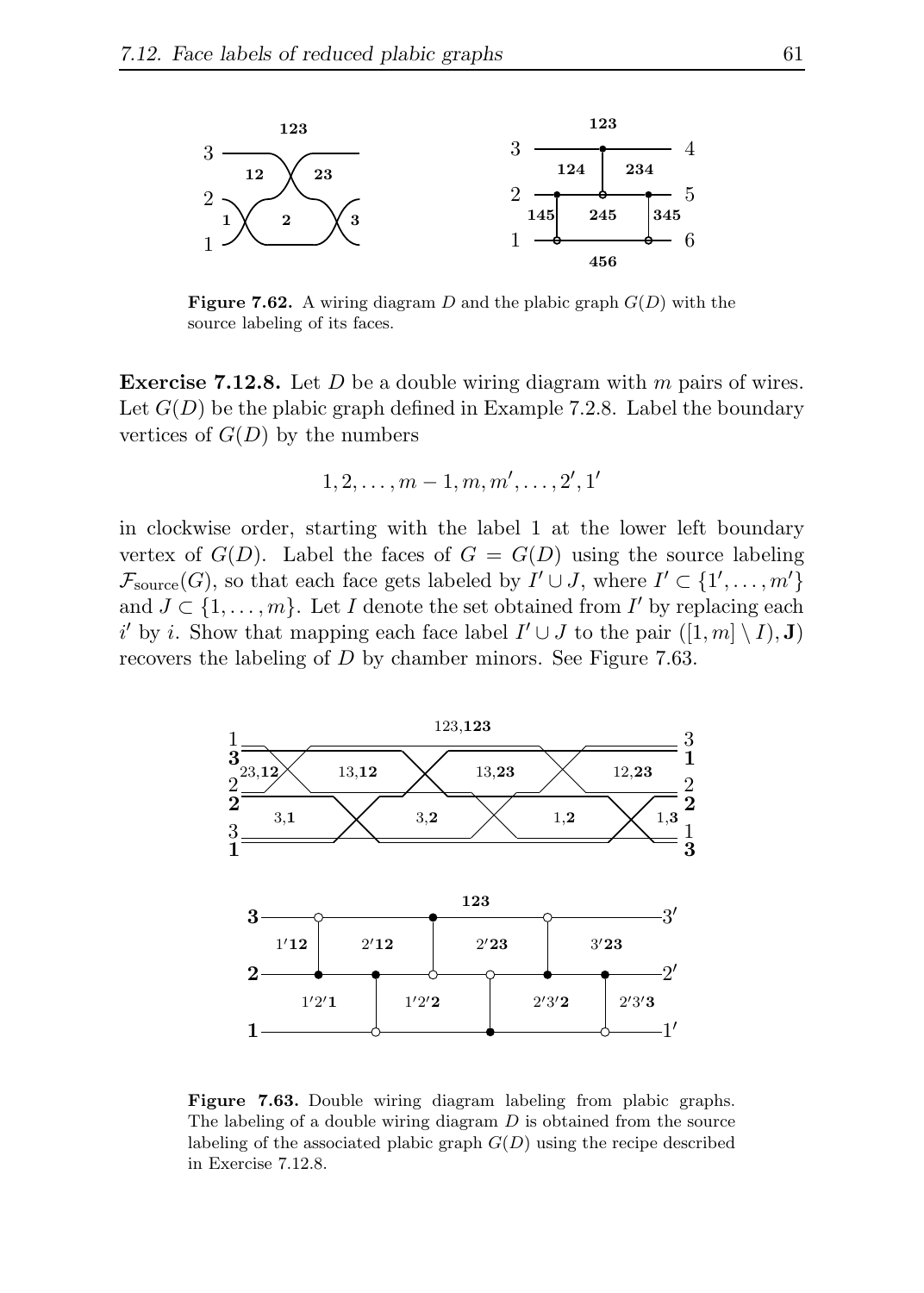### 7.13. Grassmann necklaces and weakly separated collections

Fix two nonnegative integers b and  $a \leq b$ . We denote by  $\binom{[b]}{a}$  $a^{[b]}$  the set of all a-element subsets of  $\{1, \ldots, b\}$ .

In this section, we provide an intrinsic combinatorial characterization of the subsets of  $\binom{[b]}{a}$  $\binom{b}{a}$  that arise as sets of face labels of reduced plabic graphs. The proofs are omitted.

**Definition 7.13.1** ([18]). We say that two *a*-element subsets  $I, J \in \binom{[b]}{a}$  $\binom{b}{a}$ are weakly separated if there do not exist  $i, j, i', j' \in \{1, \ldots, b\}$  such that

- $i < j < i' < j'$  or  $j < i' < j' < i$  or  $i' < j' < i < j$  or  $j' < i < j < i'$ ;
- $i, i' \in I \setminus J$  and  $j, j' \in J \setminus I$ .

Put differently, I and J are weakly separated if and only if, after drawing the numbers  $1, 2, \ldots, b$  clockwise around a circle, there exists a chord separating the sets  $I \setminus J$  and  $J \setminus I$  from each other.

**Theorem 7.13.2** ([5, 19]). Let I and J be target face labels of two faces in a reduced plabic graph. Then I and J are weakly separated.

**Definition 7.13.3.** A collection  $\mathcal{C} \subset \binom{[b]}{a}$  $a_a^{[b]}$ ) of a-element subsets of [b] is called weakly separated if any  $I, J \in \mathcal{C}$  are weakly separated. Thus, Theorem 7.13.2 asserts that the collection of target face labels of a reduced plabic graph is weakly separated. A weakly separated collection  $\mathcal C$  is called *maximal* if it is not contained in any other weakly separated collection. See Figure 7.64.



Figure 7.64. The target face labeling of the reduced plabic graph G from Figure 7.1(a). The set of labels  $\{12, 23, 34, 45, 15, 24, 14\}$  is a maximal weakly separated collection in  $\binom{5}{2}$ . Here  $\tilde{\pi}_G = \tilde{\pi}_{2,5} = (3, 4, 5, 1, 2)$ .

**Theorem 7.13.4** ([5, 19]). For  $C \subset \binom{[b]}{a}$  $a_a^{[b]}$ , the following are equivalent:

- C is a maximal weakly separated collection;
- C is the set of target face labels of a reduced plabic graph G with  $\widetilde{\pi}_G = \widetilde{\pi}_{a,b}$ (see  $(7.10.1)$ ).

In that case, the cardinality of C is equal to  $|\mathcal{C}| = a(b-a) + 1$ .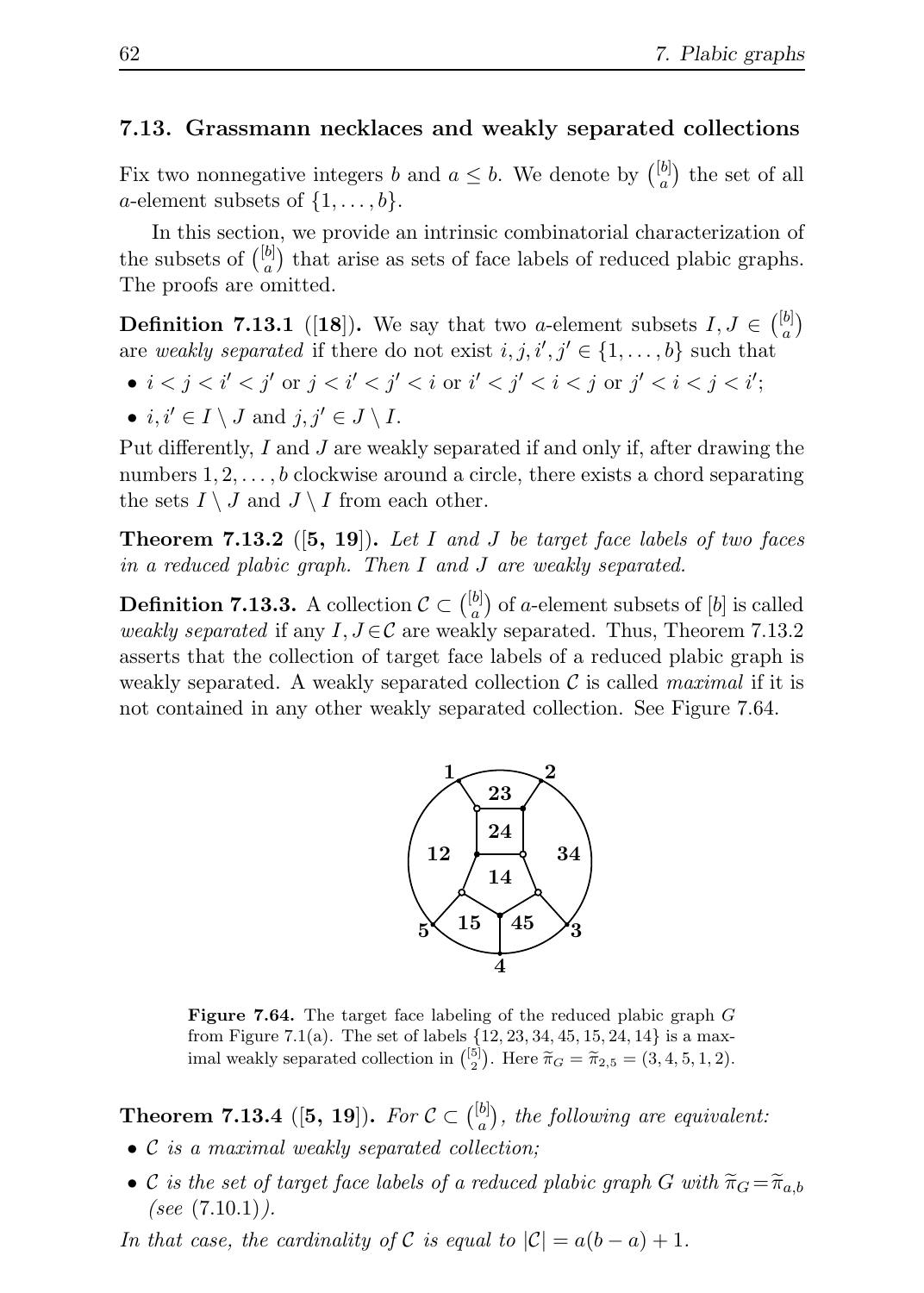Remark 7.13.5. A general formula for the number of maximal weakly separated collections in  $\binom{[b]}{a}$  $\binom{b}{a}$  is unknown. For  $a=2$ , the maximal weakly separated collections in  $\binom{[b]}{2}$  $\binom{b}{2}$  are in bijection with triangulations of a convex *b*-gon, so they are counted by the Catalan numbers  $C_{b-2}$ , where  $C_n = \frac{1}{n+1} {2n \choose n}$  $\binom{2n}{n}$ . For  $a = 3$  and  $b = 6, \ldots, 12$ , the number of maximal weakly separated collections in  $\binom{[b]}{3}$  $\binom{b}{3}$  is equal to 34, 259, 2136, 18600, 168565, 1574298, 15051702. See [6] for more data.

Theorem 7.13.4 can be generalized to arbitrary reduced plabic graphs. To state this result, we will need the following notion.

**Definition 7.13.6** ([21, Definition 16.1]). A *Grassmann necklace* of type  $(a, b)$  is a sequence  $\mathcal{I} = (I_1, \ldots, I_b)$  of subsets  $I_i \in \binom{[b]}{a}$  $a^{[b]}$  such that, for  $i = 1, \ldots, b$ , we have  $I_{i+1} \supset I_i \setminus \{i\}$ . (Here the indices are taken modulo b, so that  $I_1 \supset I_b \setminus \{b\}$ .) Thus, if  $i \notin I_i$ , then  $I_{i+1} = I_i$ .

In other words, either  $I_{i+1} = I_i$  or  $I_{i+1}$  is obtained from  $I_i$  by deleting i and adding another element. Note that if  $I_{i+1} = I_i$ , then either i belongs to all elements  $I_j$  of the necklace, or i belongs to none of them.

**Example 7.13.7.** The sequence  $\mathcal{I} = (126, 236, 346, 456, 156, 126)$  is a Grassmann necklace of type  $(3,6)$ .

**Definition 7.13.8.** For  $\ell \in \{1, \ldots, b\}$ , we define the linear order  $\lt_{\ell}$  on  $\{1, \ldots, b\}$  as follows:

$$
\ell <_{\ell} \ell + 1 <_{\ell} \ell + 2 <_{\ell} \cdots <_{\ell} b <_{\ell} 1 <_{\ell} \cdots <_{\ell} \ell - 1.
$$

For a decorated permutation  $\tilde{\pi}$  on b letters, we say that  $i \in \{1, \ldots, b\}$  is an  $\ell$ -anti-excedance of  $\tilde{\pi}$  if either  $\tilde{\pi}^{-1}(i) >_{\ell} i$  or if  $\tilde{\pi}(i) = \tilde{i}$ . Thus, a 1-antiexcedance is the same as an (ordinary) anti-excedance, as in Definition 7.9.1.

It is not hard to see that the number of ℓ-anti-excedances does not depend on the choice of  $\ell \in \{1, \ldots, b\}$ , so we simply refer to this quantity as the number of anti-excedances.

Lemma 7.13.9. Decorated permutations on b letters with a anti-excedances are in bijection with Grassmann necklaces  $\mathcal I$  of type  $(a, b)$ .

**Proof.** To go from I to the corresponding decorated permutation  $\tilde{\pi} = \tilde{\pi}(I)$ , we set  $\tilde{\pi}(i) = j$  whenever  $I_{i+1} = (I_i \setminus \{i\}) \cup \{j\}$  for  $i \neq j$ . If  $i \notin I_i = I_{i+1}$ then  $\tilde{\pi}(i) = \underline{i}$ , and if  $i \in I_i = I_{i+1}$  then  $\tilde{\pi}(i) = \overline{i}$ .

Going in the other direction, let  $\tilde{\pi}$  be a decorated permutation. For  $\{1,\ldots,b\}$ , we denote by  $I_{\ell}$  the set of  $\ell$ -anti-excedances of  $\tilde{\pi}$ . Then  $\ell \in \{1, \ldots, b\}$ , we denote by  $I_{\ell}$  the set of  $\ell$ -anti-excedances of  $\tilde{\pi}$ . Then  $\mathcal{I} = \mathcal{I}(\tilde{\pi}) = (I_1, \ldots, I_b)$  is the corresponding Grassmann necklace.  $\mathcal{I} = \mathcal{I}(\widetilde{\pi}) = (I_1, \ldots, I_b)$  is the corresponding Grassmann necklace.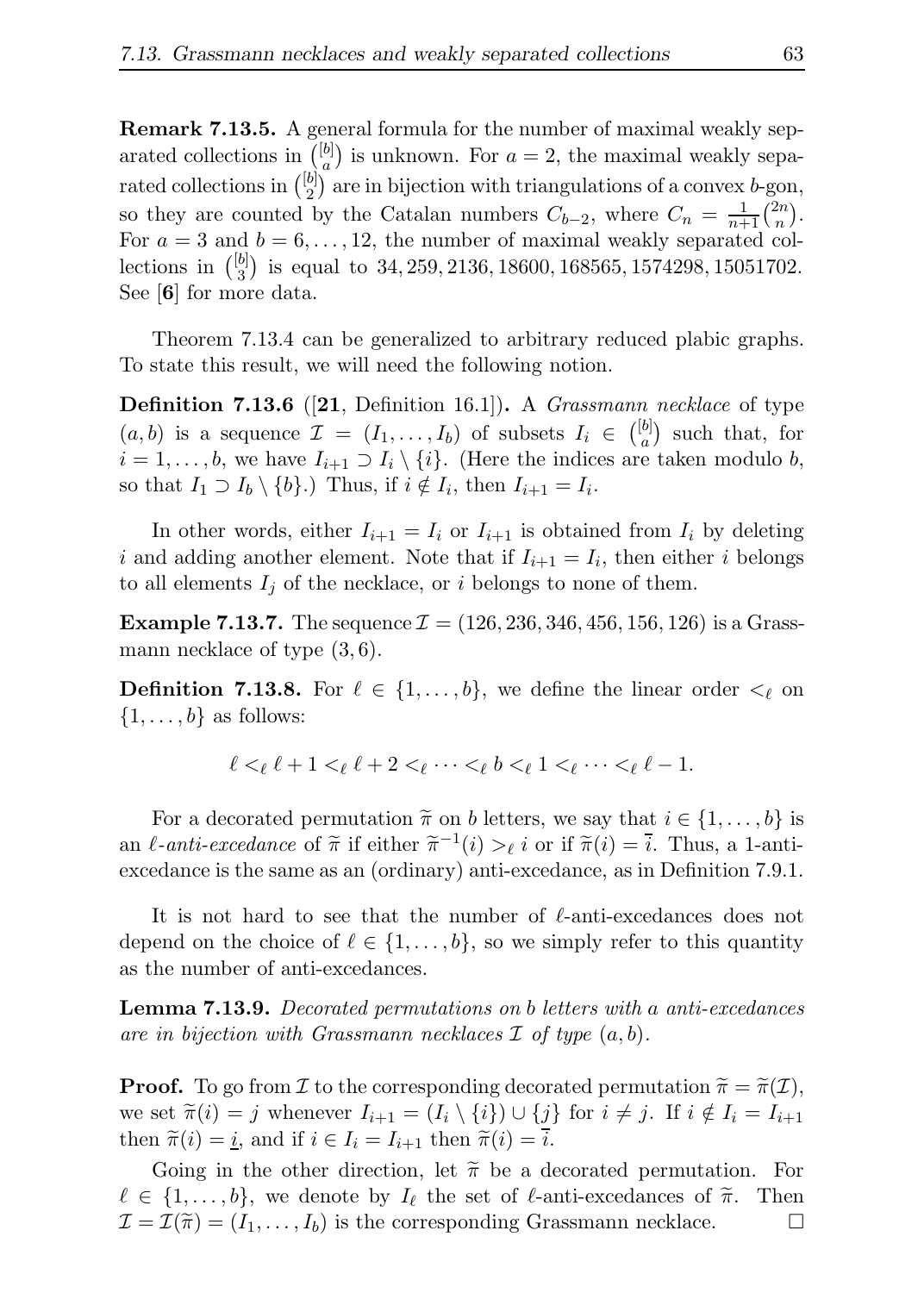**Example 7.13.10.** Let  $\mathcal{I} = (126, 236, 346, 456, 156, 126)$ , cf. Example 7.13.7. Then  $\widetilde{\pi}(\mathcal{I}) = (3, 4, 5, 1, 2, \overline{6}).$ 

**Example 7.13.11.** Let  $\tilde{\pi}_G = \tilde{\pi}_{a,b}$ , cf. (7.10.1). The corresponding Grassmann necklace (cf. Lemma 7.13.9) is given by

 $(T.13.1) \mathcal{I}(\widetilde{\pi}_{a,b}) = (\{1, 2, \ldots, a\}, \{2, 3, \ldots, a, a+1\}, \ldots, \{b, 1, 2, \ldots, a-1\}).$ 

**Definition 7.13.12.** We extend the linear order  $\langle \ell \rangle$  on  $\{1, \ldots, b\}$  to a partial order on  $\binom{[b]}{a}$  $\binom{[b]}{a}$ , as follows. Let

$$
I = \{i_1, \dots, i_a\}, \quad i_1 <_{\ell} i_2 <_{\ell} \dots <_{\ell} i_a; J = \{j_1, \dots, j_a\}, \quad j_1 <_{\ell} j_2 <_{\ell} \dots <_{\ell} j_a.
$$

Then, by definition,  $I \leq_{\ell} J$  if and only if  $i_1 \leq_{\ell} j_1, \ldots, i_a \leq_{\ell} j_a$ .

**Definition 7.13.13.** For a Grassmann necklace  $\mathcal{I} = (I_1, \ldots, I_b)$  of type  $(a, b)$ , we define the associated *positroid*  $\mathcal{M}_{\mathcal{I}}$  by

$$
\mathcal{M}_{\mathcal{I}} = \{ J \in \binom{[b]}{a} \mid I_{\ell} \leq_{\ell} J \text{ for all } \ell \in \{1, \ldots, b\} \}.
$$

As we will see in Chapter 8, positroids are the (realizable) matroids that arise from full rank  $a \times b$  matrices with all Plücker coordinate nonnegative. Abstractly, one may also define a *positively oriented matroid* to be an oriented matroid on  $\{1, 2, \ldots, b\}$  whose chirotope takes nonnegative values on any ordered subset  $\{i_1 < \cdots < i_a\}$ . By [1], these two notions are the same, in other words, every positively oriented matroid is realizable.

**Example 7.13.14.** Let  $\mathcal{I} = \mathcal{I}(\widetilde{\pi}_{a,b})$ , see (7.13.1). Then  $\mathcal{M}_{\mathcal{I}} = \begin{pmatrix} [b] \\ a \end{pmatrix}$  $\binom{b]}{a}$ , i.e., the positroid associated with  $\mathcal I$  contains all a-element subsets of  $\{1,\ldots,b\}$ .

**Definition 7.13.15.** Two reduced plabic graphs are called *strongly equiv*alent if they have the same sets of face labels.

We note that two plabic graphs which are connected via moves (M2) and (M3) are strongly equivalent.

Recall that  $\mathcal{F}_{\text{target}}(G)$  denotes the collection of target-labels of faces of a reduced plabic graph G.

**Theorem 7.13.16** ([19, Theorem 1.5]). Fix a decorated permutation  $\tilde{\pi}$  on b letters with a anti-excedances. Let  $\mathcal I$  be the corresponding Grassmann necklace of type  $(a, b)$ , cf. Lemma 7.13.9. Let  $\mathcal{M}_{\mathcal{I}}$  be the associated positroid, cf. Definition 7.13.13. Then the map  $G \mapsto \mathcal{F}_{\text{target}}(G)$  gives a bijection between

- the strong equivalence classes of reduced plabic graphs G with decorated trip permutation  $\widetilde{\pi}_G = \widetilde{\pi}$  and
- the collections  $C \subset \binom{[b]}{a}$  $\binom{[b]}{a}$  that are maximal (with respect to inclusion) among the weakly separated collections satisfying  $\mathcal{I} \subseteq \mathcal{C} \subseteq \mathcal{M}_{\mathcal{I}}$ .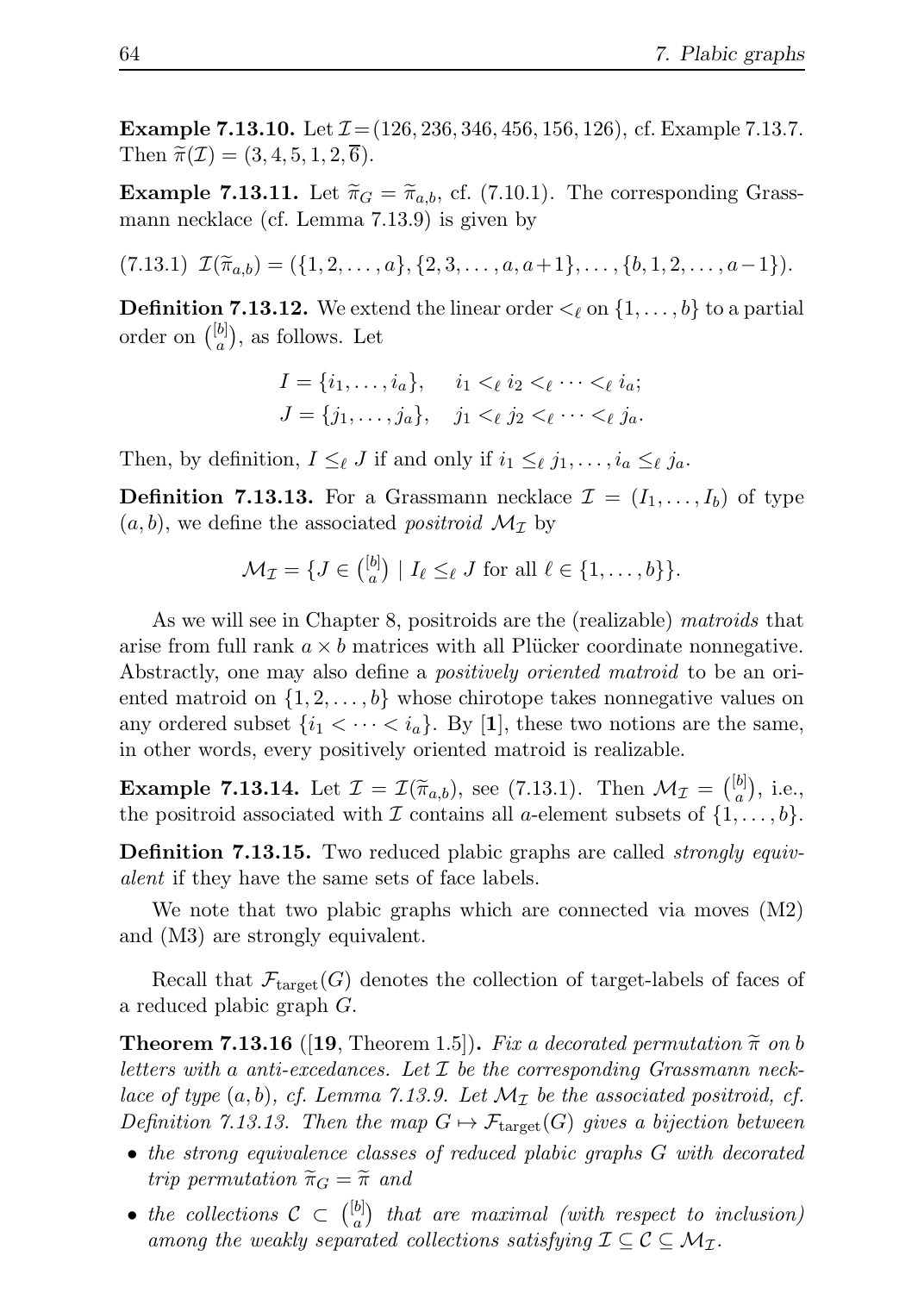**Remark 7.13.17.** Let  $\mathcal{I} = \mathcal{I}(\widetilde{\pi}_{a,b})$ . Then  $\mathcal{I} = \mathcal{I}(\widetilde{\pi}_{a,b})$  is given by (7.13.1). Each of the b cyclically consecutive subsets in (7.13.1) is weakly separated from every other a-element subset of  $\{1, \ldots, b\}$ , so every maximal weakly separated collection  $\mathcal{C} \subset \binom{[b]}{a}$  $\binom{[b]}{a}$  must contain *I*. Furthermore,  $\mathcal{M}_{\mathcal{I}} = \binom{[b]}{a}$  $\binom{b}{a}$ (see Example 7.13.14), so any such  $\mathcal C$  automatically satisfies the inclusions  $\mathcal{I} \subseteq \mathcal{C} \subseteq \mathcal{M}_{\mathcal{I}}$ . We thus recover Theorem 7.13.4 as a special case of Theorem 7.13.16.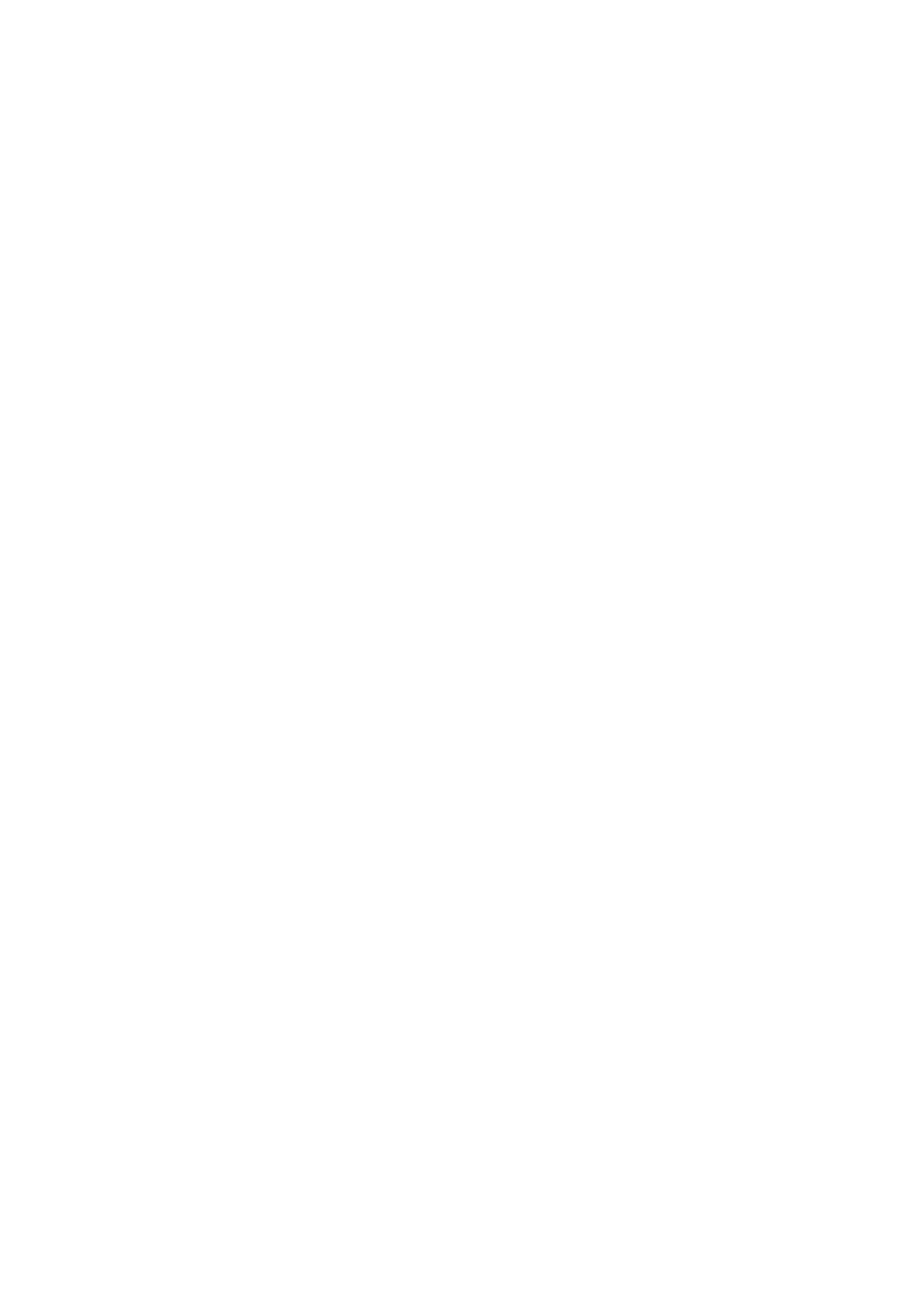# Bibliography

- [1] ARDILA, F., RINCÓN, F., AND WILLIAMS, L. Positively oriented matroids are realizable. J. Eur. Math. Soc. (JEMS) 19, 3 (2017), 815–833.
- [2] Arkani-Hamed, N., Bourjaily, J., Cachazo, F., Goncharov, A., Postnikov, A., and Trnka, J. Grassmannian geometry of scattering amplitudes. Cambridge University Press, Cambridge, 2016.
- [3] BOCKLANDT, R. Calabi-Yau algebras and weighted quiver polyhedra. Math. Z. 273, 1-2 (2013), 311–329.
- [4] BROOMHEAD, N. Dimer models and Calabi-Yau algebras. Mem. Amer. Math. Soc.  $215, 1011$  (2012), viii+86.
- [5] Danilov, V. I., Karzanov, A. V., and Koshevoy, G. A. On maximal weakly separated set-systems. J. Algebraic Combin. 32, 4 (2010), 497–531.
- [6] Early, N. From weakly separated collections to matroid subdivisions. arXiv:1910.11522.
- [7] Fock, V., and Goncharov, A. Moduli spaces of local systems and higher Teichmüller theory. Publ. Math. Inst. Hautes Etudes Sci.,  $103$  (2006),  $1-211$ .
- [8] Fomin, S., Igusa, K., and Lee, K. Universal quivers. arXiv:2003.01244.
- [9] Fomin, S., Pylyavskyy, P., Shustin, E., and Thurston, D. Morsifications and mutations. arXiv:1711.10598.
- [10] Galashin, P. Plabic graphs and zonotopal tilings. Proc. Lond. Math. Soc. (3) 117, 4 (2018), 661–681.
- [11] Harer, J. L. The virtual cohomological dimension of the mapping class group of an orientable surface. Invent. Math. 84, 1 (1986), 157–176.
- [12] HATCHER, A. On triangulations of surfaces. *Topology Appl. 40*, 2 (1991), 189–194.
- [13] Kawamura, T. Links associated with generic immersions of graphs. Algebr. Geom. Topol. 4 (2004), 571–594.
- [14] Kenyon, R. An introduction to the dimer model. In School and Conference on Probability Theory, ICTP Lect. Notes, XVII. Abdus Salam Int. Cent. Theoret. Phys., Trieste, 2004, pp. 267–304.
- [15] Knutson, A., Lam, T., and Speyer, D. E. Positroid varieties: juggling and geometry. Compos. Math. 149, 10 (2013), 1710–1752.